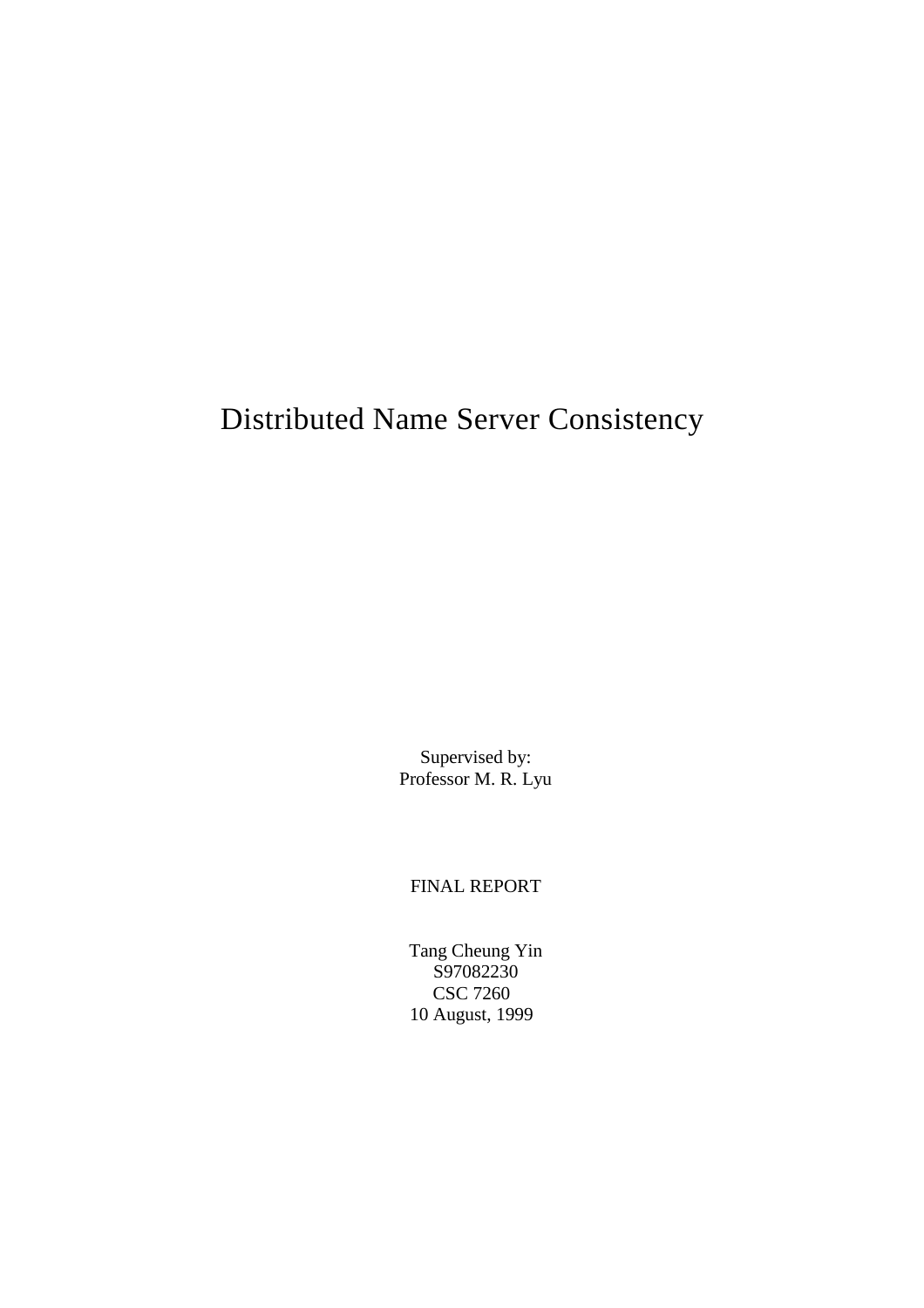# **Abstract**

The increasing availability of cheaper, more powerful workstations and new networking capabilities has seen a corresponding increase in the use of distributed systems in many areas. Many organizations are by their very nature distributed, with individuals working in different locations, but requiring the ability to exchange information easily. A basic component in distributed systems is the Name Service. Clients can query the name server to find out the machine/port pair for the service in which they are interested. I have reviewed basic name service and its sophisticated "colleague", trading service. With multiple instances of the name service in different nodes, we can increase the availability and performance of the service. However, this will introduce problems in maintaining the consistency of data within the distributed system. We have designed a name server based on an existing implementation for OmniOrb2 CORBA implementation. We have extended the name server with group communication support, so that the extended name server can run an instance on every node of the network concurrently; accept name service query from any nodes; replicate naming data to each group member consistently. Any failure of some of the nodes would not affect the availability of name service to other running nodes.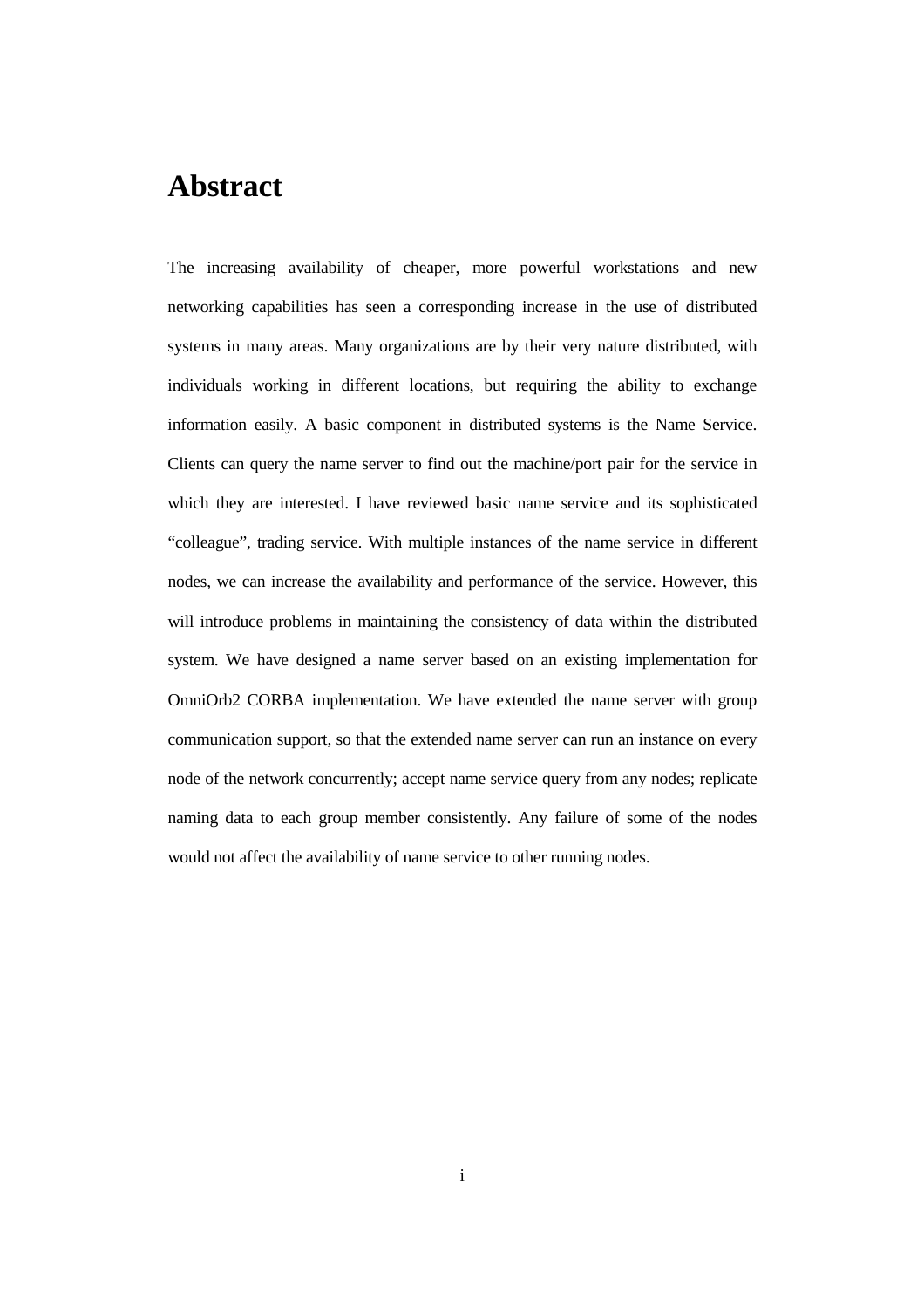# **Acknowledgement**

I wish to express my gratitude to my supervisor, Prof. M. R. Lyu, for his continuous support during the whole project that I have spent time under his supervision. His confidence in me, his sense of clarity and precision, his patience and open-mindedness have been essential factors to the completion of this project report.

I wish to thank my employer, my family, and my wife Lai for their faithful and loving support.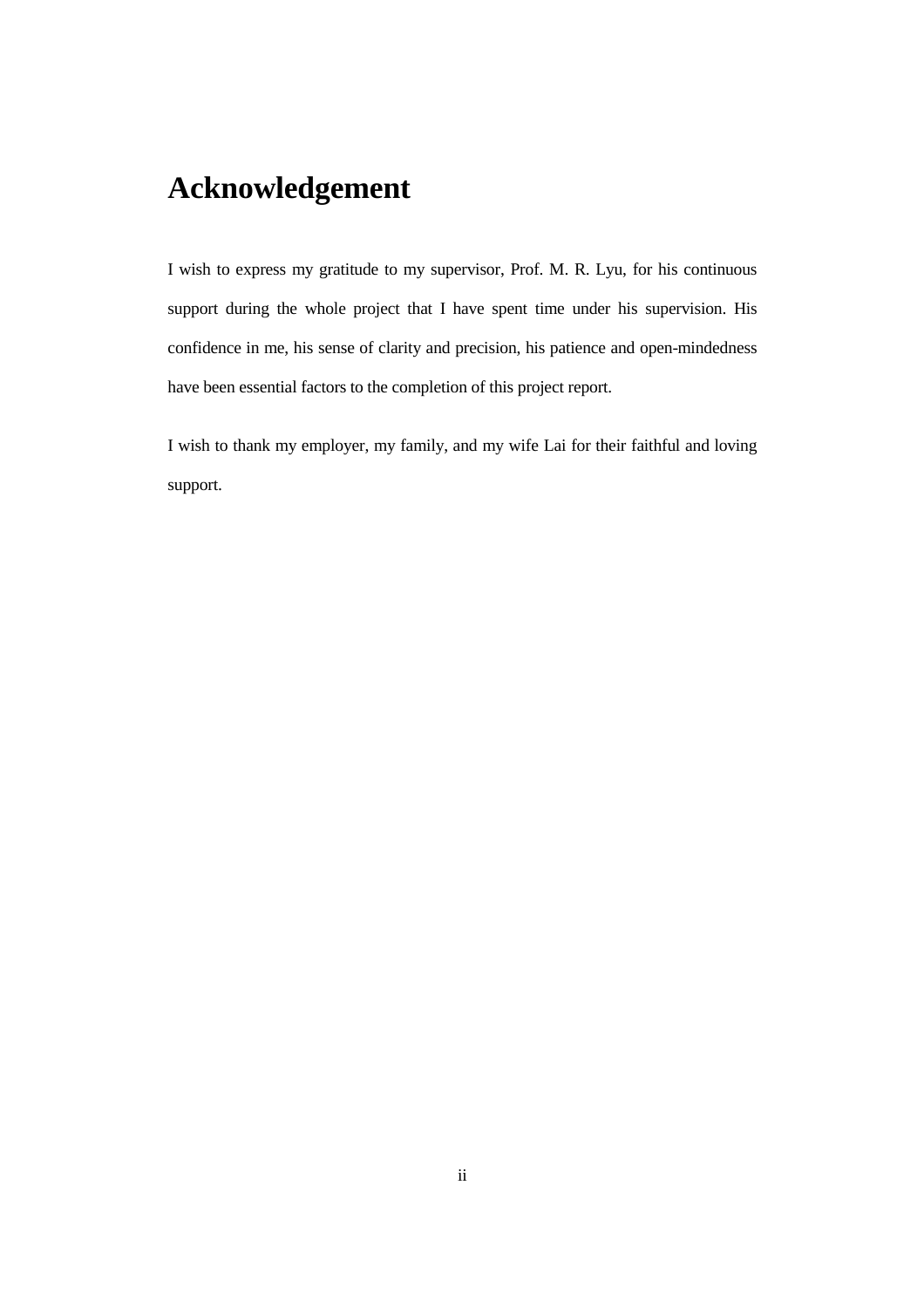# **Table of Contents**

| 1            |       |  |
|--------------|-------|--|
| $\mathbf{2}$ |       |  |
|              | 2.1   |  |
|              | 2.2   |  |
|              | 2.2.1 |  |
|              | 2.2.2 |  |
|              | 2.2.3 |  |
|              | 2.2.4 |  |
|              | 2.3   |  |
|              | 2.4   |  |
|              | 2.4.1 |  |
| 3            |       |  |
|              |       |  |
|              | 3.1   |  |
|              | 3.2   |  |
|              | 3.2.1 |  |
|              | 3.2.2 |  |
|              | 3.2.3 |  |
|              | 3.2.4 |  |
|              | 3.3   |  |
|              | 3.3.1 |  |
|              | 3.3.2 |  |
|              | 3.3.3 |  |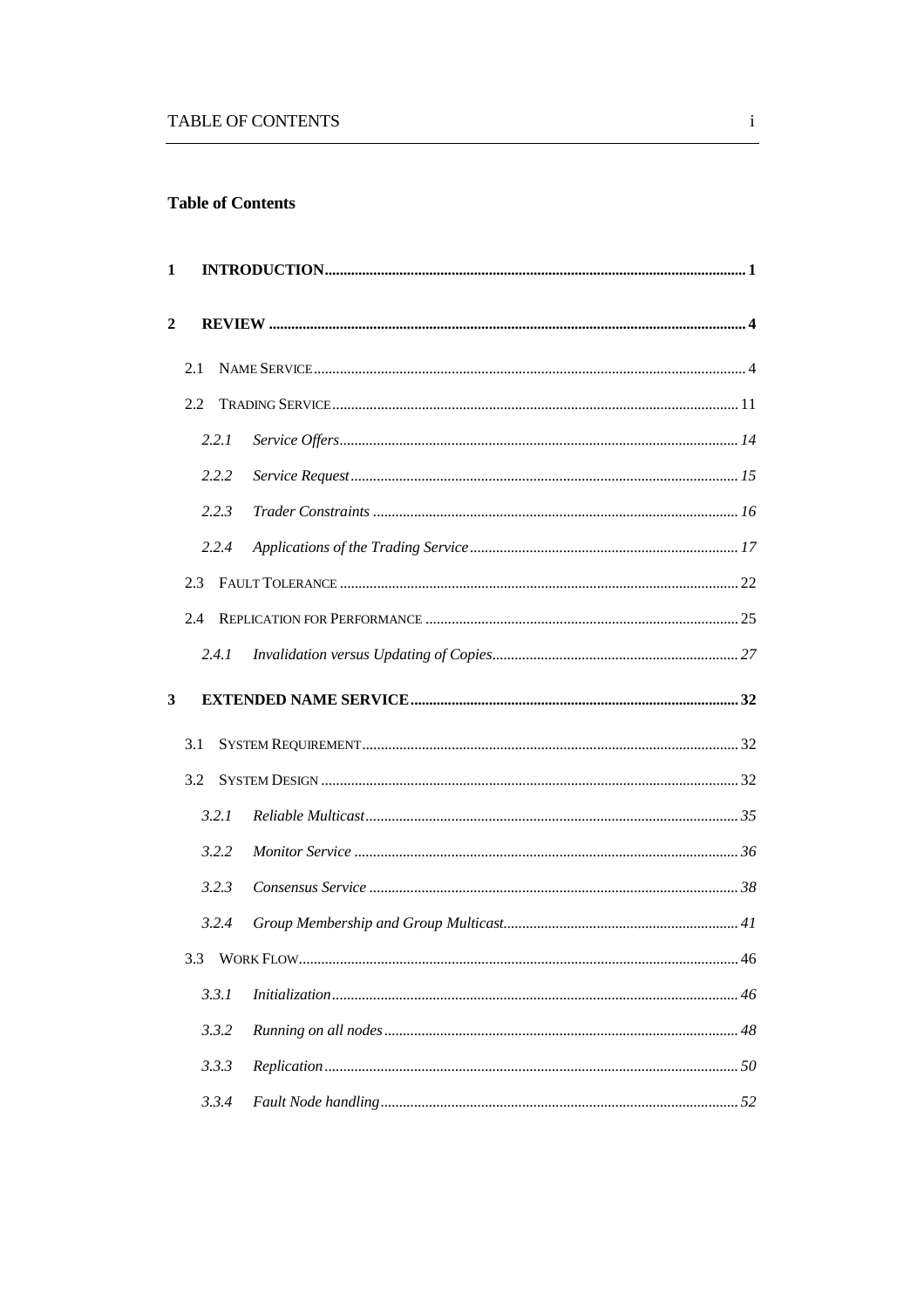# **TABLE OF CONTENTS**

|             | 5 <sup>1</sup> |  |  |  |
|-------------|----------------|--|--|--|
| 6           |                |  |  |  |
|             |                |  |  |  |
|             |                |  |  |  |
| $7^{\circ}$ |                |  |  |  |

 $\ddot{\mathbf{i}}$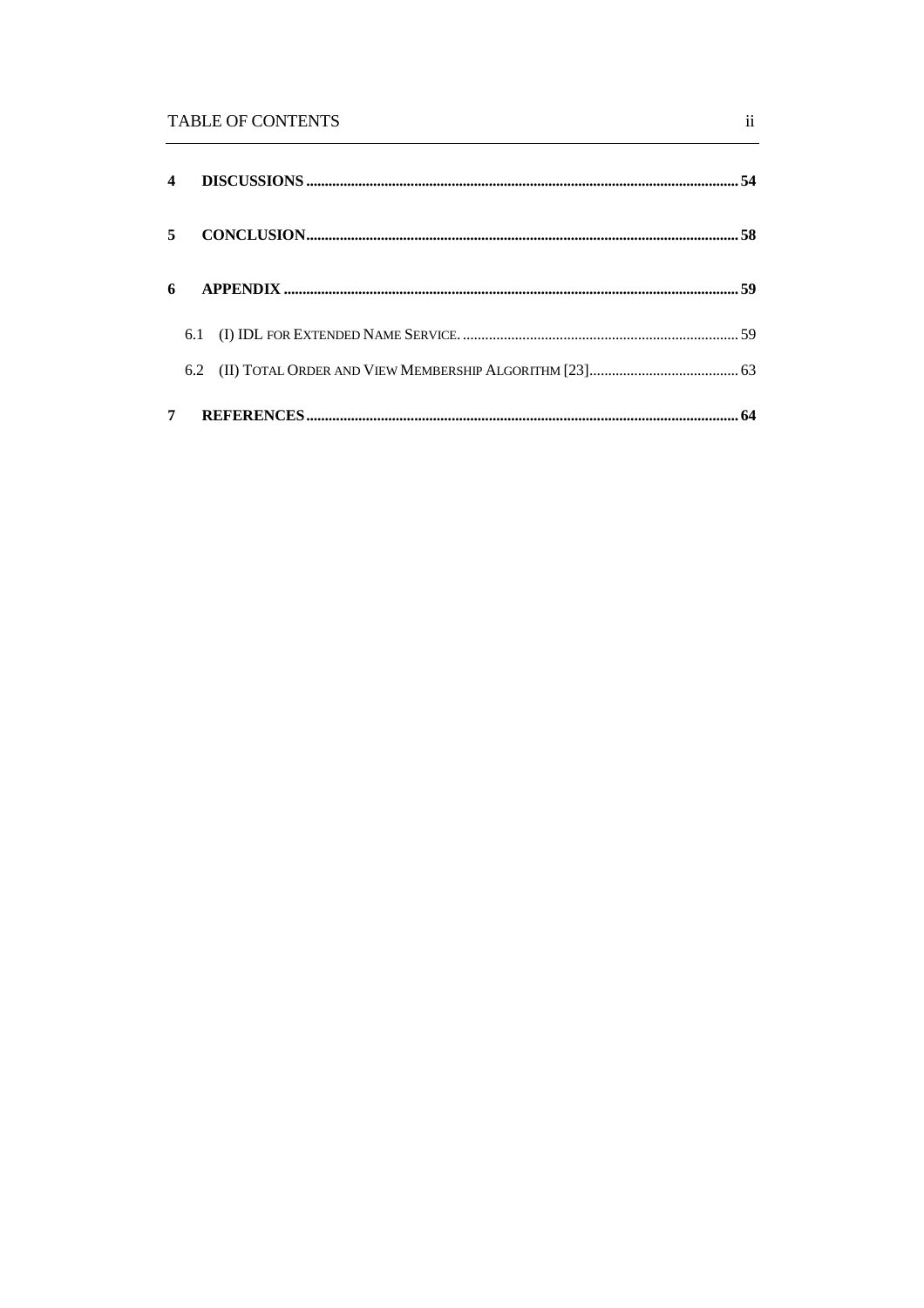# **1 Introduction**

For the reasons of computing speed, system reliability and cost effectiveness, the interest in distributed computing systems has grown rapidly in the last decode. It has been claimed that, the distributed computing paradigm can improve collaboration through connectivity and inter-working; give better performance through parallel processing; increase reliability and availability through replication; provide scalability and portability though modularity; enhance extensibility through dynamic configuration and reconfiguration; and be more cost effective with resource sharing and open systems.

Distributed systems have the potential to be more extensible than centralized systems. For example, if an increase in the range of services is required (e.g., a dedicated processor could be added to a network which could be used by many people on the network) then it can be provided by adding a service and registering its presence so users can gain access to it. Although some centralized systems can also be extended in this way, distributed systems have the potential for much greater scaling. Distributed processing also presents solutions to some of the problems associated with centralized systems when constructing reliable applications. Most notably, in a centralized system to fail is high, leading to the situation where no services are available. Whereas in a distributed system it is possible to make use of the availability of resources on components with independent modes of failure to tolerate such failures.

One of the promising approaches in building Distributed System is using objectoriented (OO) technology [1]. This approach focuses on the development of reusable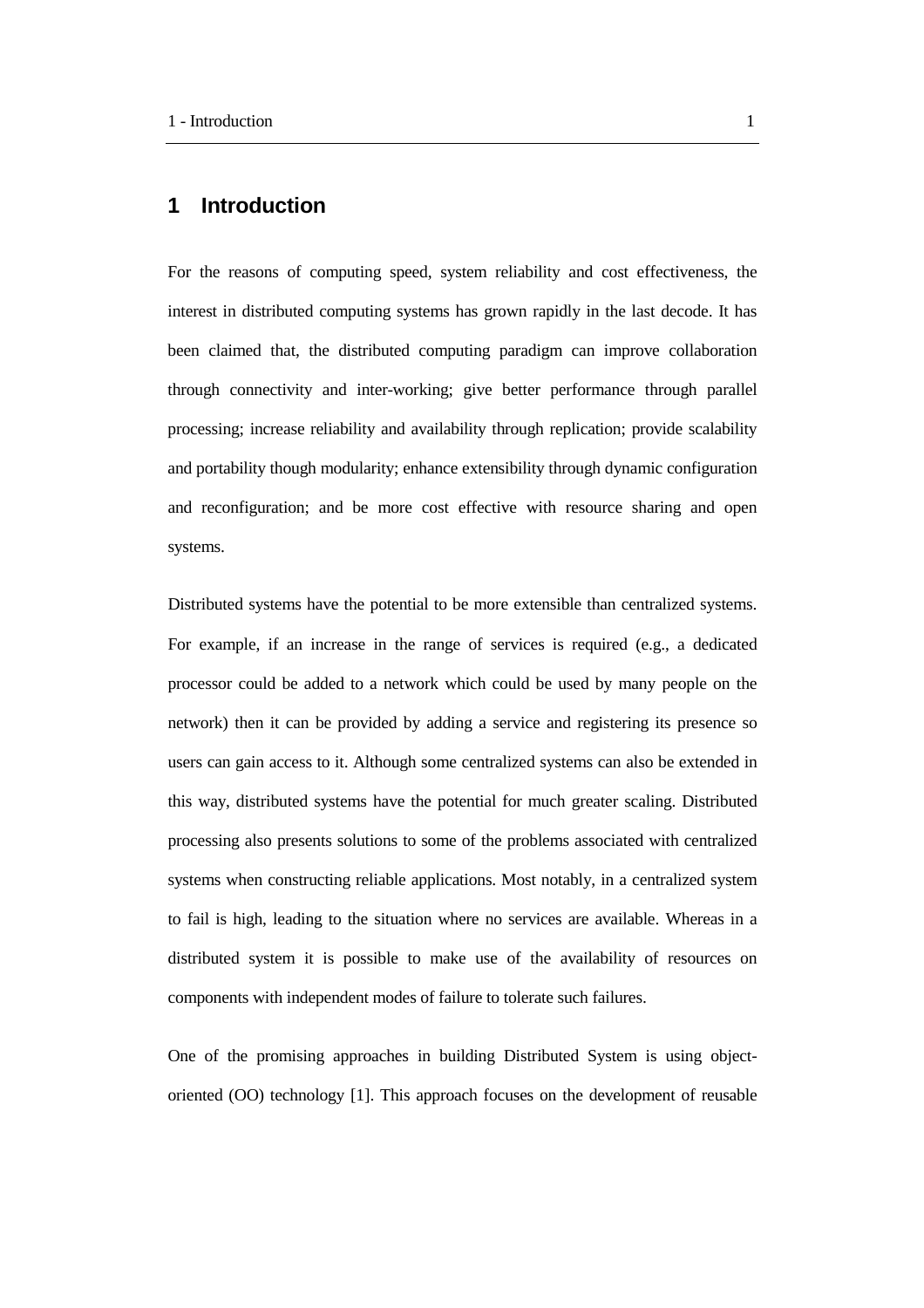components that interact with one another through well-defined interfaces. Name service is one of the key components in a distributed system. It resolves defined names and provides object reference information to requesting object. This allows the requesting object to communicate/access the remote service/resource using high level names. Another similar but more sophisticated component is Trading Service. It provides remote objects to be selected without supply of their names, but based on the desired characteristics of the services. Name Service and Trading Service simplify distributed system administration and promote more flexibility and transparency throughout a network by automating distributed object selection.

Because components are distributed and the failure of one component does not automatically result in the failure of another component, this poses new problems not normally encountered in centralized systems. Failures such as message loss and corruption, processor crashes, and network partitioning, can create difficulties in maintaining the consistency of information stored over a number of components. Further, because of the increased number of components that make up a distributed system (machines, communication links, etc.) there is a corresponding increase in the probability that one or more of the components can be faulty. Although these failures need not cause the entire system to fail, they do cause problems in maintaining the consistency of data, leading to the necessity to create applications, which are dependable despite faults in the distributed system.

Name resolution services are key-component to the success of a distributed system. This project is to design and implement a name server, which keep track of all the running objects on a network. The name servers should run on all nodes. Application object can register with any node. The information should propagate to other node in a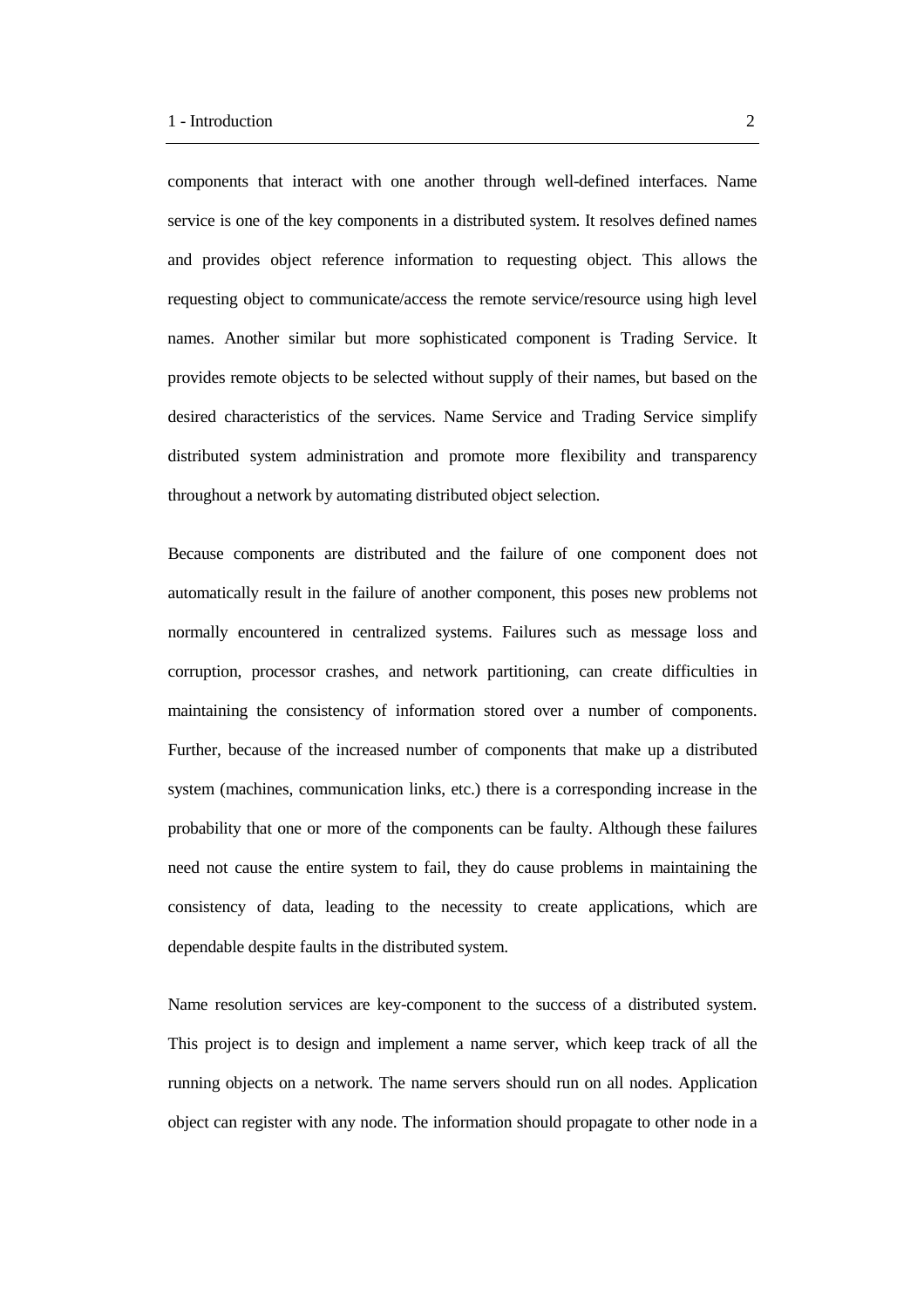consistent way. We have chosen the CORBA (Common Object Request Broker Architecture) technology to be used for implementation. As CORBA is designed using object-oriented software development principle. It also provides common interface for development on different platform, so it well suites our needs for developing Name Service component to be run on all nodes in a network.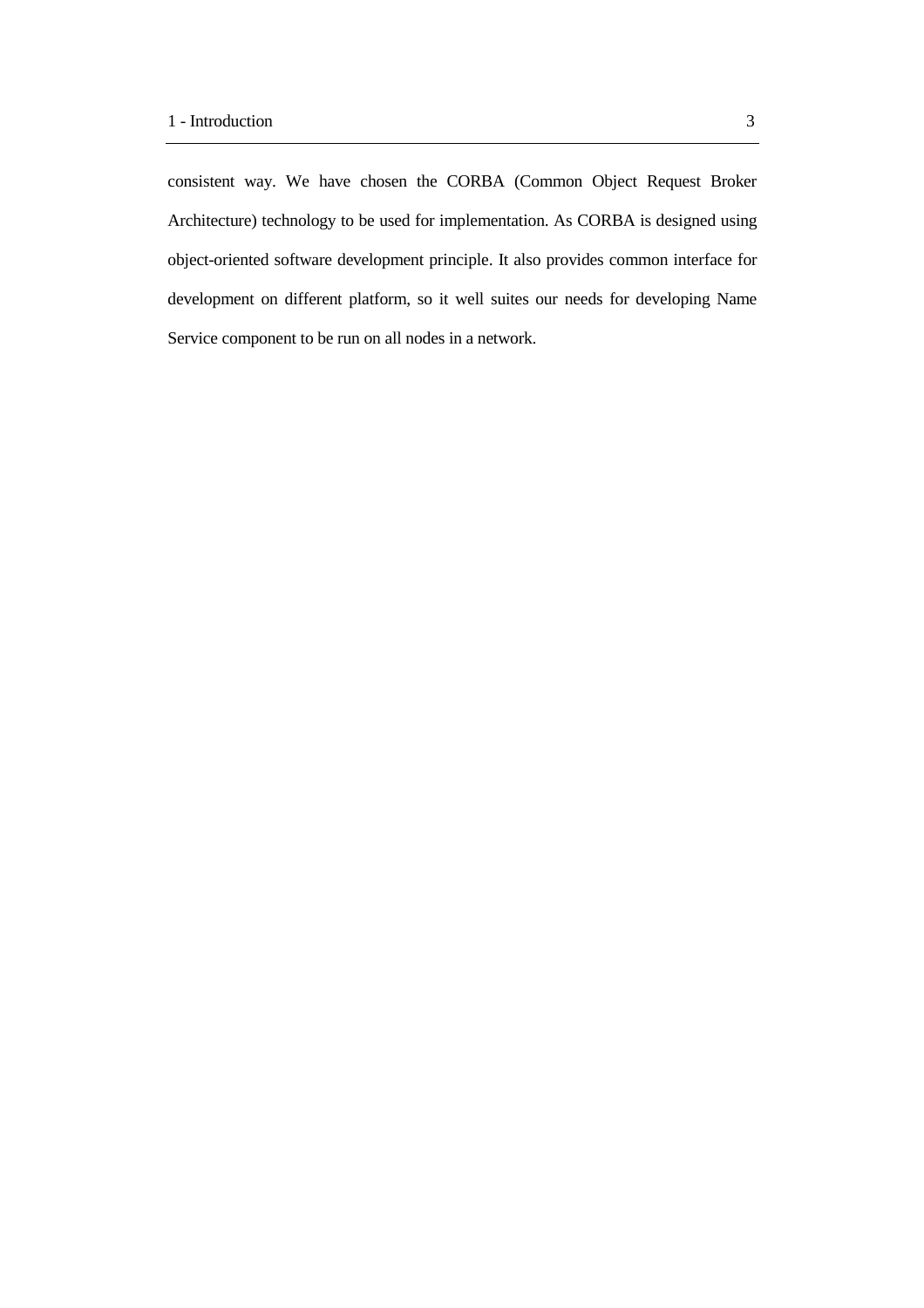# **2 Review**

#### **2.1 Name Service**

In daily life, we collect names and information about things, list and make them publicly available so that people can reference this information. For example, the names of people and organizations are compiled in telephone directories that provide such information as telephone numbers and street addresses. In a geographically dispersed society, telephone directories provide an efficient, easy-to-use method of locating people. Telephone directories also allow people to be found after they move. When people move within a city, their new address and telephone number are listed with their name in an updated edition of the telephone directory.

Computer networks likewise require names and directories to describe and record the characteristics of the diverse services and information they provide. For example, an electronic mail system must be able to locate users' mailboxes in order to deliver their mail. The mail delivery application contacts another application, called a directory or name service, to look up the users' names and indicate the location of their mail boxes.

In a distributed computing environment, anything that can be accessed individually and given a name is called an object. Examples of objects are network services, electronic mailboxes, and computers. Each object has a corresponding listing in the directory service, called an entry, which contains information, or attributes that describe the objects. Name entries can be collected in lists of entries called directories. For example, in a telephone directory, the listings are the entries, and the location information, such as the telephone number or street address, represents attributes of these entries.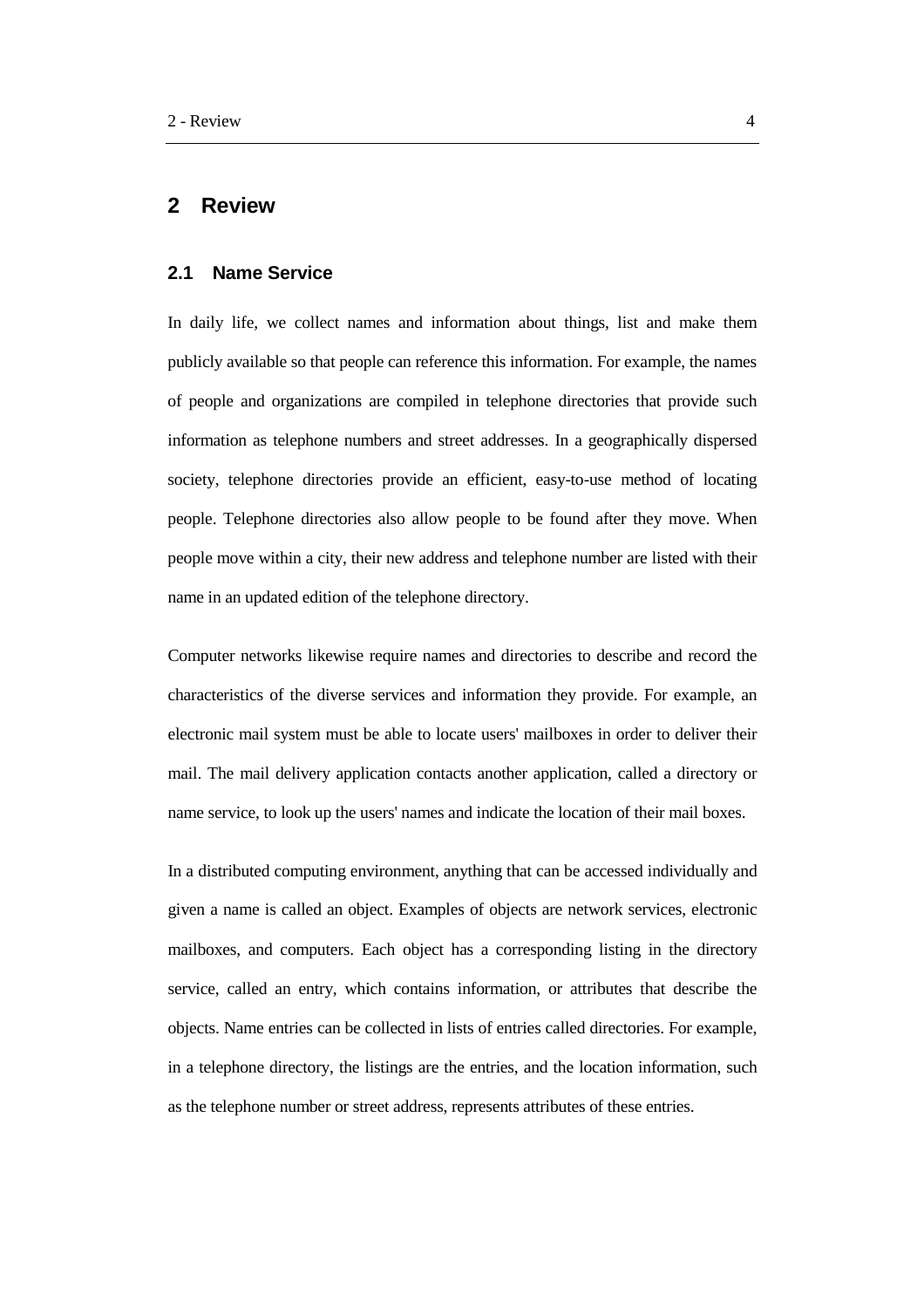Attributes can be any type of information that describes an object, such as location, color, or size. For instance, regular telephone directories contain only location-specific attributes, such as a street address. Business telephone directories include additional attributes such as the hours of operation and types of credit cards that the business accepts.

Name Service is central to the distributed computing environment because objects are defined by their names. Name Service allows clients to find objects based on names. It supports a name-to-object association called name binding. A name binding is always defined relative to a naming context, which refers to an object bound by a set of unique names [4]. However, there is no requirement that all objects in a distributed system must be bound to a name.

Applications and services gain access to an object first by accessing its name entry and retrieving its attributes. Decoupling the location or access characteristics of an object from the object itself is called location independence. It allows the applications and services to access an object even when the object moves or changes other vital characteristics such as language. Name services can be figured as the white page service [5] in a telephone network. An object client supplies a name to look for information of other object. It is just like a person using a name to look for details of other person or company, provided the target person or company has already registered within the telephone network. Similarly, an object has to register with a name server before it is available for look up in the Name Service.

Name service maintains one or more mappings from some form of name (e.g. normally symbolic) to some form of value (e.g. normally a network address) [9]. Name services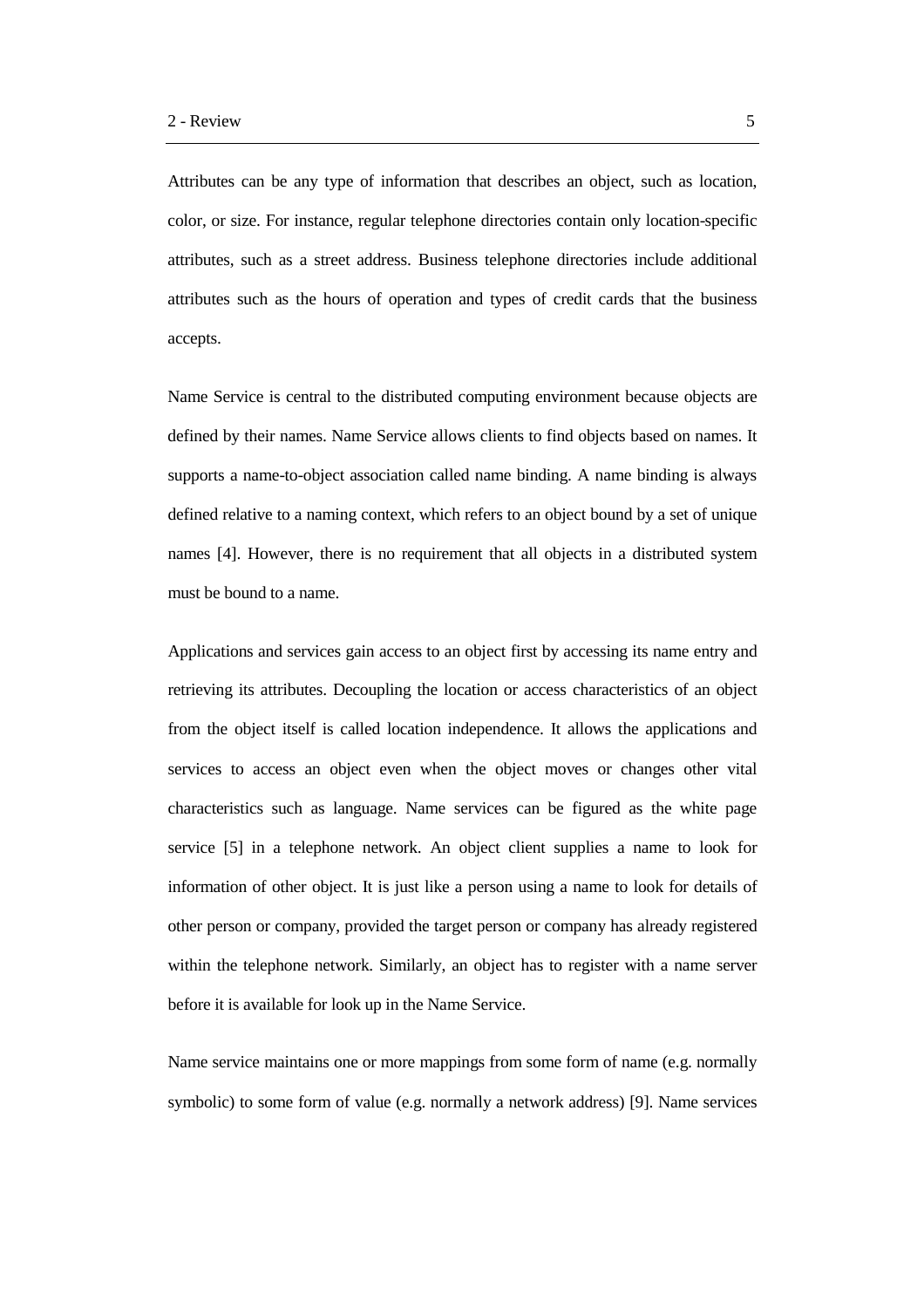can operate in a very narrow, focused way--for example, the Domain Name Service of the TCP/IP protocol suite maps short service names, in ASCII, to IP addresses and port numbers, requiring exact matches. At the other extreme, one can talk about general naming services, which are used for many sorts of data, allow complex pattern matching on the name, and may return other types of data in addition to, or instead of, an address. One can even go beyond this to talk about secure naming services, which can be trusted to give out only validated addresses for services, and dynamic naming services, which deal with applications such as mobile computing systems in which hosts have addresses that change constantly.

In current computer systems, three naming services are widely supported and used. As previously mentioned, the Domain Name Service (DNS) is the least functional but most widely used. It responds to requests on a standard network port address, and for the domain in which it is running can map short (eight-character) strings to Internet port numbers. DNS is normally used for static services, which are always running when the system is operational and do not change port numbers at all--for example, the e-mail protocol uses DNS to find the remote mail daemon capable of accepting incoming email to a user on a remote system.

The Network Information Service (NIS), previously called Yellow Pages (YP), is considerably more elaborate. NIS maintains a collection of maps, each of which has a symbolic name (e.g., hosts, services, etc.) and maps ASCII keywords to an ASCII value string. NIS is used on UNIX systems to map host names to Internet addresses, service names to port numbers, and so forth. Although NIS does not support pattern matching, there are ways for an application to fetch the entire NIS database, one line at a time, and it is common to include multiple entries in an NIS database for a single host that is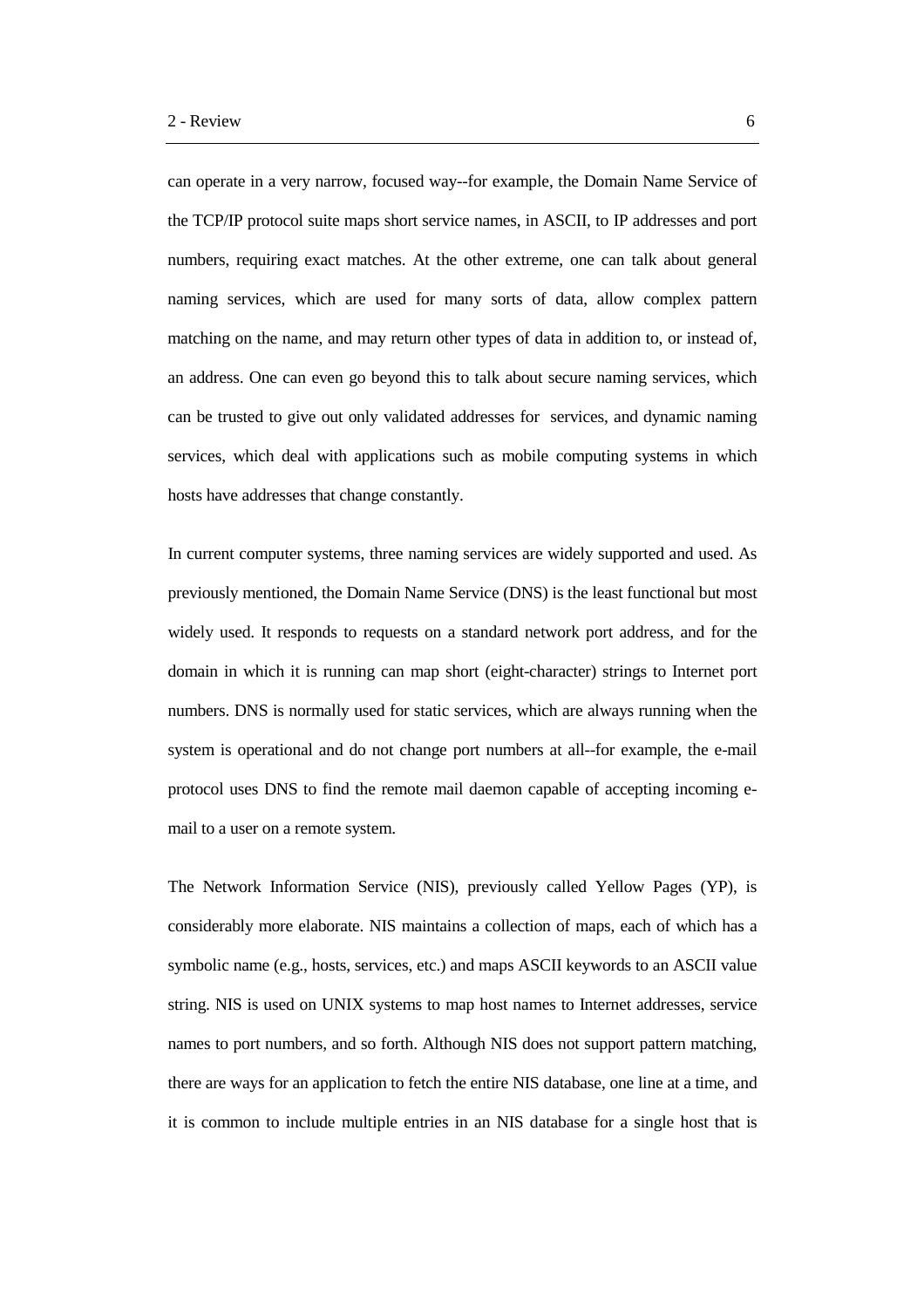known by a set of aliases. NIS is a distributed service that supports replication: The same data are normally available from any set of servers, and a protocol is used to update the full set of servers if an entry changes.

X.500 is an international standard that many expect will eventually replace NIS. This service, which is designed for use by applications running the ISO standard remote procedure call interface and ISDN.1 data encoding, operates much like an NIS server. No provision has been made in the standard for replication or high-performance update, but the interface does support some limited degree of pattern matching. As might be expected from a standard of this sort, X.500 addresses a wide variety of issues, including security and recommended interfaces.

Name service is the computational equivalent of the controller of a naming domain [2]. It offers a name service interface for its clients with operations for binding, unbinding, resolving, comparing and communicating names. When using the interface, the client is always attached to an implicit local naming context that determines how names are interpreted and where name resolution starts. The client does not identify its local naming context in any way. Special operations, externalize and internalize, can be used for name communication between two or more users. The externalize operation converts a name into a generic name-string that can be sent to anyone through the infrastructure. The receiver can use the internalize operation to convert the generic name-string back to a name that can be used in the receiver's private naming context. Naming service is made responsible for creating and interpreting any internal structures that may be present in the name. Typically, compound names are created by separating name components with a separator character, but this choice is implementation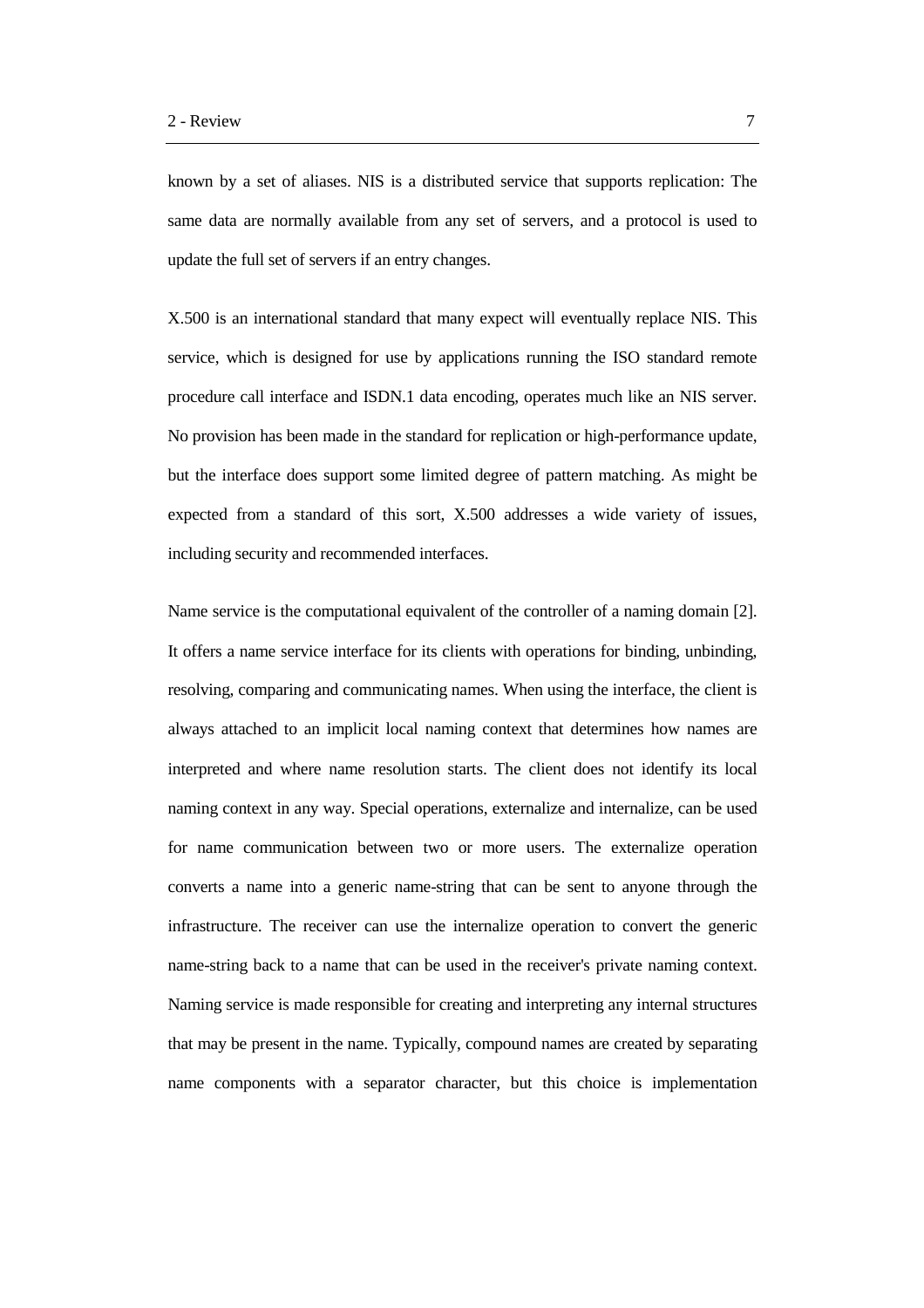dependent. The client simply uses both compound and simple names as if they were character strings.

Name communication does not require the existence of a universal name representation or a naming tree with a global root. The reason is simple: if two infrastructure implementations can send and receive data, they also have the means to mutually agree on any conversations between different name representations. In practice, when two infrastructures implementations are linked together, they also agree on how names externalized in one environment are internalized in the other environment.

Some applications even allow the user to specify combinations of names from different systems. For example, the Unix command rcp which accepts names such as 'myhost:/usr/local/bin/readme'. This name has two components; the first, 'myhost' is the hostname and the second, '/usr/local/bin/readme' is the pathname. The name therefore spans multiple naming systems (in this case where multiple  $= 2$ ), and in naming circles is known as a composite name (with two components).

The problem is that each application defines its own rules for composing, parsing and looking up (resolving) these composite names. The user is required to remember which applications permit composite names, and which do not (e.g. the Unix command cp). A further problem is that applications which support composite names need to be changed every time a new type of naming system is added.

Consider these problems in terms of a heterogeneous distributed environment where the applications themselves are potentially spread across a global network. Every system in the environment is capable of defining many different sets of naming rules leaving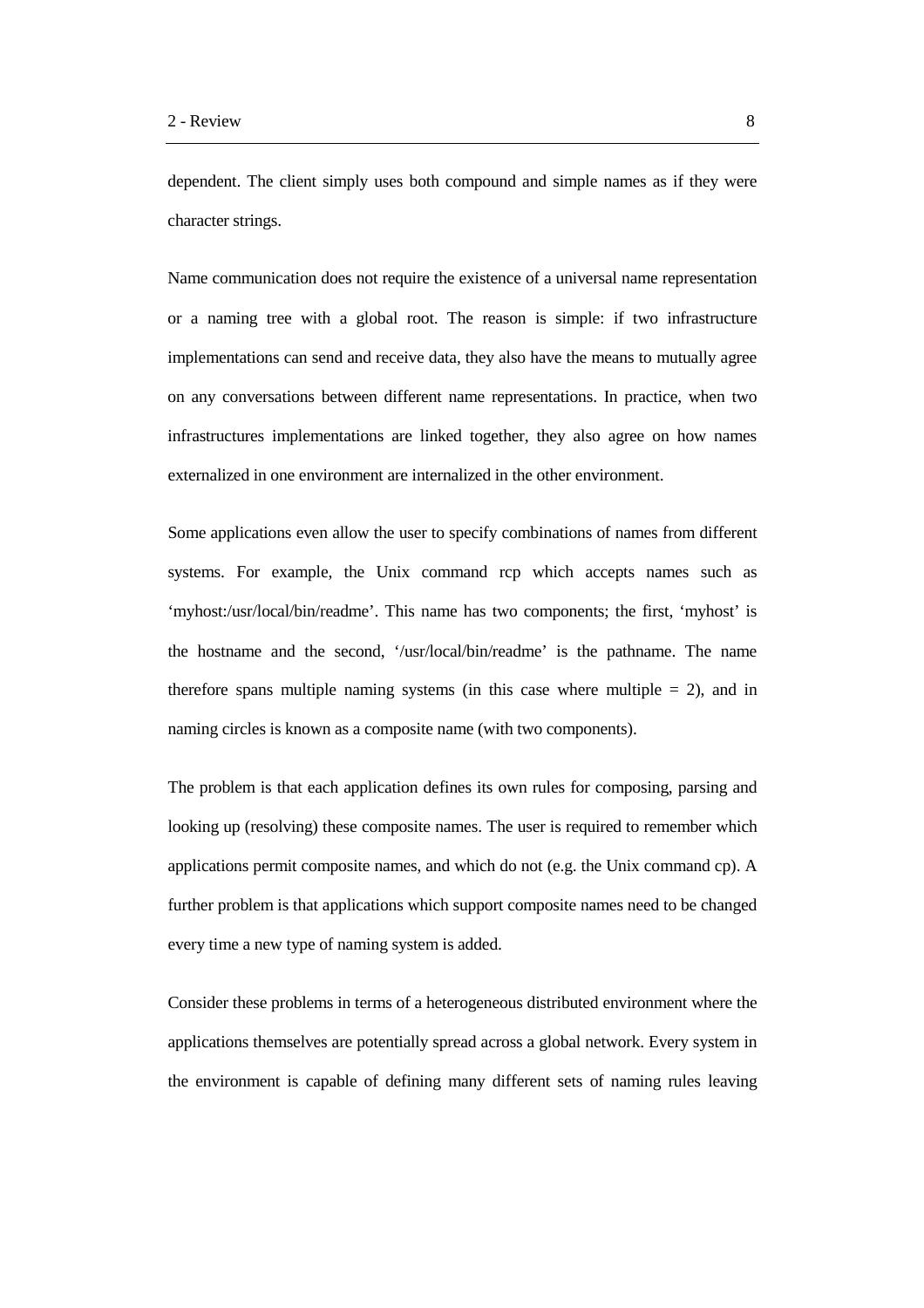users and programmers with the impossible task of trying to incorporate and coordinate them all.

One solution to these problems is proposed in the X/Open Federated Naming specification (XFN) [7] [8]. This specification defines a general model for naming systems that fits a large class of naming problems. It also provides a model for joining arbitrary naming systems together to form what is known as a federated naming system. Such a system allows composite names to be resolved across multiple autonomous naming systems and provides two major advantages over the traditional approach to naming:

- 1. A single uniform naming interface is provided to clients (distributed or otherwise.)
- 2. Adding new naming systems does not require changes to applications or other naming systems.

There are three kinds of names specified in XFN [8].

- 1. A composite name contains zero or more components composed according to rules defined by XFN, and can span multiple naming systems. Each component of a composite name is either a compound name or an atomic name.
- 2. A compound name is a name from a single naming system that contains one or more atomic names composed according to a naming system specific syntax or naming convention (e.g. the Unix pathname 'usr/local/bin/readme' is a compound name consisting of four atomic names, 'usr', 'local', 'bin' and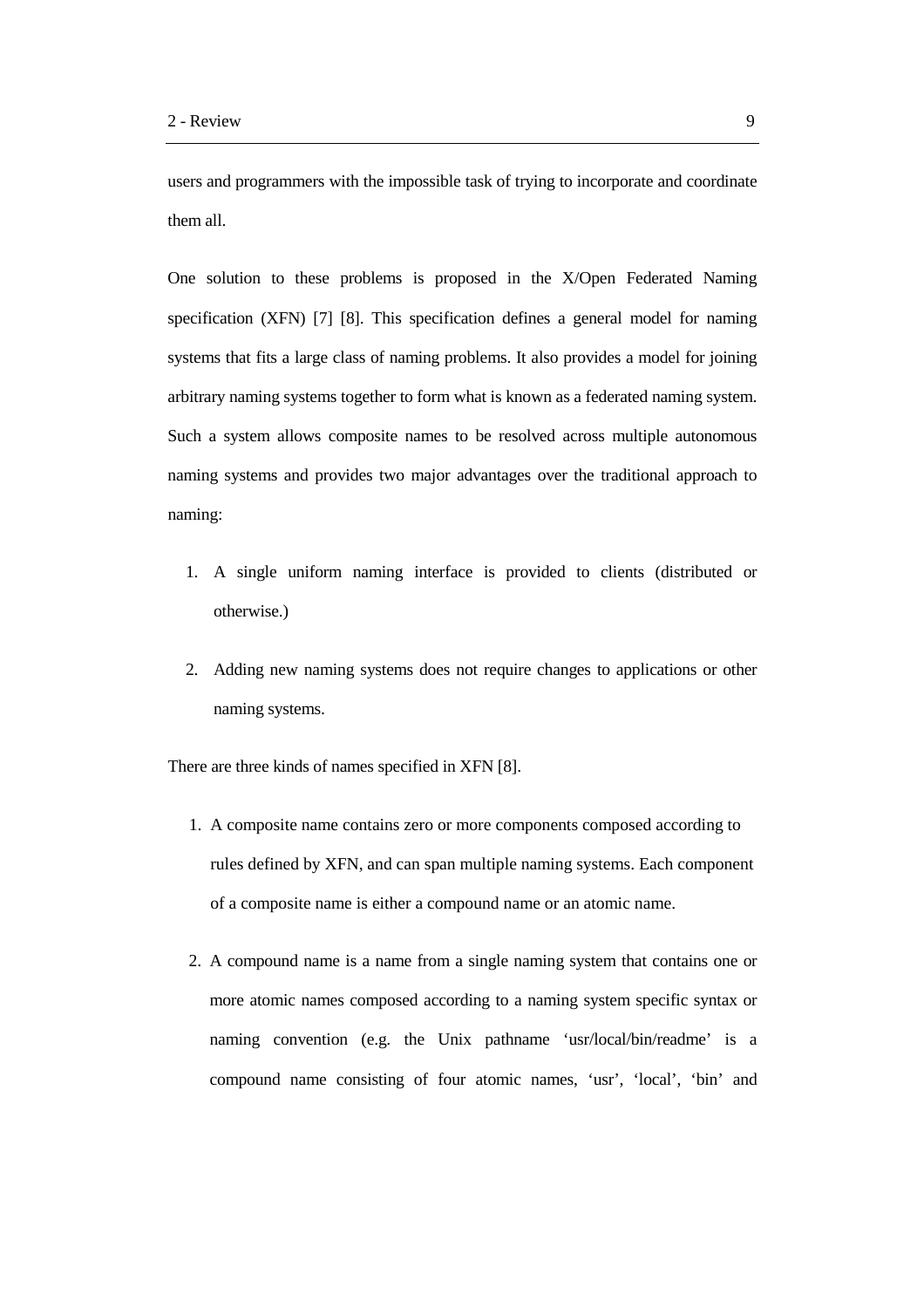'readme', where the naming convention specifies that the order of composition is left to right, and the separator is '/').

3. An atomic name is an indivisible component of a compound name such as 'usr' in the above example.

The basis of the XFN model is the mapping of a composite name to a value. In XFN terms the mapping is called a binding and the value bound to a composite name is called an object reference or (more usually) a reference. The naming system provides facilities to resolve a composite name to find its associated reference, and also for binding, unbinding, and renaming names etc. In the Unix file system example, the composite name 'myhost:/usr/local/bin/readme' is said to be bound to a reference to a file. The reference contains enough information to allow the client of the naming system (in this case, the file system itself) to locate the file on some storage device.

So, to design a Name Service, we should take the following into consideration: [4]

- 1. The design imparts no semantics or interpretation of the names themselves; this is up to higher-level software. The naming service provides only a structural convention for names, e.g. compound names.
- 2. The design should support heterogeneous implementation and administration of names. So, it should not have semantics limitation on the naming convention.
- 3. Names are structures, not just character strings. A struct is necessary to avoid encoding information syntactically in the name string (e.g., separating the human meaningful name and its type with a ".", and the type and version with a "!"). which is a bad idea with respect to the generality, extensibility, and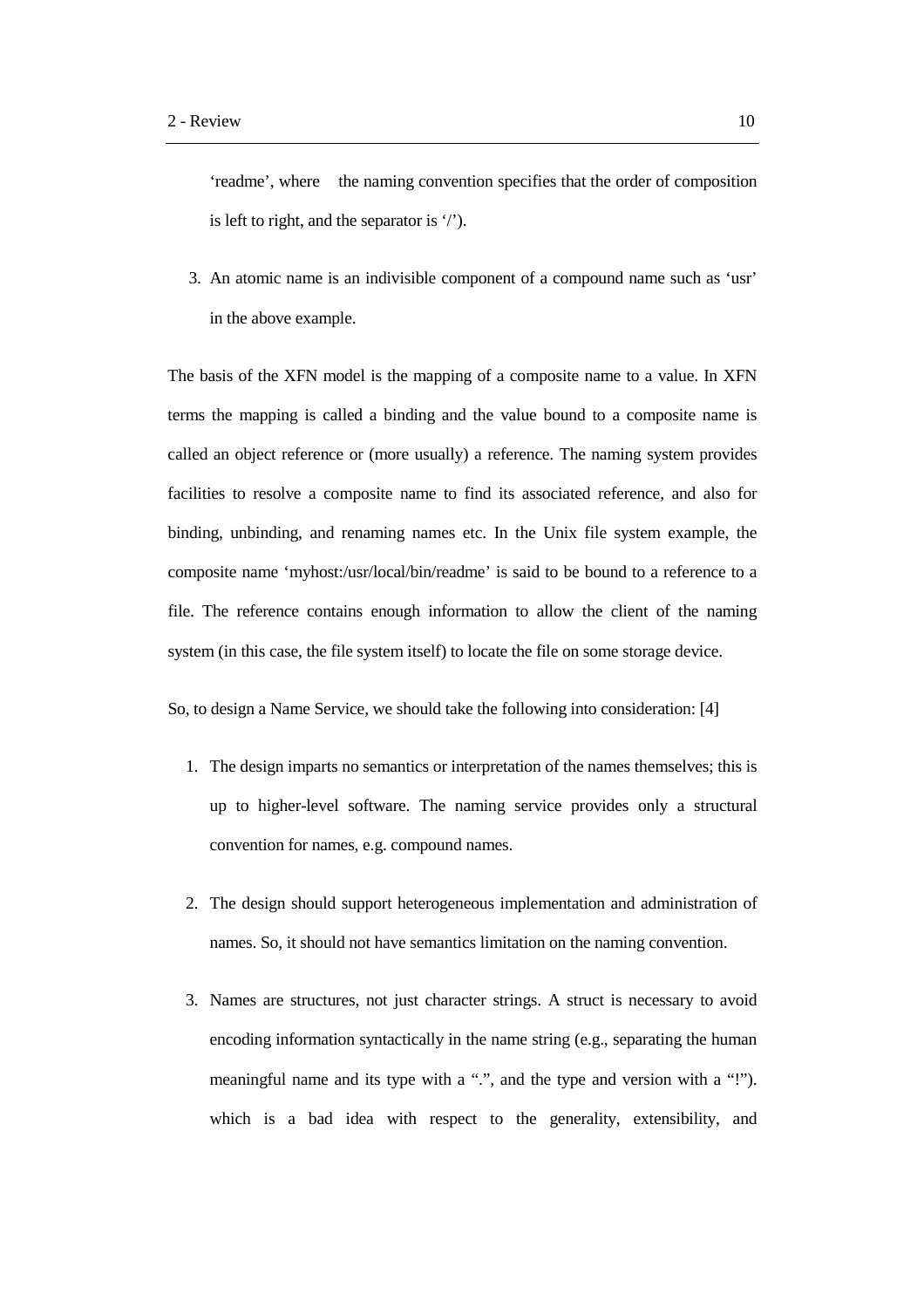internationalization of the name service. The structure define includes a humanchosen string plus a kind field.

- 4. Naming service clients need not be aware of the physical site of name servers in a distributed environment, or which server interprets what portion of a compound name, or of the way that servers are implemented.
- 5. Name service is fundamental. It should have no dependency on other interface.
- 6. Name contexts of arbitrary and unknown implementation may be utilized together as nested graphs of nodes that cooperate in resolving names for a client. No "universal" root is needed for a name hierarchy.
- 7. Name server should support binding/unbinding objects, name resolution, creating/deleting name context, listing of name context.

## **2.2 Trading Service**

Distributed systems span heterogeneous software platforms, hardware platforms, and heterogeneous network environments. In order to use services in such systems, service users must be aware of potential services and service providers. Furthermore, locations and versions of services change quite frequently in large distributed systems, which makes late binding between service users and service providers a useful feature. To support late binding, mechanisms must be provided to locate and access services dynamically. The concept of a trading service provides a mechanism for dynamically finding services [12]. The object that realizes the trading service is called a trader.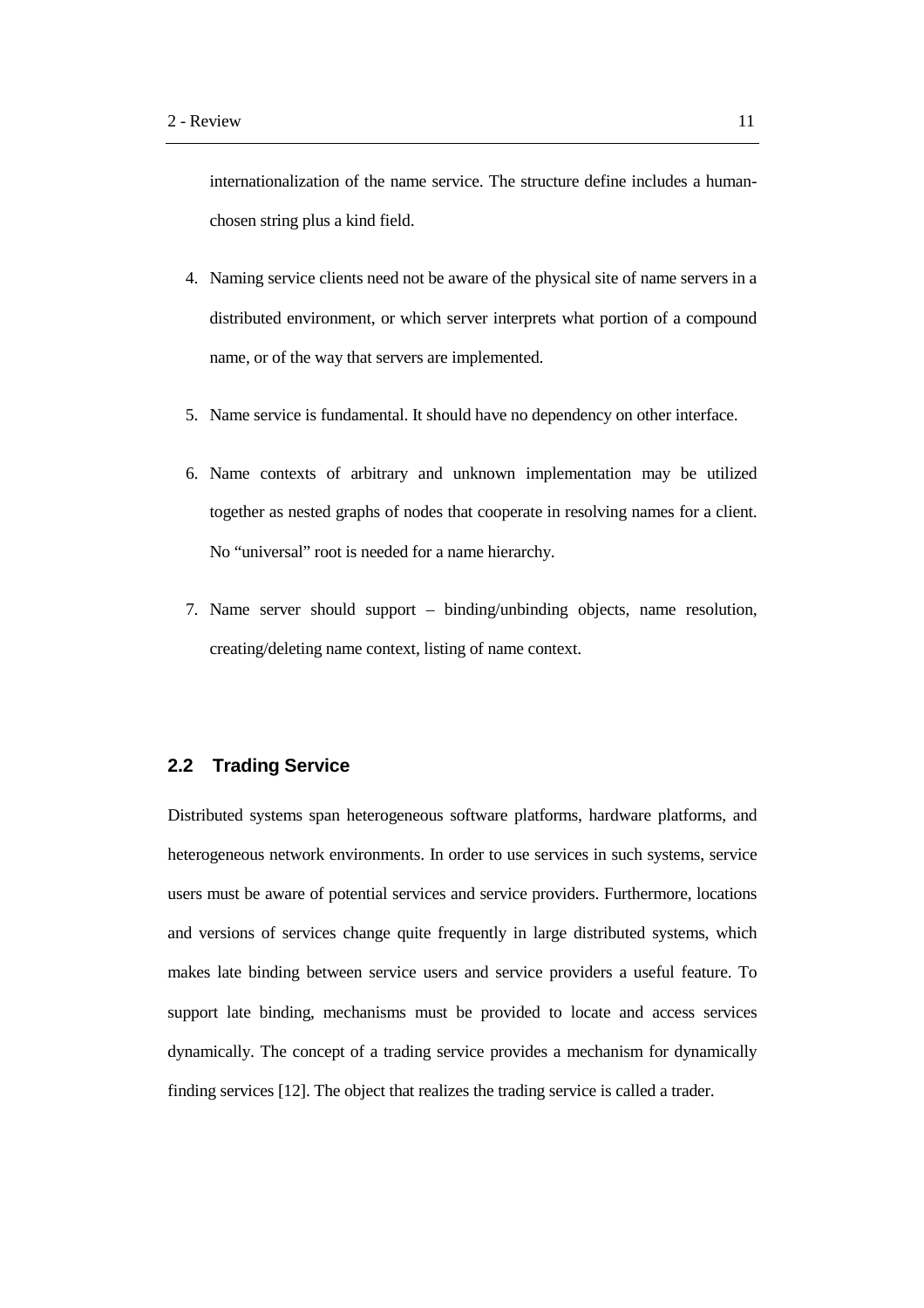Trader allows clients to find objects based on given properties [3]. It facilitates the offering and discovery of object instance of particular type without knowing the actual naming of the object. It can be viewed as an advertiser, just like the yellow page service [5] of the telephone network. A person looks up and selects a company in yellow pages through service type. While a client looks for object/service with characteristics specification, the Trader may supply available objects that meeting the criteria.

Traders use name services for various reasons: for identifying offers, links, importer and exporter objects, and for example for type names, property names, protocol names, and policy names. Most of these names are used only within the trading domain and never passed to other domains. However, type names and property names are passed to other traders during federated imports [10].

A trader facilitates the exporting and importing of services. A service advertises its functionality to a trader (exporting). The trader then takes requests from clients and matches the desired functionality with an advertised service (importing). Figure 1 shows the interaction of an advertised service (exporter), a client (importer), and a trader. The distributed software architecture's goal is to create a generic trader that client applications use to obtain services. For example, when a client requests a query service from a trader, it receives references to any qualified query implementations. The user could then select from a variety of query services available.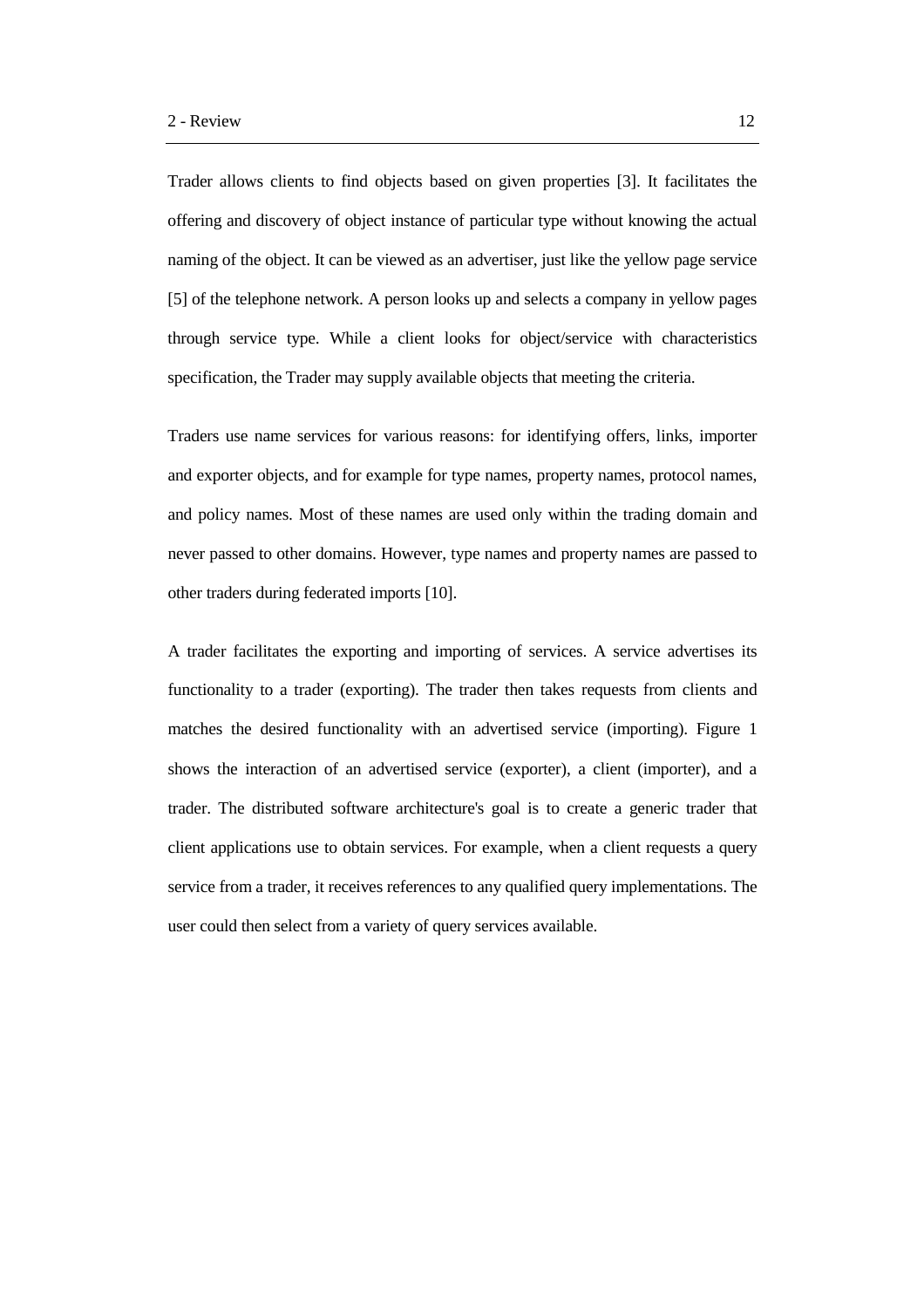

**Figure 1 - Interaction among Trader, Advertised Service and Client**

A trader accepts service offers from exporters of services when exporters wish to advertise service offers. A service offer contains the characteristics of a service that a service provider is willing to offer and the location of an interface at which the service is available. Service offers are stored by the trader in a centralized or a distributed database [11].

A trader accepts service requests from importers of services when importers require knowledge about appropriate service providers. A service request is an expression of service requirements made by an importer. A trader searches its service offer database to match the importer's service request. Moreover, if required, a trader can also select the most preferred service offer(s) (if one exists) that satisfies the importer's service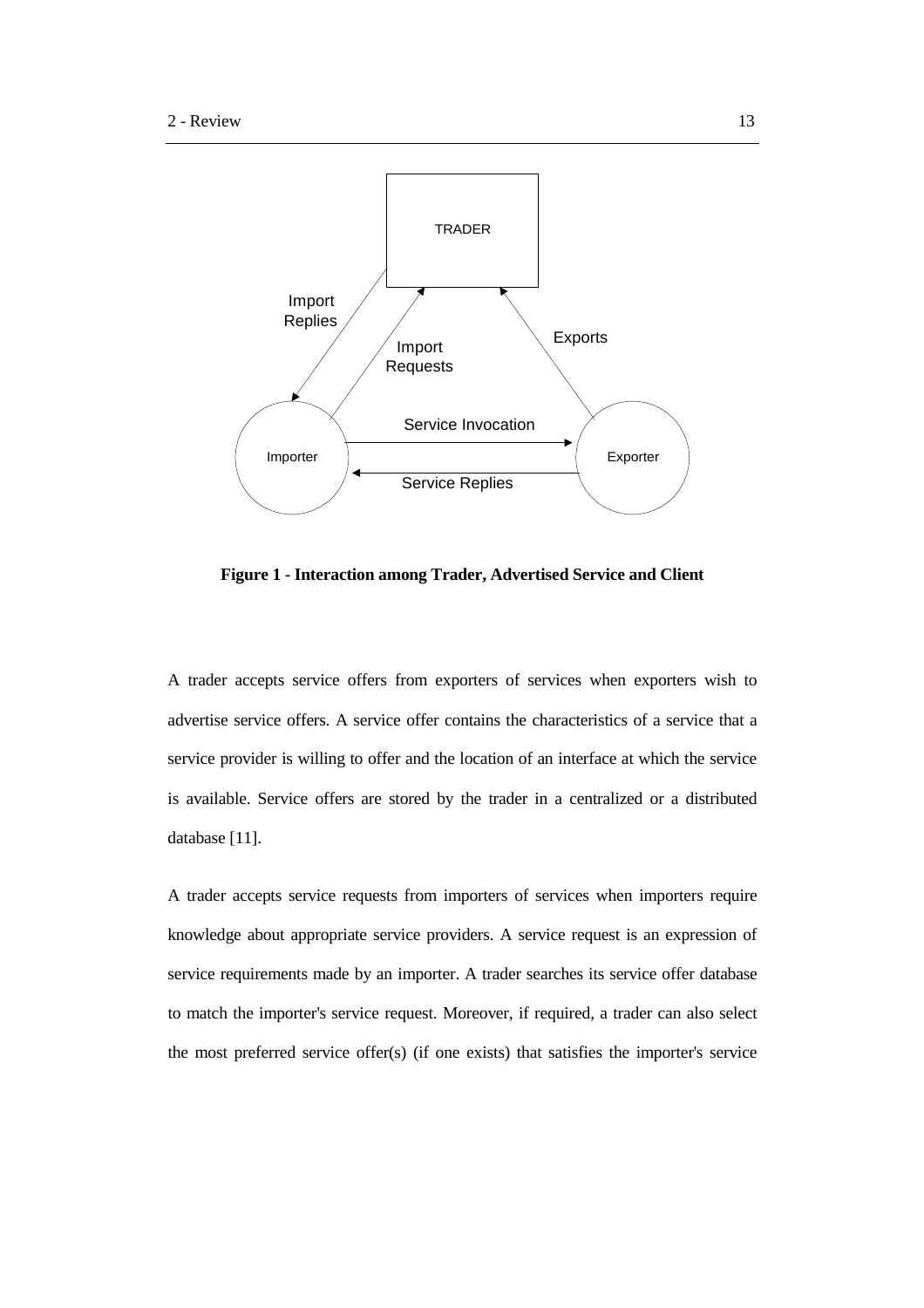request. The list of matched service offers, or the selected service offers, is returned to the importer.

After a successful match, the client, which requires a service, can interact with the service provider of a matched offer. The matching and selection of appropriate service at runtime by a trader allows client objects to be configured into an ODP system without prior knowledge of server objects that can satisfy their requirements.

Traders may be small or large, in terms of the number of offers they hold and the number of users they serve. Such a variety requires a range of Quality of Service options, e.g. response times measured in milliseconds or minutes. Thus, traders can be used for real-time trading, large scale trading [11].

There is also a requirement for some traders to be small in terms of the resources they consume. For example, in an embedded system, the trader holds a few offers for local services only and relies on interworking with traders on other nodes to give access to a larger set of offers. A trader may serve a large population of users or it may be private to a single importer/exporter pair. For example, one might want a trader on one's own node under one's private control. It could be completely isolated from other traders or it could interwork with one or more traders.

### *2.2.1 Service Offers*

A service offer contains information about a service that is being traded. It is an assertion about a service that is offered for use by other objects at a computational interface. A service offer contains:

the service type that identifies the kind of service on offer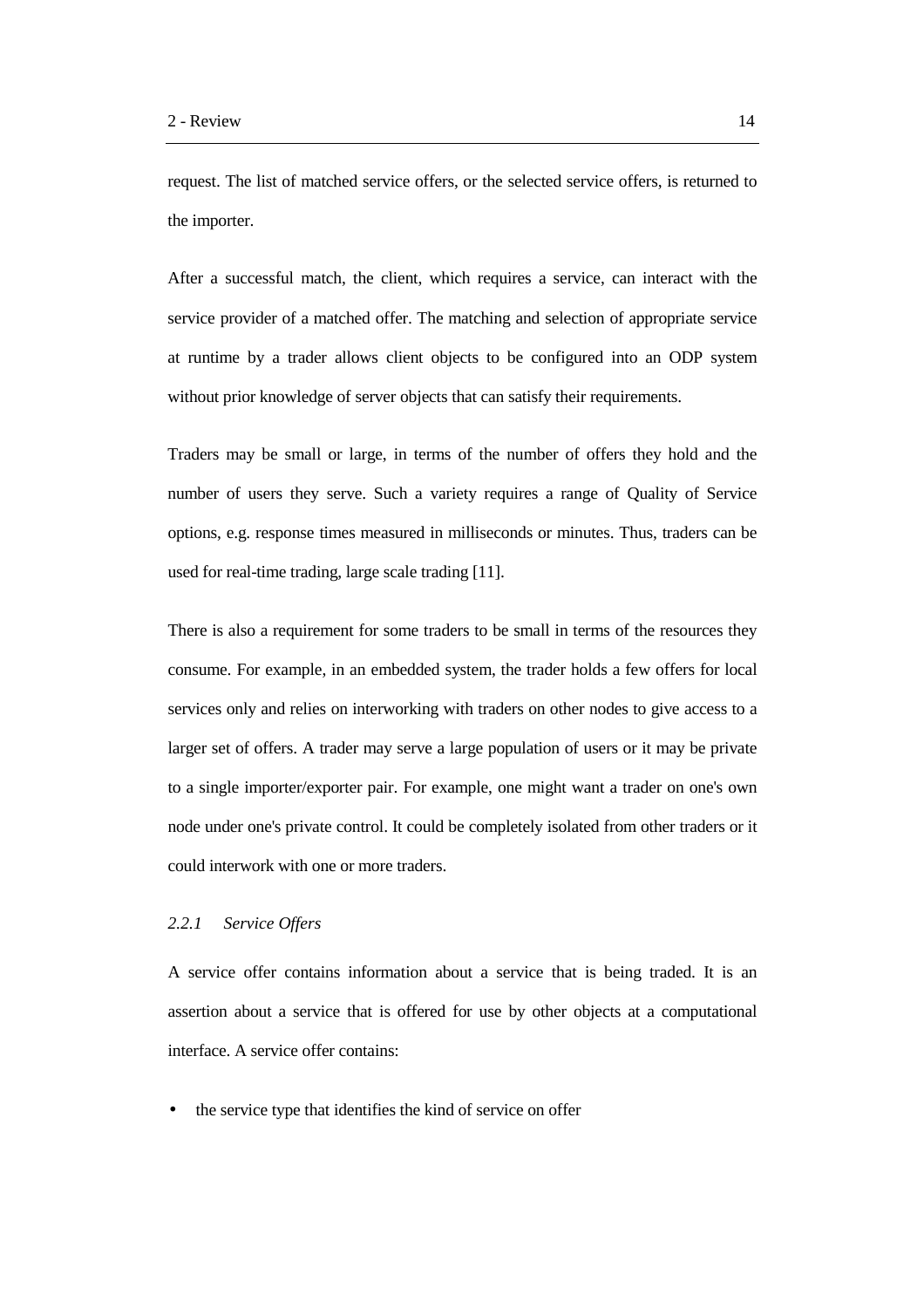- the interface to which a binding can be established to obtain the service
- zero or more property values for the service.

Service properties are expressed as name value pairs. A service offer must contain a valid value for each of the mandatory properties of the specified service type. However, optional properties need not have values specified. In addition, modifiable properties can contain, instead of a property value, an interface from which the actual value for the property can be retrieved at matching time. Such service properties are known as dynamic properties. The capability to support dynamic properties is optional.

Service offers provide information to a trader when it acts as a server to match service requests. A service offer identifier is assigned by a trader to each service offer stored in its offer space. This identifier uniquely identifies the offer within the trader information object. The set of all service offers stored in a trader forms part of the state of the trader information object.

#### *2.2.2 Service Request*

A service request contains the information provided by an importer to the trader so that the trader can match and select service offers from its service offer repository (or a subset of its repository) that will meet the importer's requirements. Importer policies in the enterprise viewpoint are represented by criteria in the information viewpoint. Criteria are requirement rules imposed by an importer for the matching of a service request against service offers, and are specified in a service request.

A service request contains: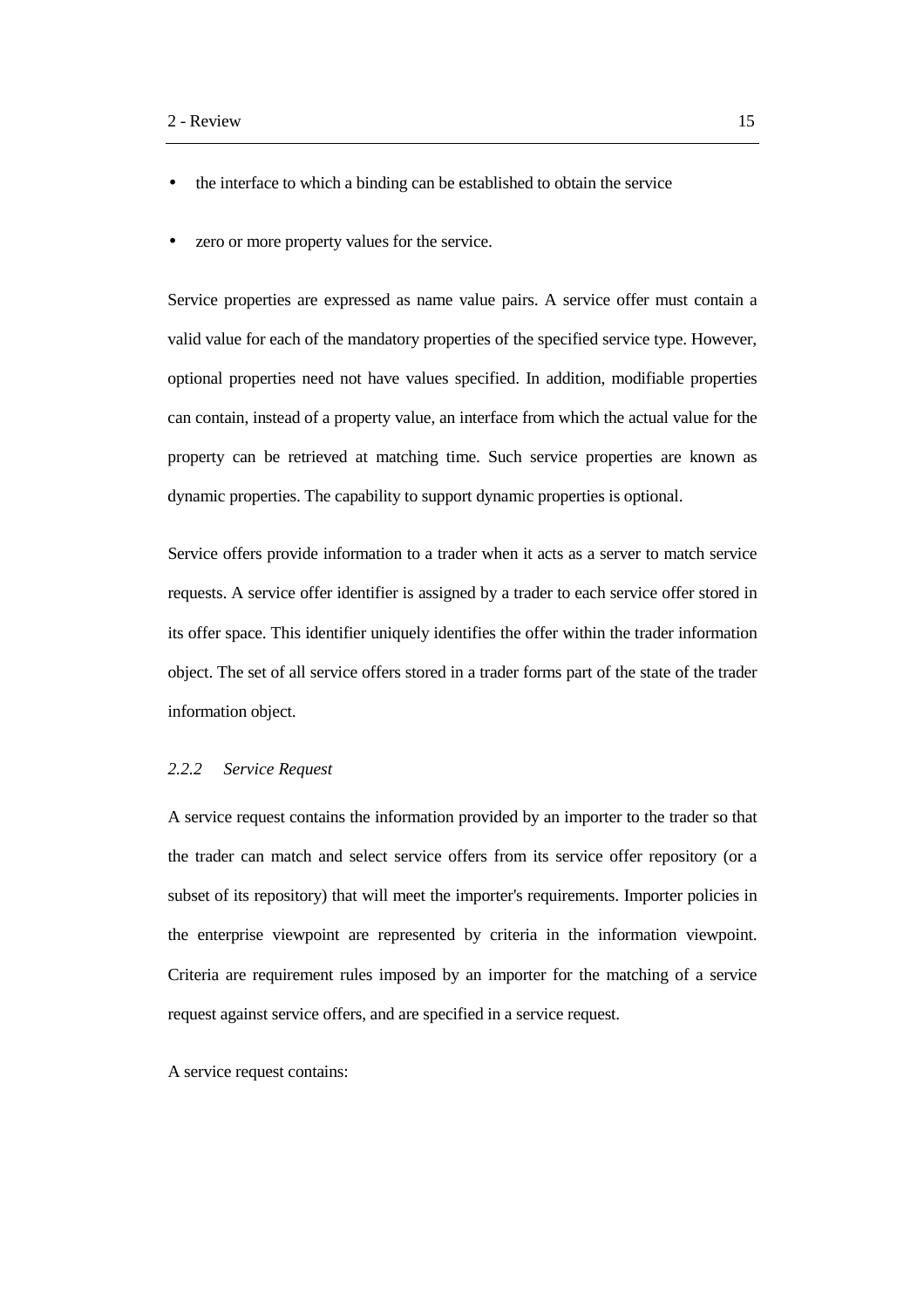- the required service type,
- the required service property values (matching criteria),
- for the trader to match its requirements.

A service request can, in addition, contain:

- some preference requirements for the trader to select and order the preferred service offers from the set of matched offers (preference criteria)
- some scoping requirements to restrict the extent of the search (scoping criteria)
- some capability requirements that scope the set of offers to be considered during matching (scoping criteria).
- a request for values of service properties in the matched offers.

A service request is represented in a Query operation in the computational specification, where the matching requirements are expressed as the type and constr parameters, the preference requirements as the pref parameter, scoping requirements as the policies parameter, and service property values as the desired\_props parameter.

## *2.2.3 Trader Constraints*

Each Trader object has its own characteristics and policies, for example: owner of a trader, search policy of a trader, capabilities supported by a trader, identifier of a type manager interface that a trader uses in order to access definitions of service types [11].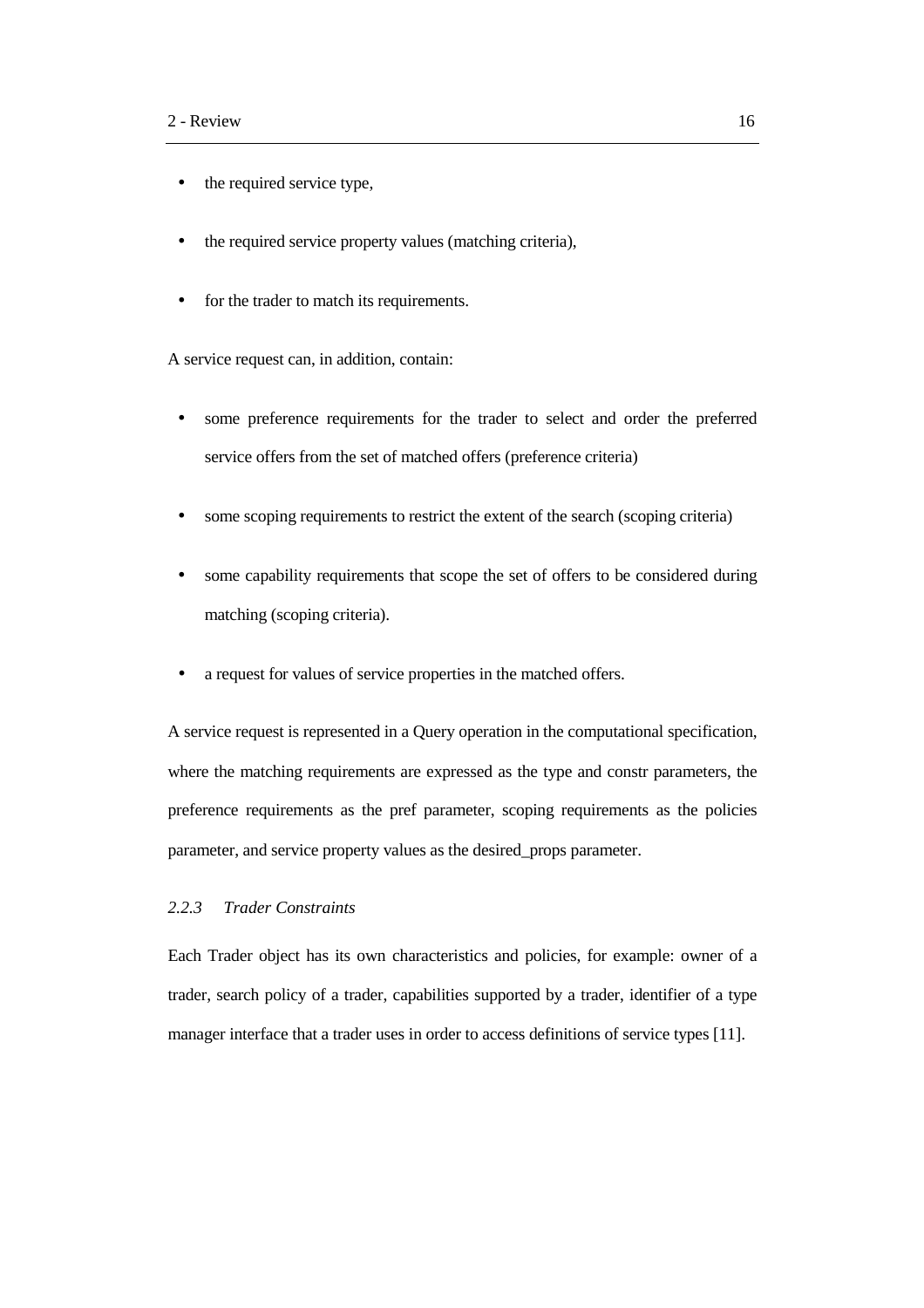Trader policies in the Enterprise viewpoint are represented as trader constraints in the information viewpoint. Trader constraints are rules imposed by a trader that specify the requirements for the manipulation of trader information elements and structures. These include: Trader Matching constraint, Trader Preference constraint, and Trader Scoping constraint.

#### *2.2.4 Applications of the Trading Service*

1. Service Interaction Manager

Trading Service provides users with the ability to obtain information transparently about services available in a dynamic distributed environment. The Trading Service can be combined with other functions to provide other useful functions for users in a distributed environment, such as Service Interaction Manager [11] or SIM.

The SIM allows an importer of a service to:

- access all the import functionality of a trader;
- bind to an available selected service that the importer requires;
- initiate an available service that the importer requires. The initiate operation invokes an available service on an importer's behalf and is thereafter not involved
- in the interaction.

That is, an importer only needs to interact with the SIM to satisfy all the importer's required operations in a distributed environment.

2. Trader to provide 'yellow page' services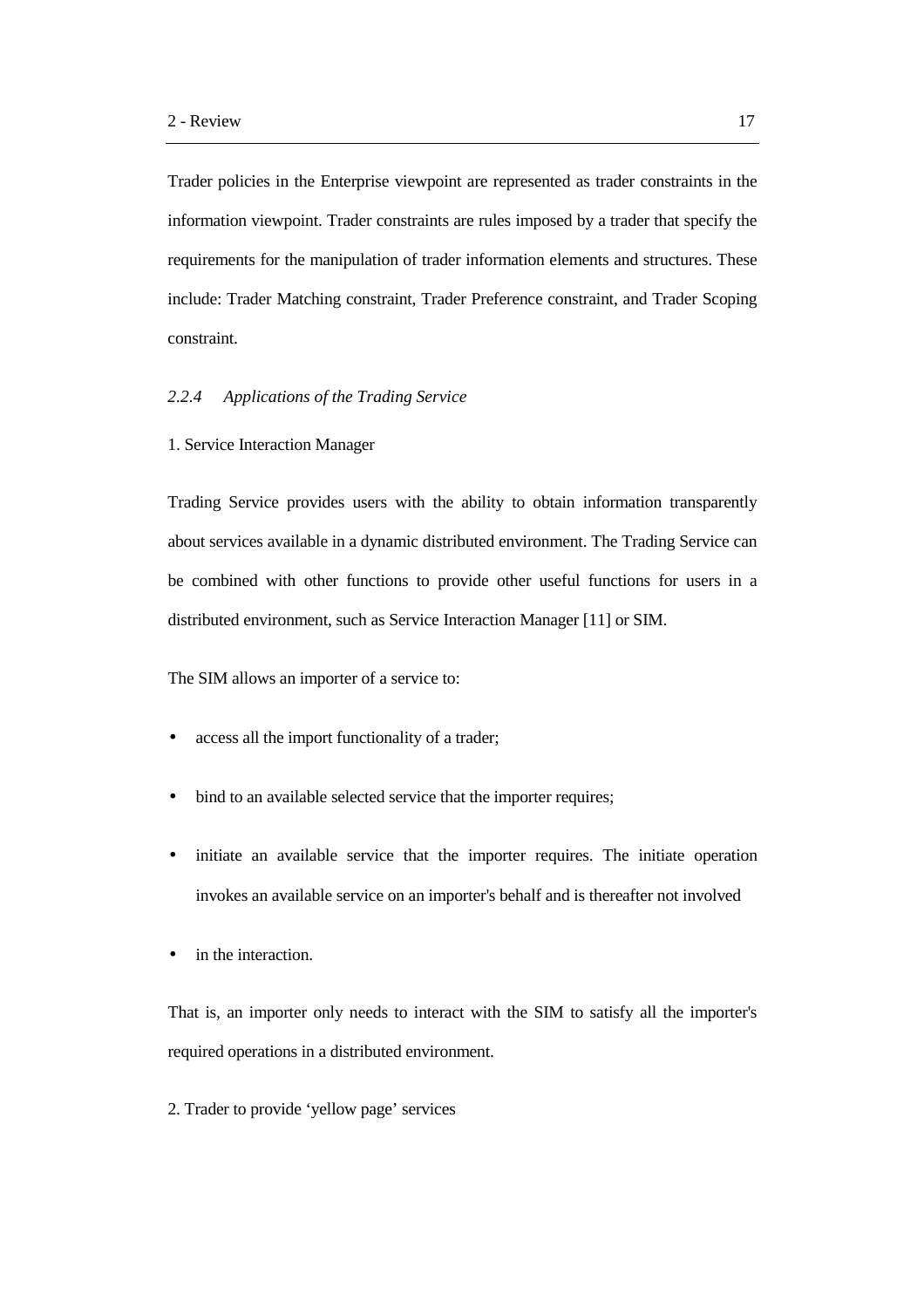Trader can be used to trade services other than middleware services. The commercial activities of many organizations provide a useful analogy for traders. In essence, most organizations sell services. One of the many ways in which services are advertised is through the 'yellow page' (trader) maintained by some organization. Such a 'yellow page' directory typically has an index of general categories in which contact points are listed. When a service is to be imported, the importer first finds the category closest to its needs, and then finds the (hopefully small) set of organizations under that category.

The 'yellow page' directory service can be viewed as a trader that specializes in indexing other traders based on some categorization scheme. Many (overlapping) categorization schemes are possible, for example: categories based on existing Internet resources, e.g. research papers, library catalogues, Internet shopping, archive services; industry-based categories for further decomposition by an appropriate industry body, e.g. telecommunication industry, software industry, tourist industry; country-based categories, for further decomposition by categories within each country.

There is no reason why these categorizations cannot be used concurrently to give maximum flexibility and some redundancy (leading to reliability). Local trader policy could prioritize particular categories based on the needs of its local users. Users are also free to choose which 'yellow page' trader they wish to use both for advertising their own services and for importing other services.

Trading differs from repository services – like name servers, directory servers, and databases - in the assumptions made of the typical load profile. Traders are assumed to manage frequent updates and frequent queries [10]. The set of trader clients that are allowed to update the repository is large, unknown and constantly evolving. In addition,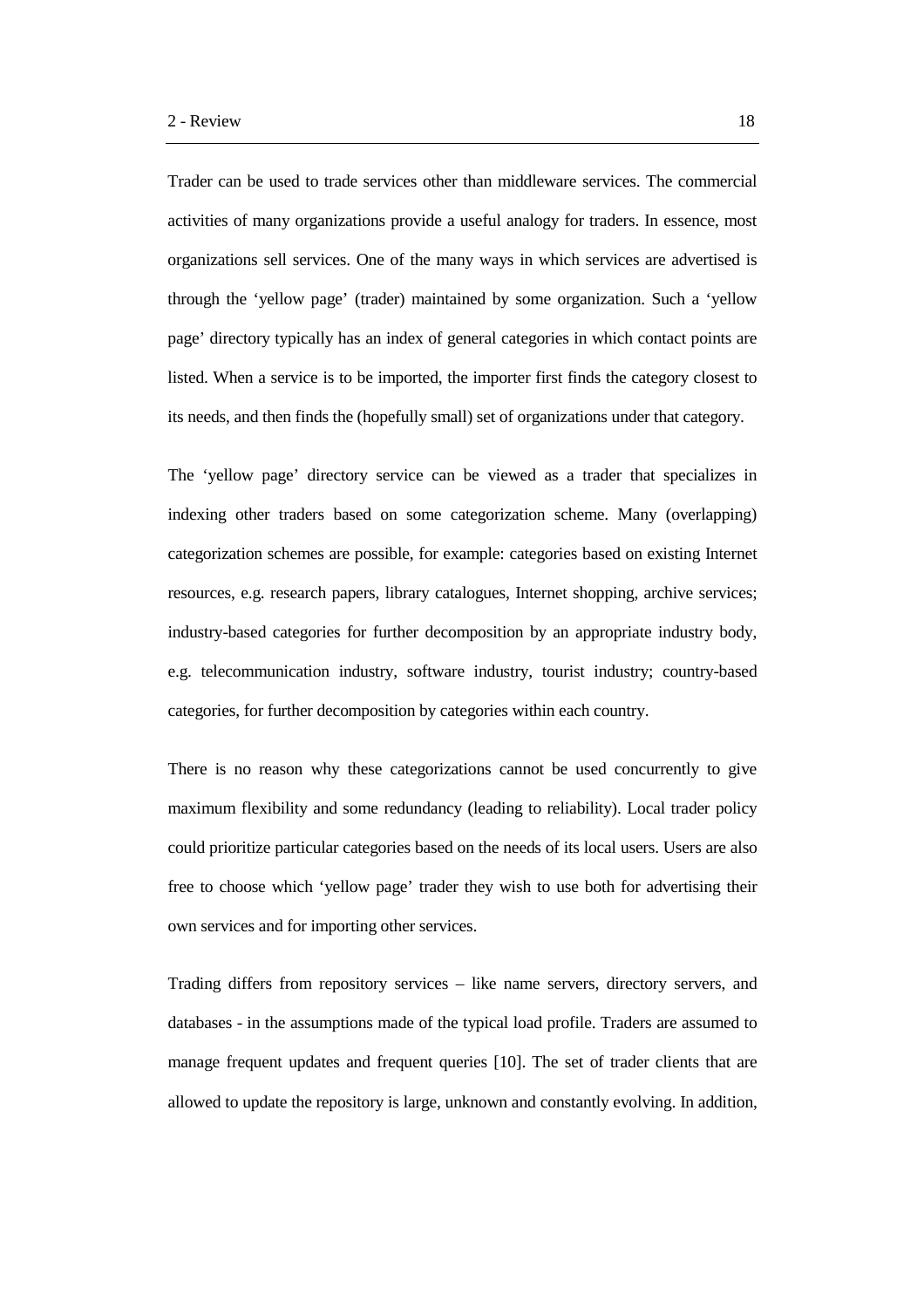the structure of stored information evolves. The actions in which traders participate are not necessarily transactions and they are intended to be small in respect to required memory space and required processing time. However, keeping the agreed response time is critical, even more critical than being able to do a full search in the repository.

The functionality is independent of selected platform technology. The mechanism is specified on a logical level that can be implemented on a variety of platforms, programming languages, storage techniques and communication protocols. Due to this design choice, trading can be widened to a world-wide service: all trader realizations make their technical decisions independently, only considering the logical design and preparing to intercept technical differences.

In some technology-oriented aspects, general guidelines are required. However, such guidelines are highly flexible, as they offer multiple alternative implementation techniques. For example, traders may exchange information in object format or as lists of named values. Realizations of the trading functionality have to solve various problems. Trading makes information available to a large but still controllable set of users. The qualities of the available information should fulfil the user expectations: information consistency, freshness, and accuracy may be required, access times may be essential, and high probability for information availability may be crucial. However, the selected techniques may not affect the autonomy of the information producing systems nor the information user systems. Excess of network traffic must be avoided, as well as creating new security threats to the systems. Furthermore, the trading mechanism should be able to adopt to the evolution of the mediated information contents. Moreover, the topology of trader network that cooperates for the global trading service is constantly changing.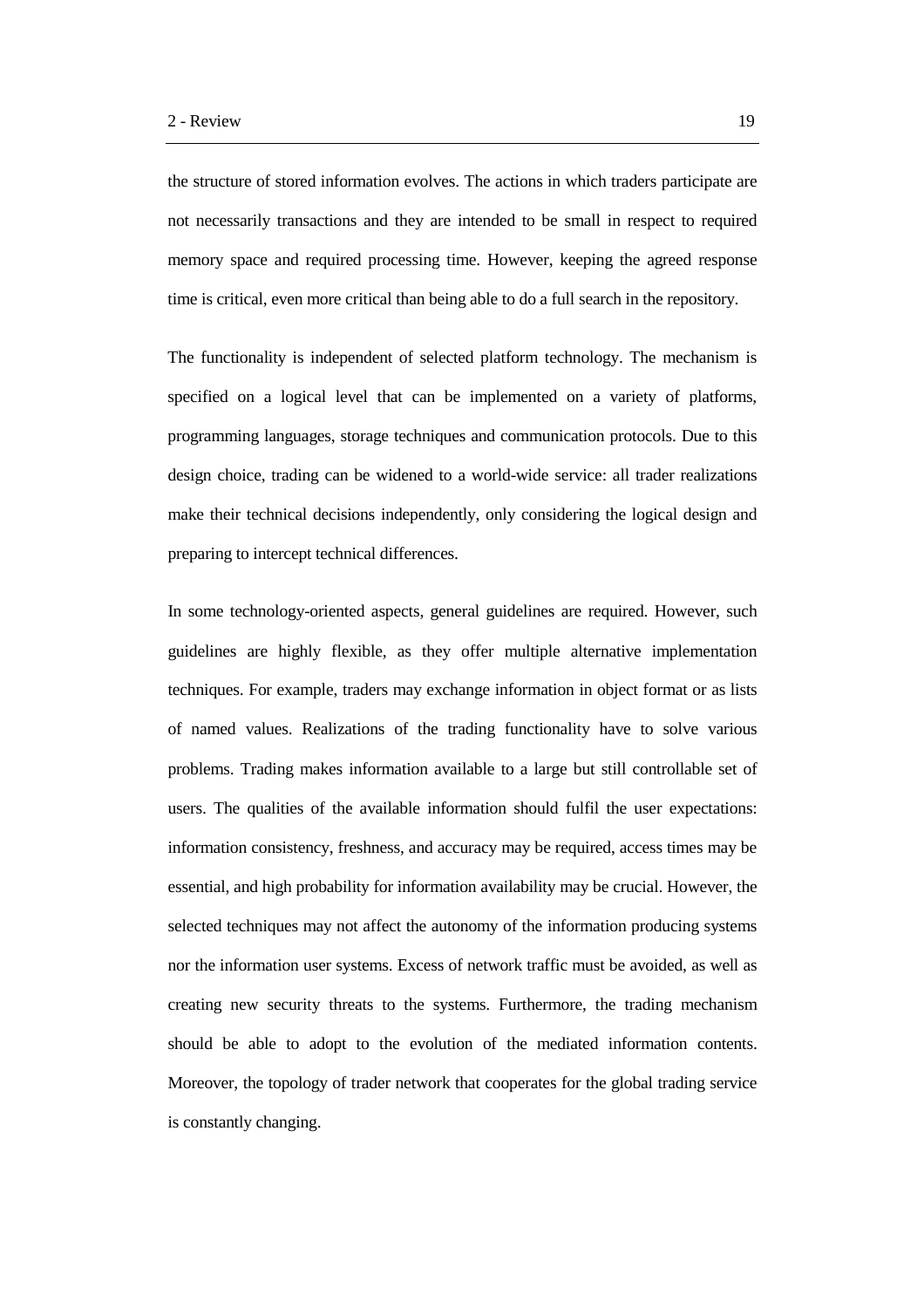Lea Kutvonen has presented a list of Traders in his paper [10].

### **Simple trader**

A simple trader can serve Lookup and Register interfaces. The register interface must support operations 'export', 'withdraw', 'describe', 'modify', 'withdraw\_using\_constraint', and 'resolve'. A trader that accepts offers must specify what restrictions it has to the offer structure. The export operation takes an interface reference and a list of property values together with a service type name. It returns an object identifier, that can be further used as a key to the offer space in 'withdraw', and 'modify' operations (See Appendix I.) [10].

'Describe' is a subset of query operation at the Lookup interface. The motivation of including a simple query operation at the Register interface was related to conformance requirements. The simple query operation allows exporter objects to check whether their offers are correct and up-to-date and still be bound to the Register interface only. This is claimed to decrease the implementation cost of exporters because they are not required to include full query operation just for being able to have a type conformant interface with the trader they use.

'Withdraw\_using\_constraint' replicates the 'withdraw' operation. Instead of the offer identifier, the operation gets a matching constraint as an input parameter. The constraint language is capable of presenting a constraint that simply identifies an object. The operation 'with-draw\_using\_constraint' is result of the different design goals. On one hand, a single operation that is suitable for both end-user and administrative needs was expected. On the other hand, a simple operation was expected that could be required in all implementations. However, in the conformance requirements the whole interface is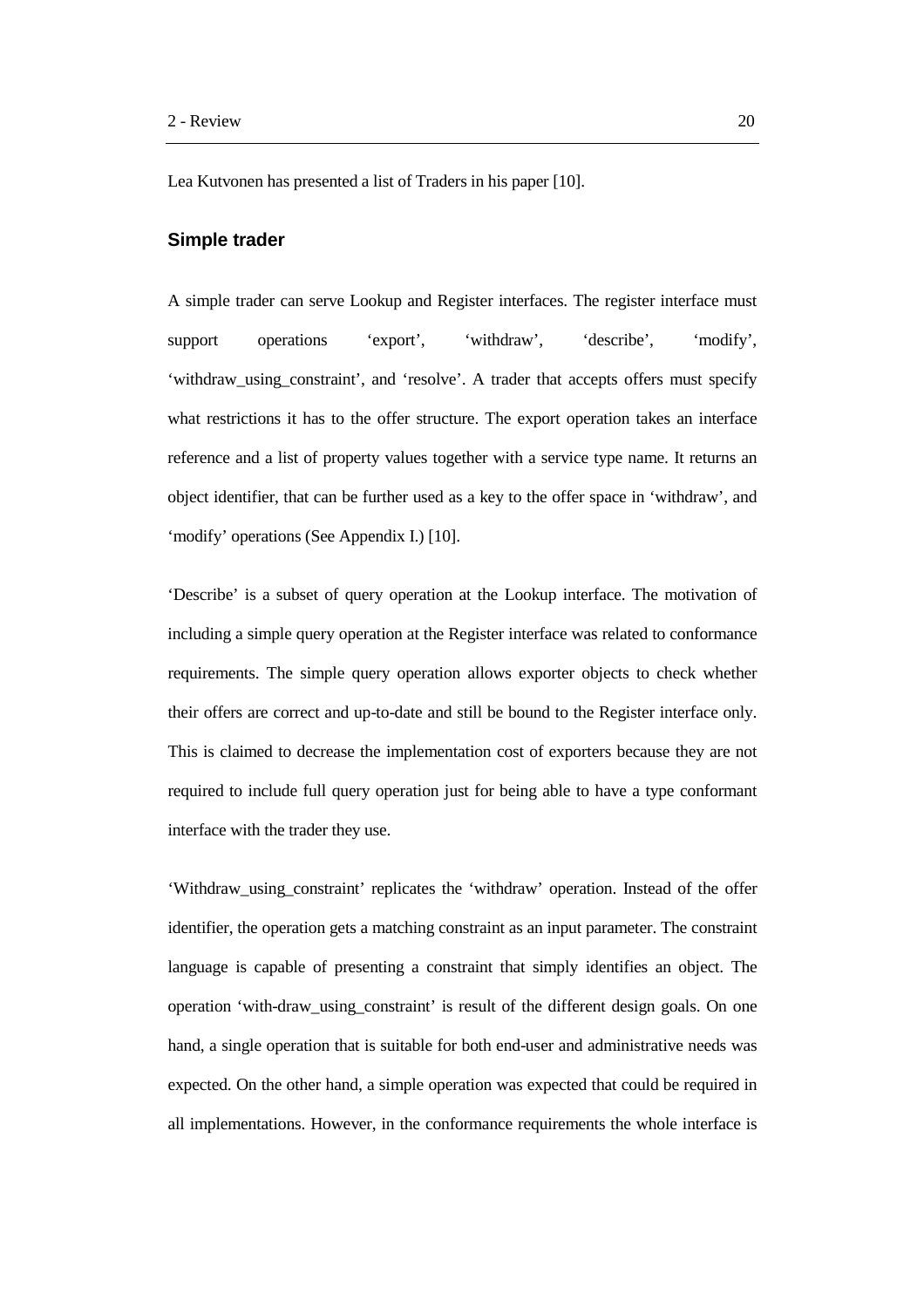required. Thus, there is no acceptable way of supporting only the simple withdraw operation.

The 'resolve' operation translates a trader name to an interface reference, based on the naming system supported by the trading graph within a single administrative domain. If the trading graph exceeds the limits of an administrative domain, no trustworthy knowledge about the link names can be available.

## **Standalone trader**

A stand-alone trader has the properties of a simple trader and includes in addition an Admin interface. The Admin interface includes operations for setting the various policies related attributes in the trader. It also has browsing operations for the offers and proxy offers.

# **Linked trader**

A linked trader is similar to a stand-alone trader but has an additional Link interface for manipulating links. A linked trader must also be conformant to a Lookup interface in an importer role.

### **Proxy trader**

A proxy trader is similar to a stand-alone trader but has in addition a Proxy interface for manipulating proxy offers. A proxy trader must also be conformant to a Lookup interface in an importer role.

The proxy offer contains service type and properties of a service offer. It is matched in the same way as normal offers. However, the proxy offer refers to a Lookup interface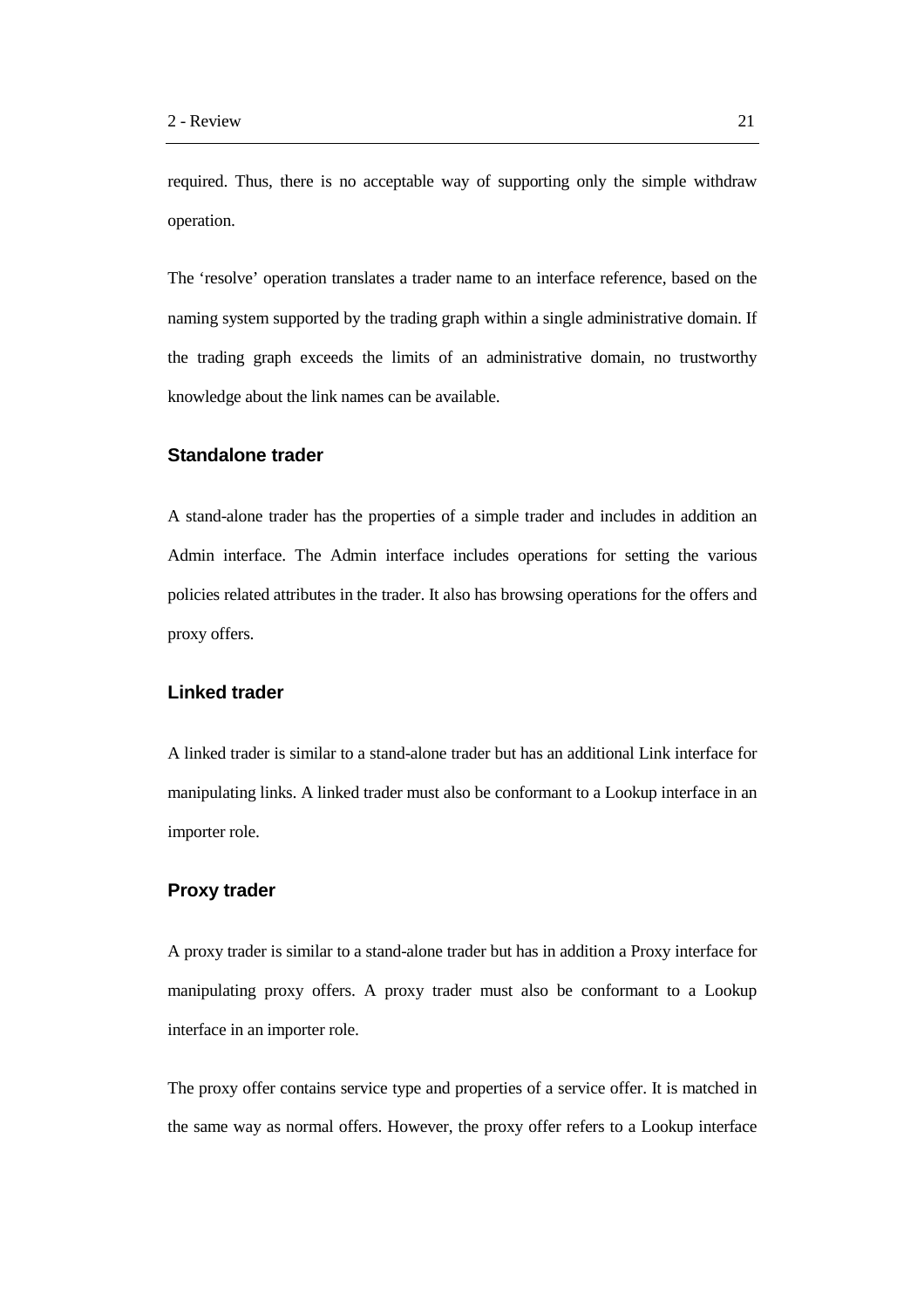instead of the actual offered service. Therefore, the request is modified using the 'ConstraintRecipe' rules and forwarded to the Lookup interface. The original type parameter, preference parameters, and desired properties are passed on unchanged, but constraint parameters, policies and cardinalities are modified to suit the trader needs. With the parameter 'if match all' the proxy offer exporter can notify the trader that the proxy offer is a valid match for all imports of the specified service type irrespective of the importer criteria on property values. This approach would make the proxy offer similar to a type specific link, without any control mechanism for import propagation.

The proxy offer works like a simplified link. The type system in the object referred to and in the calling trader must be equal, but the query interface signature in the referred object can differ. Therefore, proxy offers can be used to encapsulate other objects than traders to the trading system.

The same functionality could be expressed by using interceptors together with links.

## **Full-service trader**

A full-service trader includes Lookup, Register, Admin, Link and Proxy interfaces. It also has to be conformant with Lookup and Register interfaces in importer and exporter roles correspondingly.

## **2.3 Fault Tolerance**

A centralized system can have a controlled physical and operational environment. Since a high proportion of system failures are the result of operational and environmental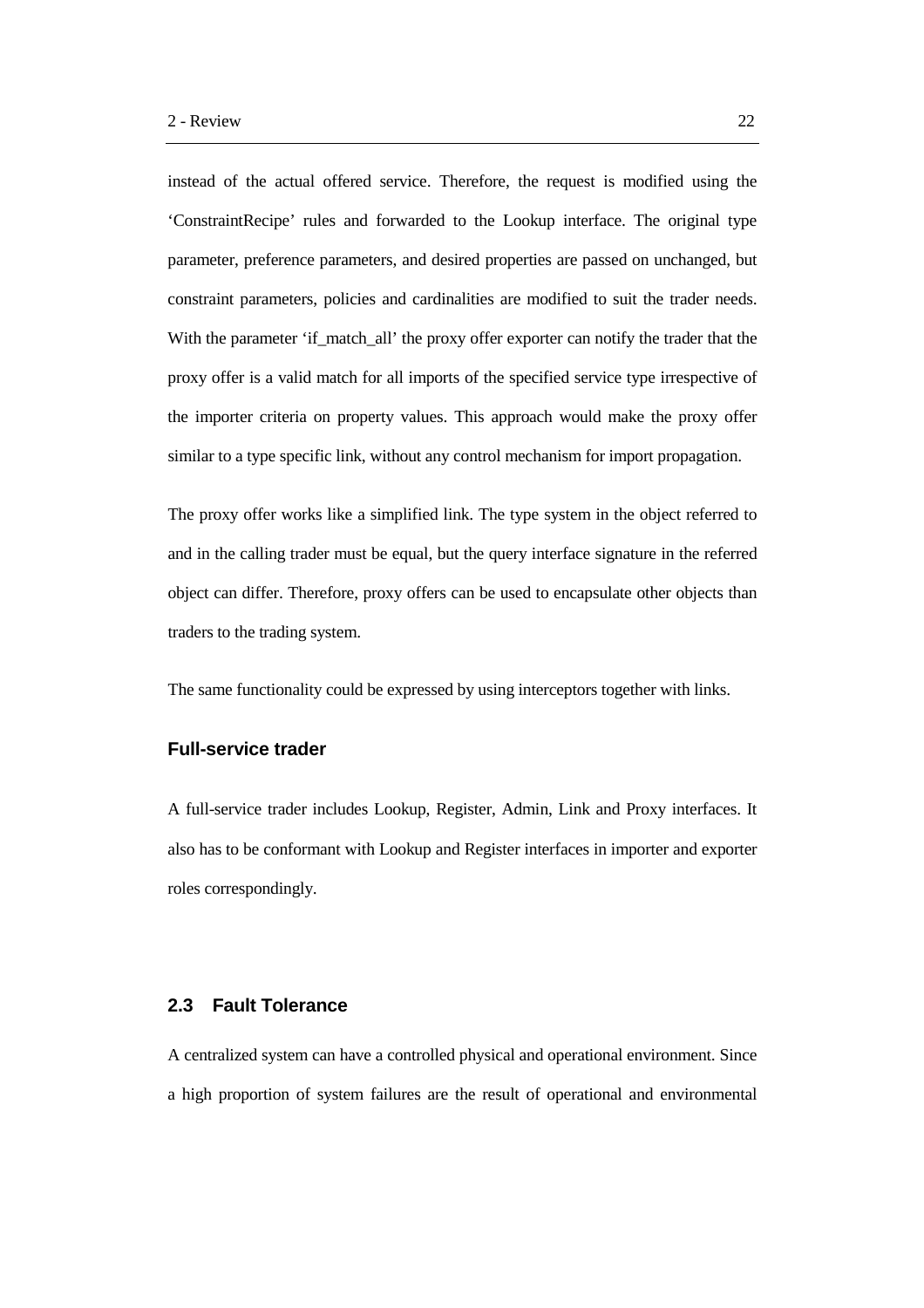factors, careful management of this single environment can produce good availability. However, when something does go wrong the whole system goes down at once, stopping all users from getting work done.

In a networked system, the various computers fail independently. However, it is often the case that several computers must be in operation simultaneously before a user can get work done, so the probability of the system failing is greater than the probability of one component failing. This increased probability of not working, compared to a centralized system, is the result of ignoring independent failure.

On the other hand, independent failure in a distributed system can be exploited to increase availability and reliability. When independent failure is properly harnessed by replicating functions on independent components, multiple component failures are required before system availability and reliability suffer. The probability of the system failing thus can be less than the probability in a centralized system. Dealing with independent failure to avoid making availability worse, or even to make it better, is a major task for designers of distributed systems.

A distributed system also must cope with communication failures. Unreliable communication not only contributes to unavailability, it can lead to incorrect functioning. A computer cannot reliably distinguish a down neighbor from a disconnected neighbor and therefore can never be sure an unresponsive neighbor has actually stopped.

Global names -- the same names work everywhere. Machines, users, files, distribution lists, access control groups, and services have full names that mean the same thing regardless of where in the system the names are used. For instance, one's user name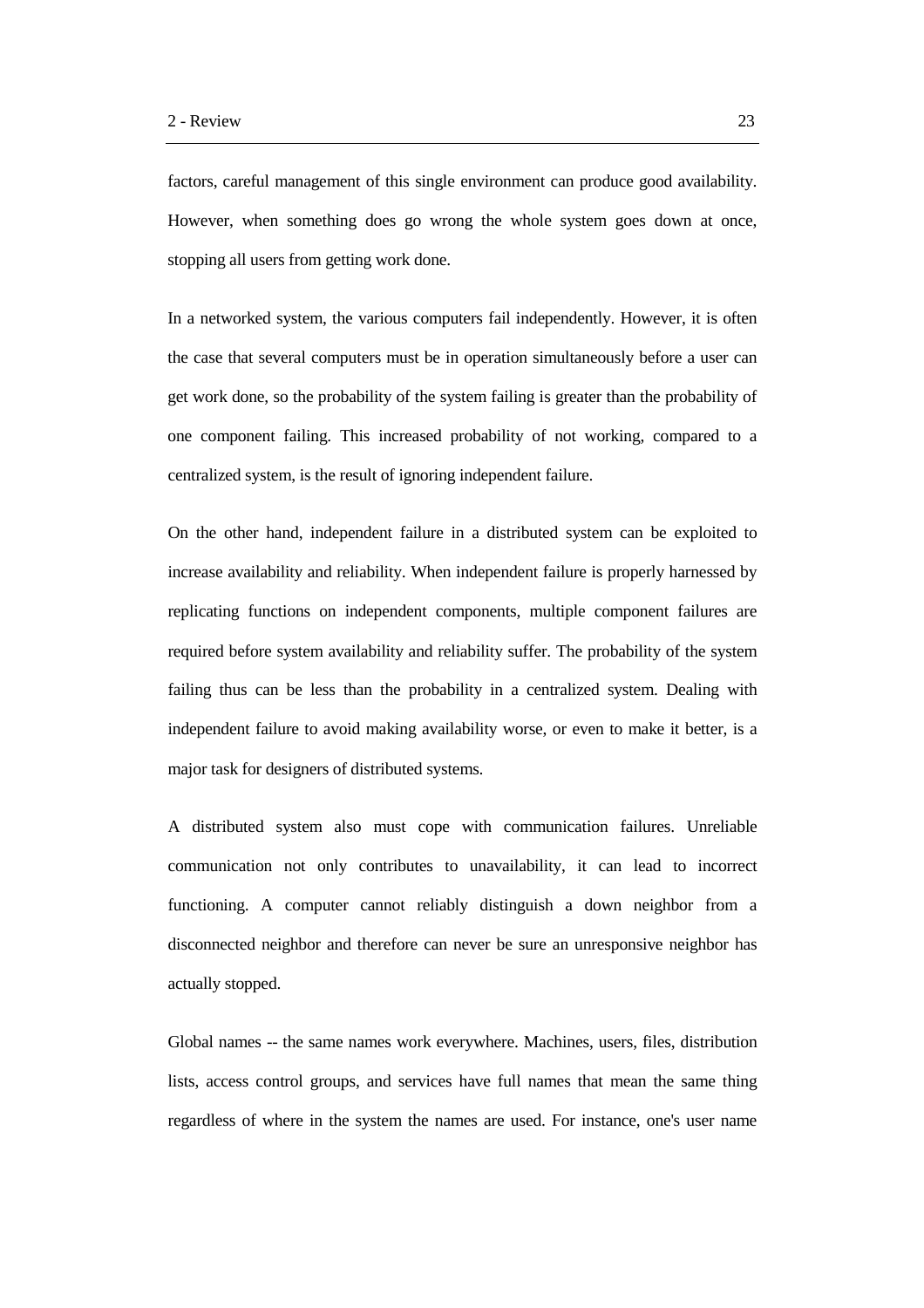might be something like /home/user/student1 throughout the system. He/She will operate under that name when using any computer.

Name service is the key component for providing global names, although most of the work involved in implementing global names is making all the other components of the distributed system, e.g. existing operating systems, use the name service in a consistent way. Names -- provides access to a replicated, distributed database of global names and associated values for machines, users, files, distribution lists, access control groups, and services.

For global availability, the name services must work even after some failures. To achieve high availability of the service there must be multiple servers for that service. If these servers are structured to fail independently, then any desired degree of availability can be achieved by adjusting the degree of replication. As long as the failures do not exceed the redundancy provided, the service will go on working. For instance, we might decide to duplicate the name servers on each node in our network, but get by with one database replica per floor.

The most practical scheme for replication of the services in is primary/backup, in which a client uses one server at a time and servers are arranged (as far as possible) to fail in a good way, say by stopping. The alternative method, called active replication, has the client perform each operation at several servers. Active replication uses more resources than primary/backup but has no failover delays and can tolerate arbitrary failure behavior by servers.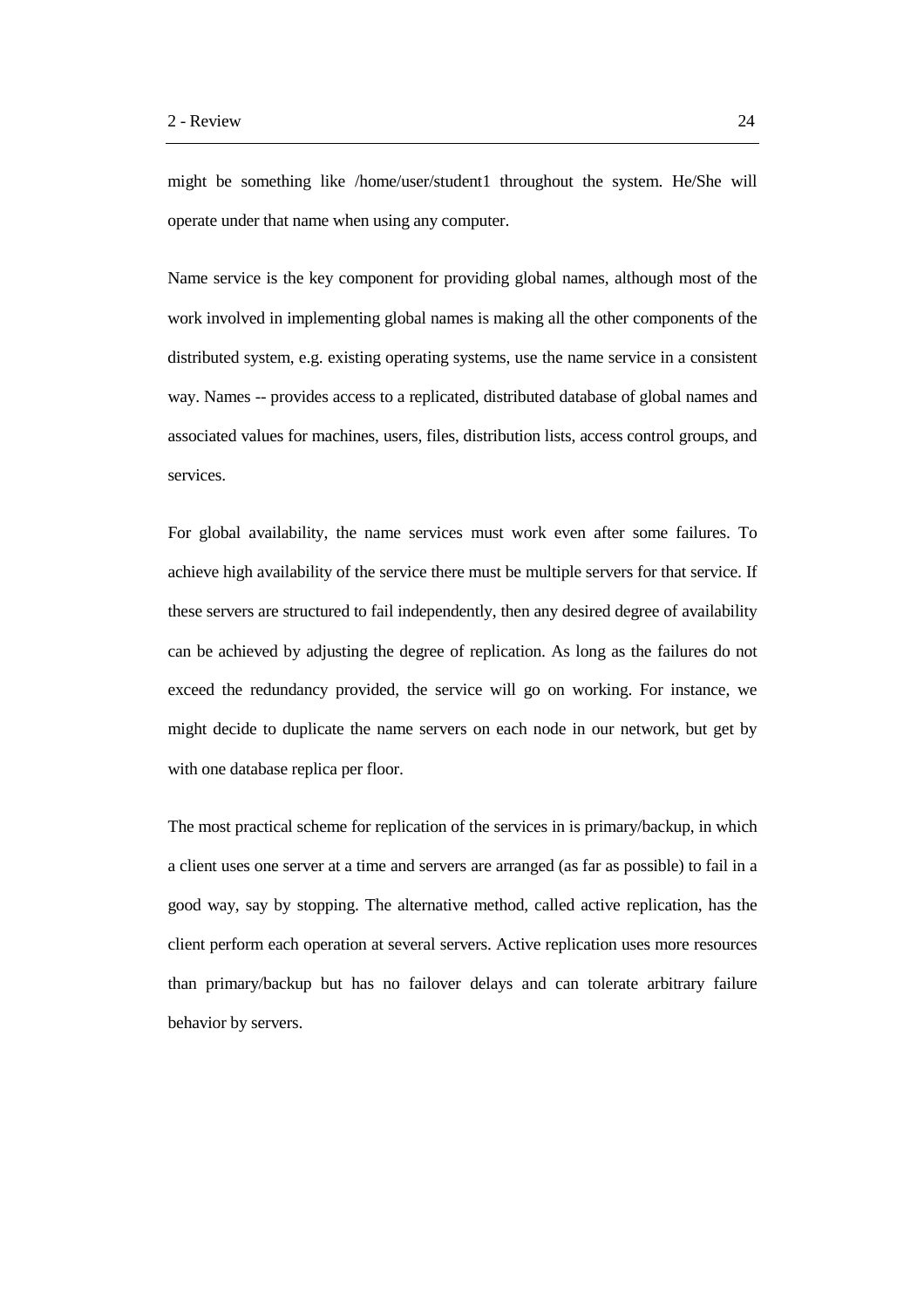## **2.4 Replication for Performance**

The technique of data replication in distributed systems was initially used for fault tolerance issues, i.e., availability and reliability of the data in the presence of processor failures and network partitions. For example, if multiple copies of the same logical data are stored on different processors, the data can still be accessed if some of the processors are down. Nevertheless, it can also be used for saving communication overhead by reducing the number of messages between an object's home node and the nodes that request remote accesses. [12]

Thus, data replication is useful in Name Service operation for two reasons. It can improve the performance and increase the availability and reliability of service. By accessing the copy in the nearest site, expensive remote access can be avoided. By storing critical data at multiple locations, the data may still be available even if some machines are down.

However, availability and consistency are competing goals in the management of replicated data. It is desirable to have high data availability while the database is still consistent in users' view. On the other hand, correct schemes that provide high availability may suffer performance penalties.

Henri E. Bal et al investigated the replication technique mainly for performance purpose [14]. It is first to identify between read operations and write operations on replicated data: a read operation does not modify the data, while a write operation (potentially) does. This matches with our application of Name Services, the read operation is an operation that does not change the internal data of the object it is applied to.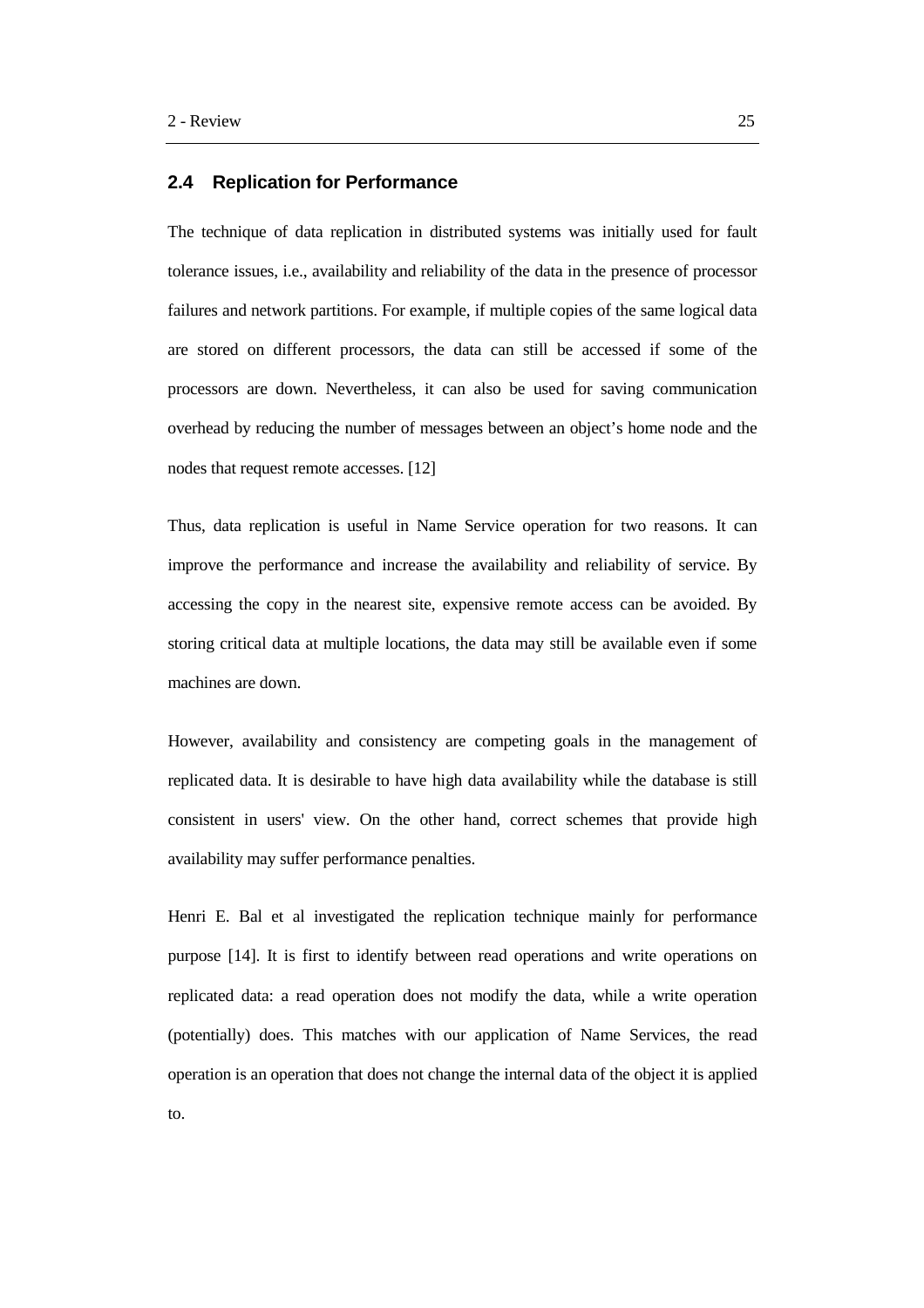The primary goal of replicating shared data-object is to apply read operations to a local copy of the object, if available, without doing any interprocess communication. On a write operation, all copies of the object except the one just modified must be invalidated or updated [14]. To deal with this problem, communication will be needed, so write operations involve communication.

The second goal of replication is to increase parallelism. If an object is stored on only one processor, each operation must be executed by that processor. This processor may easily become a sequential bottleneck. With replicated objects, on the other hand, all processors can simultaneously read their own copies. Since a read operation does not change its object, it can be executed concurrently with other read operations consistently.

The effectiveness of replication depends on many factors. One important factor is the ratio of read/write operations on objects, which is determined by the user application. Another factor is the overhead in execution time for reading or writing objects. These costs are determined by the implementation of model. Henri E. Bal et al [14] stated the dependency as:

- The action undertaken after each write. If each write operation invalidates all copies, a subsequent read operation will need to do communication. If, on the other hand, all copies are updated, this disadvantage disappears, but write operations will become more expensive
- The protocol used for invalidating or updating copies. Many protocols exist (e.g., owner protocols, two-phase update protocols), each with their own advantages and disadvantages.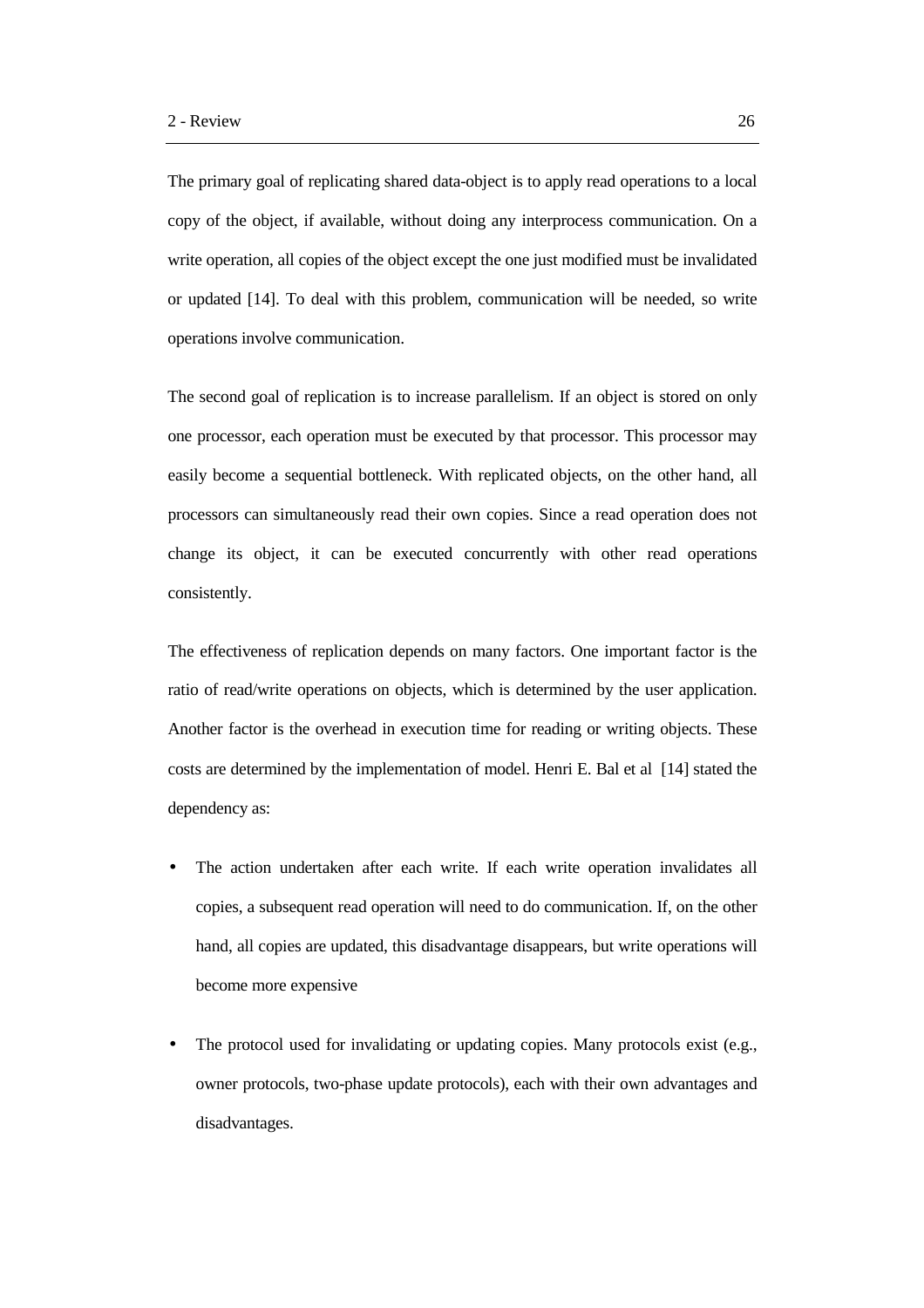The replication strategy. If an object is replicated everywhere, each read operation can be applied to a local copy, which is much cheaper than doing the operation remotely. On the other hand, writing an object that has many copies will be more expensive than writing a non-replicated object.

#### *2.4.1 Invalidation versus Updating of Copies*

If a write operation is applied to a replicated object, its copies will no longer be up-todate. There are two different approaches for dealing with this problem. The first scheme is to invalidate all-but-one copies of the object. The second scheme is to update all copies in a consistent way.

With invalidation (or write-once), each object is initially stored on only one processor, say P. If another processor wants to do a read operation on the object, it fetches a copy of the object from P. In this way, the object automatically gets replicated. On a write operation, all-but-one copies are thrown away.

The alternative scheme is to update (or write-through) all copies of an object after each write operation. A problem here is how to update all copies in a consistent way. Updating of all copies should appear as one indivisible action. On systems supporting only point-to-point communication, a 2-phase protocol is needed. If reliable indivisible multicast messages are available, updates become much simpler.

There are several important differences between invalidation and update schemes. For one thing, keeping copies up-to-date is more complicated than invalidating copies, so the update scheme may require more messages to implement a write operation. Also, update messages will be larger than invalidation messages. An invalidation message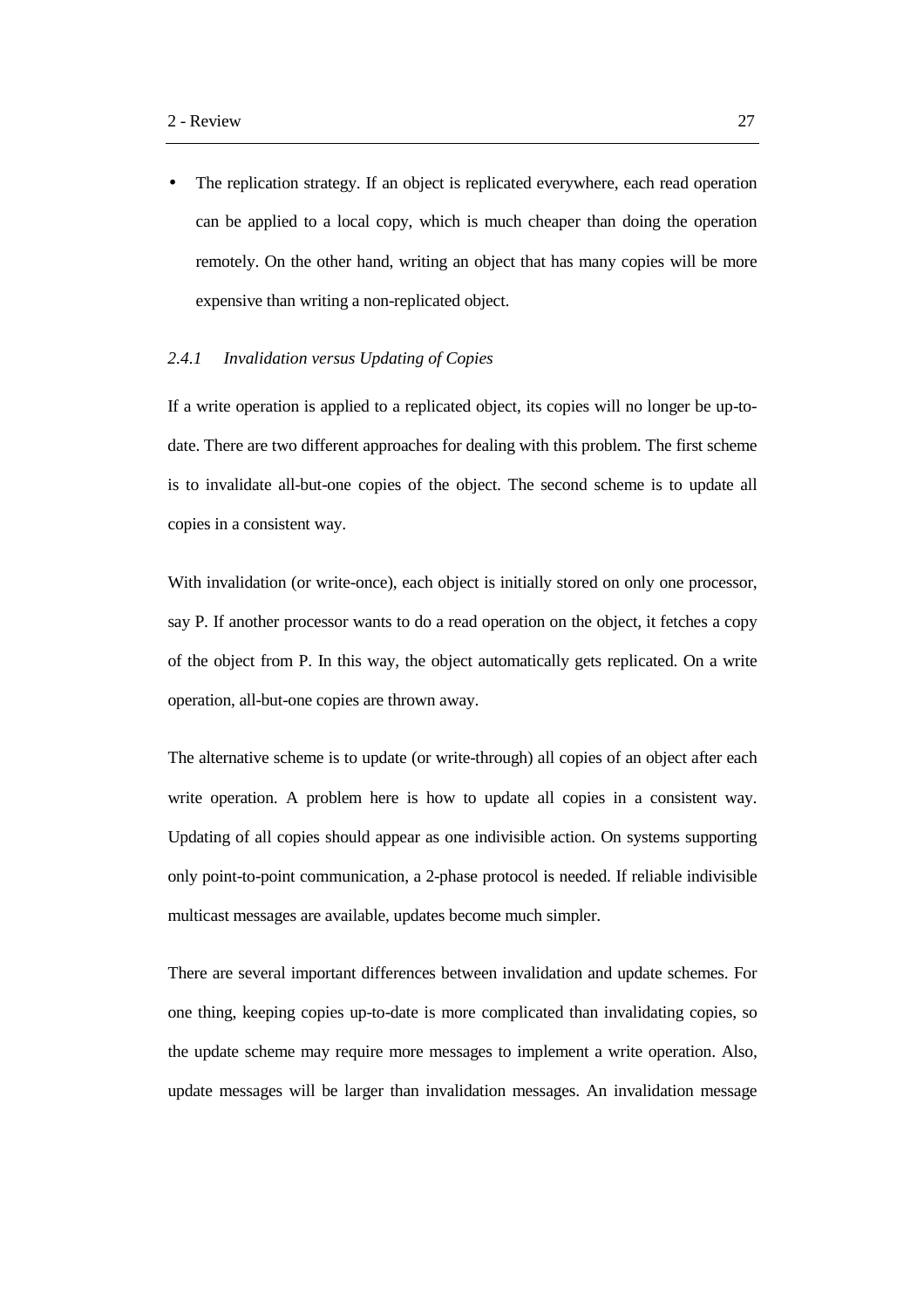merely needs to specify the object to be invalidated. An updated message will either contain the new value of the object or the parameters of the write operation, whichever is more efficient.

On the other hand, the update scheme also has several advantages. If an object is read after it has been written, the invalidation scheme will have to fetch the current value of the object from a remote processor. With the update scheme, this value will still be stored locally, so no messages need be sent at all.

In conclusion, which of the two schemes is most efficient depends on:

- The costs of the update protocol.
- The size of the object.
- The size of the parameters of the write operation.
- Whether the write operation is followed by a read operation or by another write operation.

Partial replication scheme [12] [15] are also found in some systems, in which each object is replicated on some of the nodes, based on compile time information, run time information, or a combination of both, is preferred to a no-or full-replication scheme. In static fixed replication scheme, programmer is required to give the compiler indirect knowledge of data layout by specifying how likely an application accesses to those data structures. An advanced scheme based on partial replication is to let the run time system decide dynamically where to replicate each object. Therefore, when a node wants to invoke a method on a remote object, it checks if it has a valid copy. If it has one, it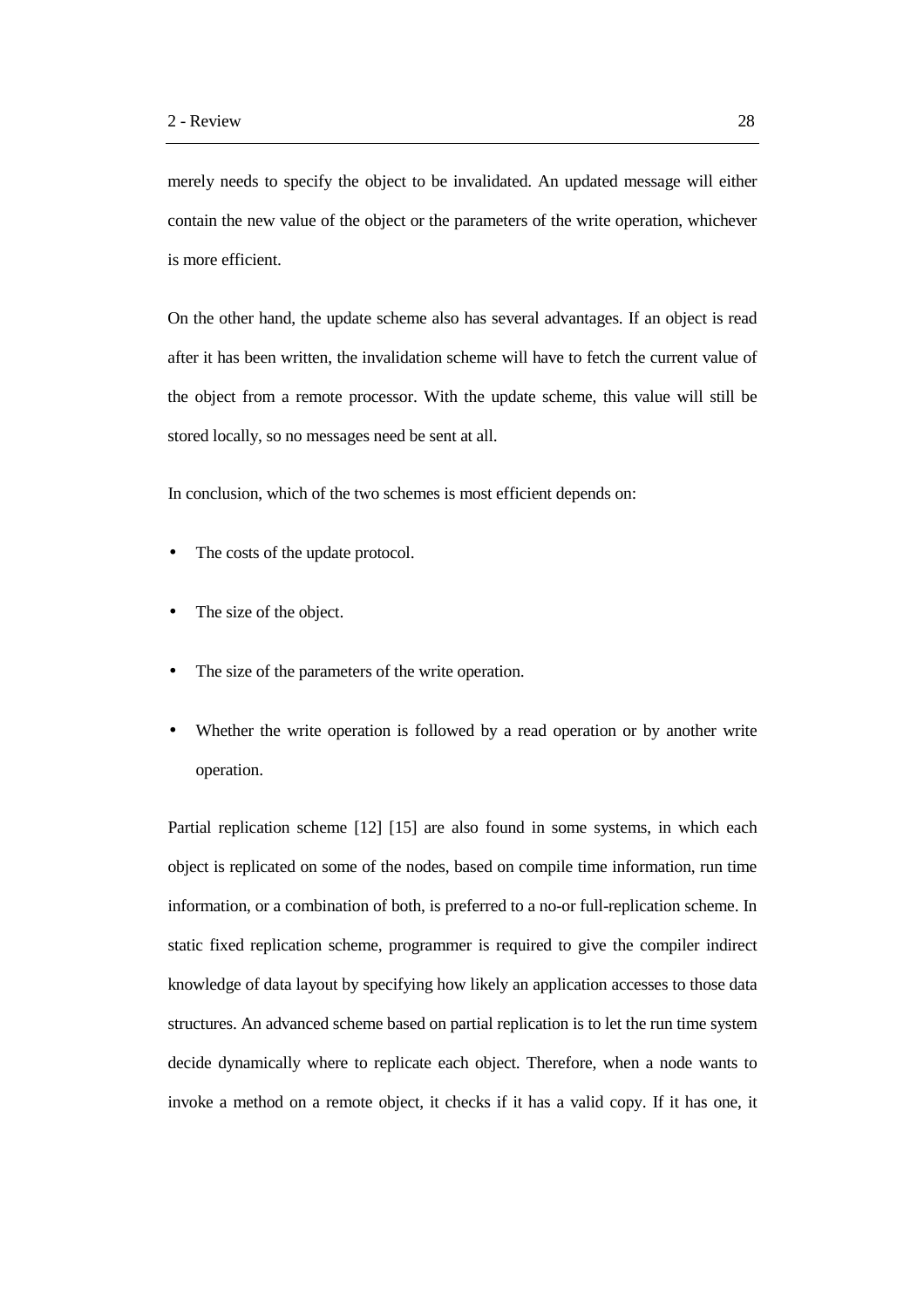creates a thread locally; otherwise, it sends a request to the home node to create a thread remotely. The home node counts read and write accesses from each node, to decide where to replicate. It replicates in nodes where read operations are frequent. It also has to see if many updates on this object are going on because it is better to keep a small number of replicas when the object is updated frequently. This replication strategy is especially useful if communication is slow, so the overhead of maintaining statistics is worthwhile, thanks to the reduced number of messages.

For an example of partial replication, Yixiu Huang and Ouri Wolfson have presented the CDDR (Competitive Dynamic Data Replication) algorithm [16]. They defined an object to be a unit of data to be replicated, and the replication scheme of the object to be the set of sites which hold an object replica. A data site is a site that belongs to the replication scheme. A non data site is a site that does not belong to the replication scheme. They supposed the read-write model is the following. At any point in time, one of the data sites is designated as the primary site (denoted it by p). Initially the replication scheme contains p alone. Whenever a data site issues a read request for the object, it is serviced locally. When a non-data site issues a read, the request is forwarded to, and serviced by p. A site s writes the object by sending it to p, and in turn p propagates the write to all the available data sites. In other words, the update policy is "read one write all available".

Every site in the network has a status. Status 1 indicates that this site is a data site, status 0 means that this site is a non data site. Every site knows its own status and where the current primary site is. The primary site knows every site's status. They defined the r-write (remote write) of a site s to be the write request issued from any other site (i.e. not from s) in the network.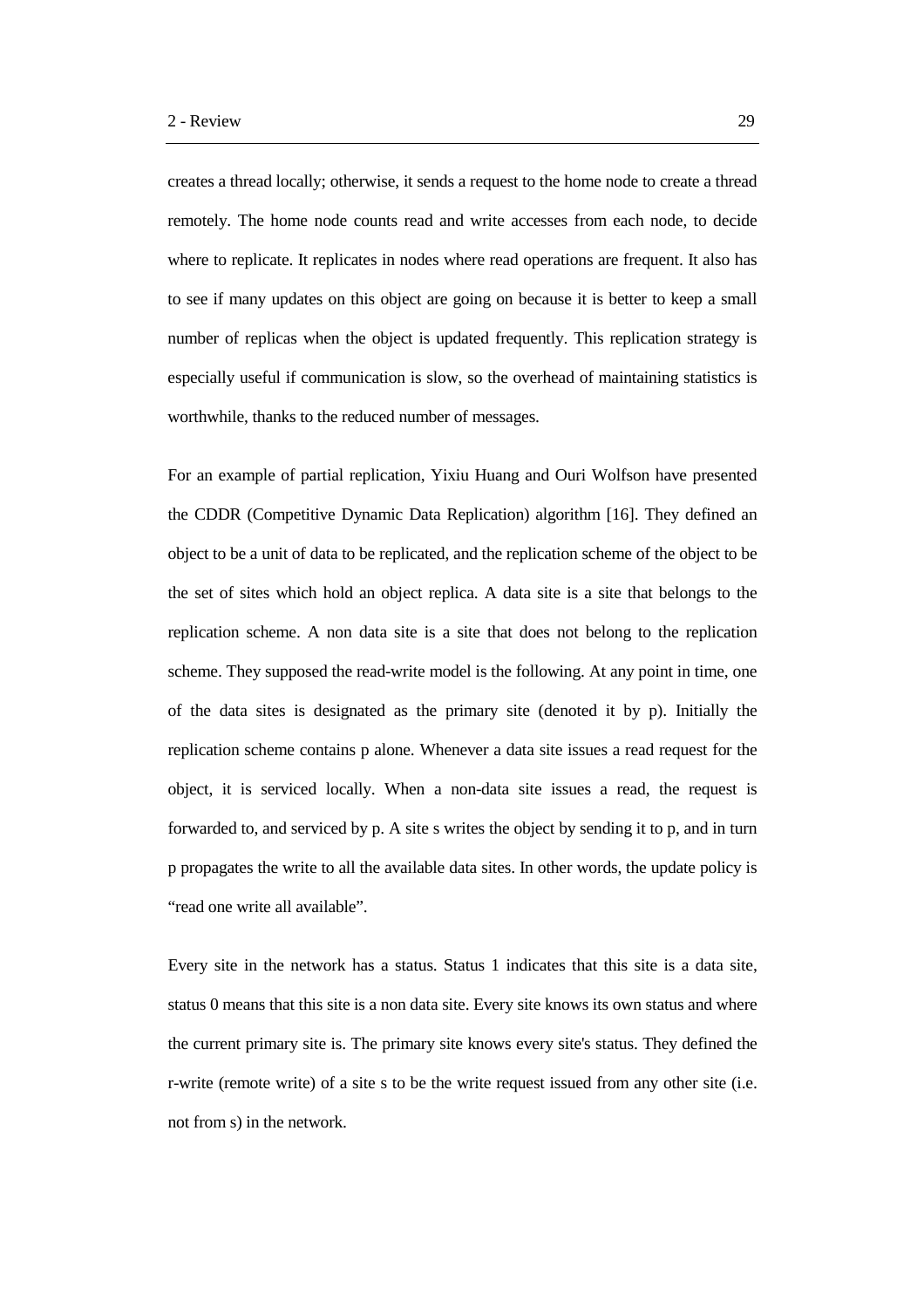The replication scheme changes as follows. If the primary site receives more read requests from a non data site j, then it will tell j to enter the replication scheme; whereas if the primary site receives more write requests from sites other than  $\mathbf{j}$ , then it will keep  $\mathbf{j}$ out of the replication scheme. The data sites decide by themselves whether or not to exit from the replication scheme based on the counters they have. If the data site i issues more read requests, then it will stay in the replication scheme, whereas if i receives more r-write requests from the primary site, then it will exit from the replication scheme. When the primary site needs to exit from the replication scheme, it has to choose a new site to inherit the primary role.

For further improvement, Rivka Ladin et. al. [17] presented the approach of Lazy Replication. This method can preserve consistency which providing better performance, It is applicable to application that has a weaker causal operation order.

Noha Anly also uses a non-traditional approach for achievement in performance [18]. Traditional approaches for managing replicated data are synchronous; that is, they require that read and write operations be synchronized in order to ensure that replicas are mutually consistent. Protocols requiring synchronization among a large number of replicas are difficult to implement across internetworks. They suffer from high latency and low throughput since links tend to be slow and unreliable and a large number of replicas generate considerable traffic over the network. Further, they lock or restrain access to resources during protocol execution and reduce the system availability when one or more nodes fail, or when the network is partitioned.

In contrast, weak consistency protocols allow updates and queries to occur asynchronously at any replica. They operate under the optimistic assumption that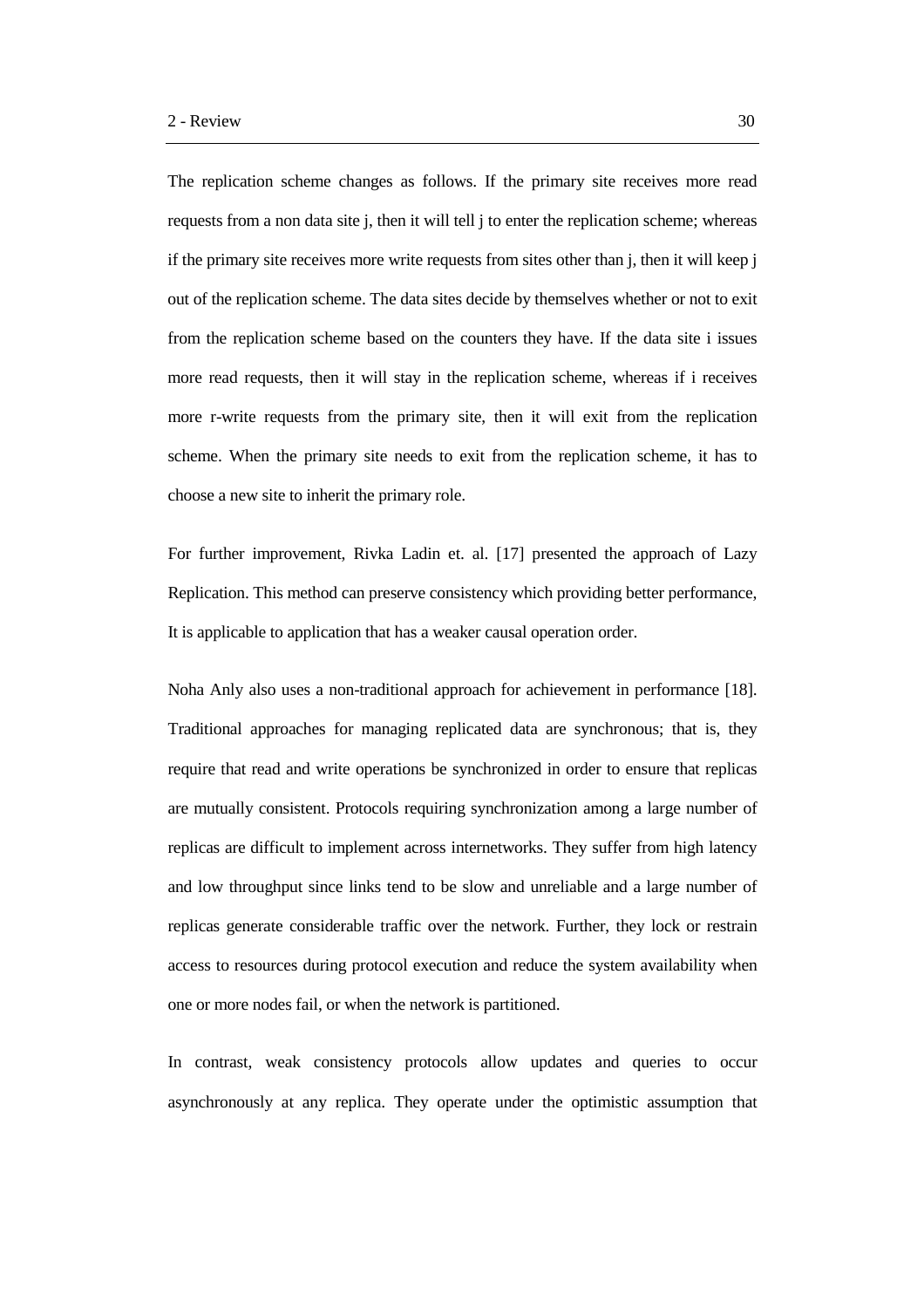concurrent updates will rarely conflict and therefore synchronization at each step is unnecessary. Updates commit at the local replica, then they are propagated to other replicas and eventually, all replicas observe the updates. During the propagation, the data is in transient inconsistency and the value returned by a read request depends on whether that replica has observed the update or not yet. A weak consistency approach should provide a propagation mechanism which ensures that updates are efficiently and reliably propagated to all replicas even if the communication network does not provide such a guarantee. When link or node failures result in network partitions, replicas are allowed to diverge and continue providing service. When the partition heals, replicas merge their state and converge to a consistent state. Therefore, asynchronous approaches provide higher availability and better response time than synchronous approaches. However, this approach is based on the assumption that the applications can tolerate some inconsistency and reconciliation methods should be available to resolve conflicts. Typical applications that have used weak consistency are naming systems, information services, air traffic control and stock exchanges.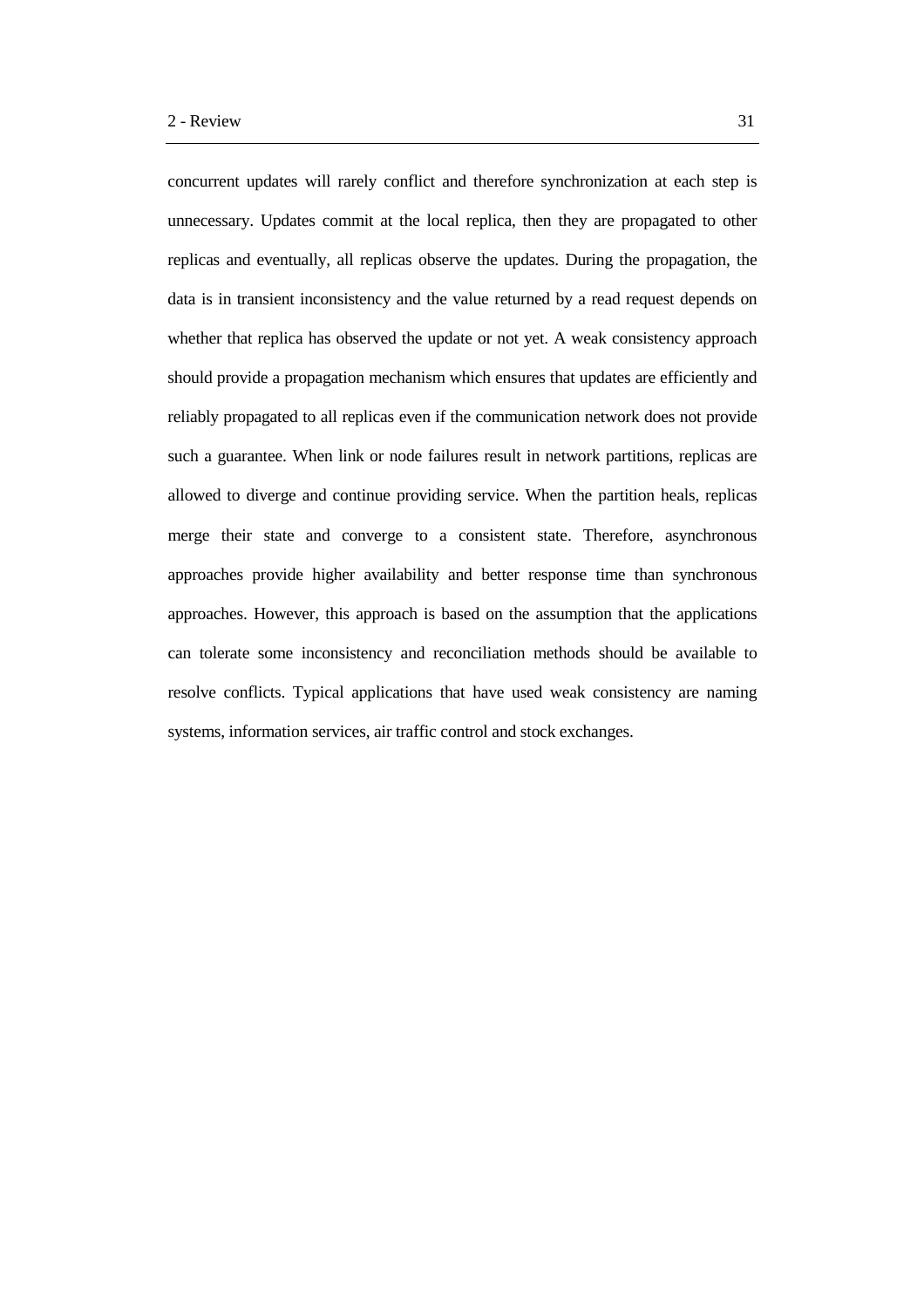# **3 Extended Name Service**

# **3.1 System Requirement**

We will design and implement the extended name server which:

- may keep track of all the running objects on a network;
- may run on all nodes to support fault tolerant feature;
- allow object registration with any node;
- replicate information to other nodes in a consistent way.

# **3.2 System Design**

We have selected the omniORB2 as the implementation of CORBA to work on. It is CORBA 2.1 compliant. It provides a basic name service with source code which supports all operations (bind, unbind, resolve, create, delete and listing) specified in the OMG specification [4]. This allows us to extend the name services with fault tolerant and replication features.

OmniORB2 is fully multithreaded. This will be very useful in doing group multicast in supporting asynchronous concurrent communication for monitoring, replication, etc.

We will design the name service base on group communication [22]. The group communication paradigm allows the provision of high availability through replication in a straightforward way (by gathering a set of replicas into a single group).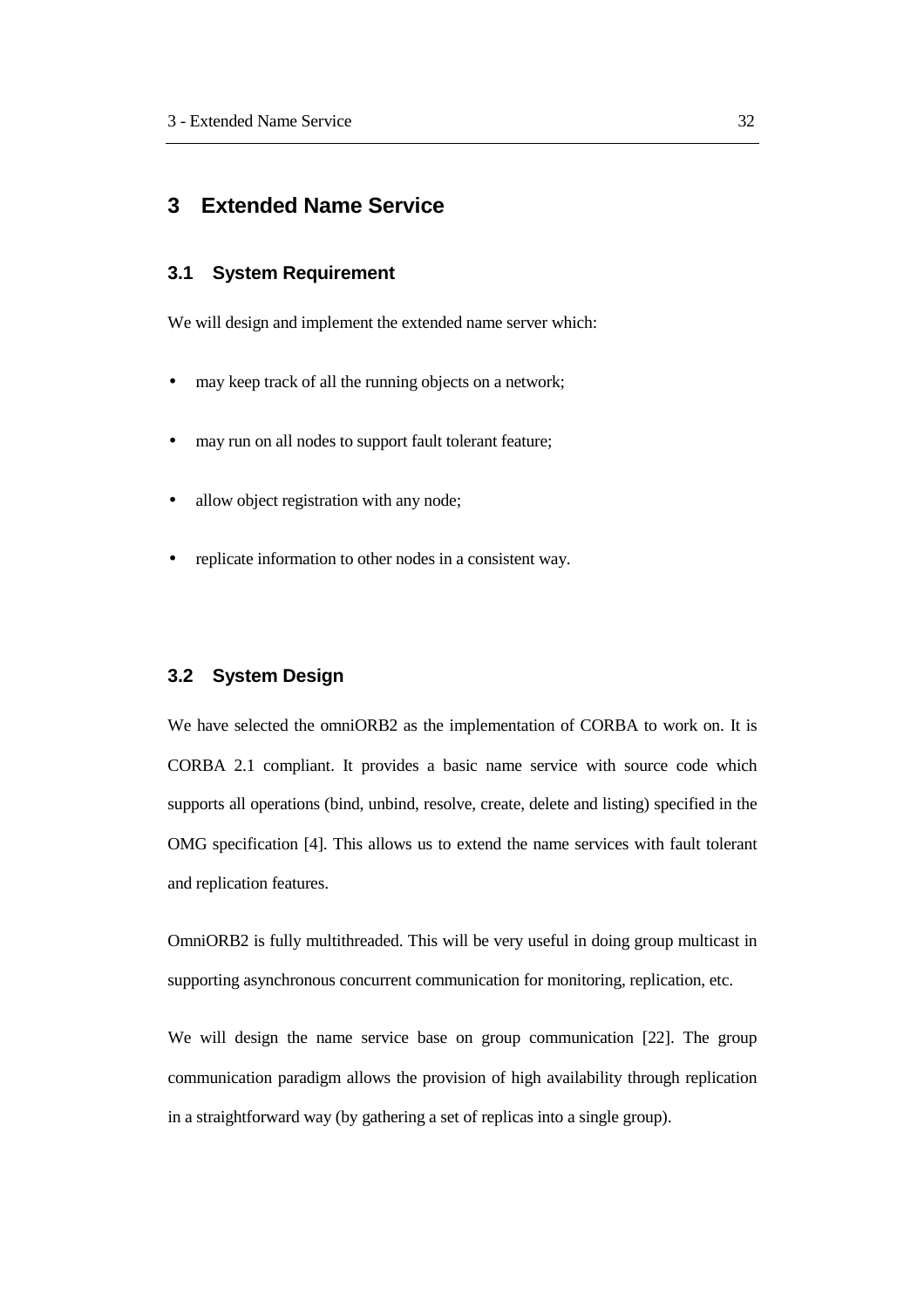From specification, we can divide operations of name service into two types:

- No state change operation that only query for information and does not change content of the name service database. As name service is going to run on each node and data will be replicated to all nodes consistently. All that query for information can be completed by local node's name service. These operations are **resolve** and **list** which will be unchanged with the original name service implementation.
- State change operations that add, change or delete information from the name service database. For consistent replication of the change to all nodes, we will extend the name service with Group multicast and Group membership support. These operations are **bind**, **bind\_context**, **unbind**, **new\_context**, and **destroy** (also maybe **rebind**, **rebind\_context** and **bind\_new\_context**) which will be overrided in the extended name service with Group multicast and Group membership features. (*bind* becomes an at least two steps operation involving group multicast; while *resolve* needs only one step operation)

For keeping the extension transparent to client, we add a group manager object (see Figure 2) to the name service and redefine the operations that will introduce state change. The original **bind**, **bind\_context**, **unbind**, etc., will be re-wrapped as act\_bind(), act\_bind\_context(), act\_unbind(), etc, for actual handling of the individual naming data base.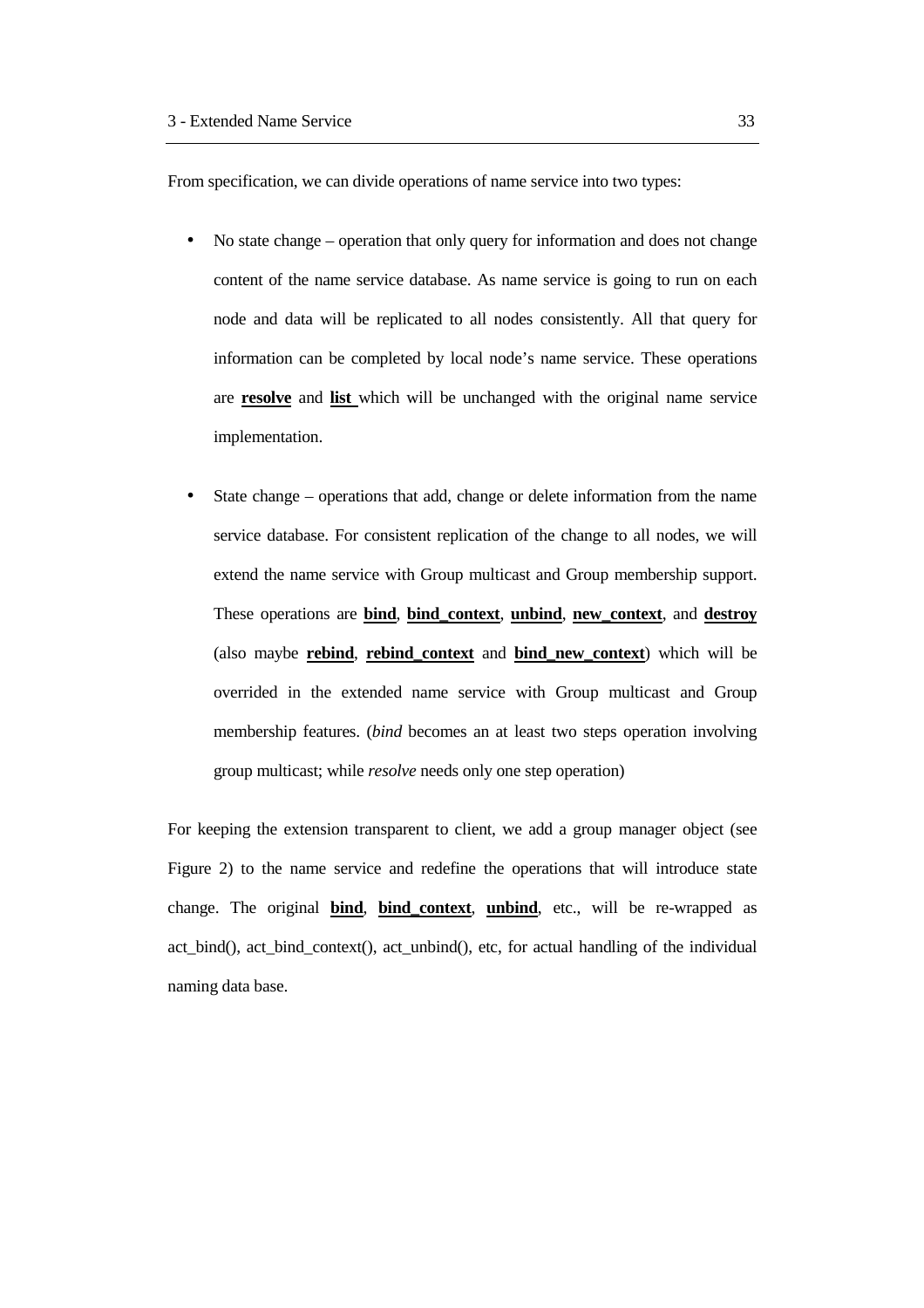

**Figure 2 - Class Diagram for GroupManager and EXNaming Services**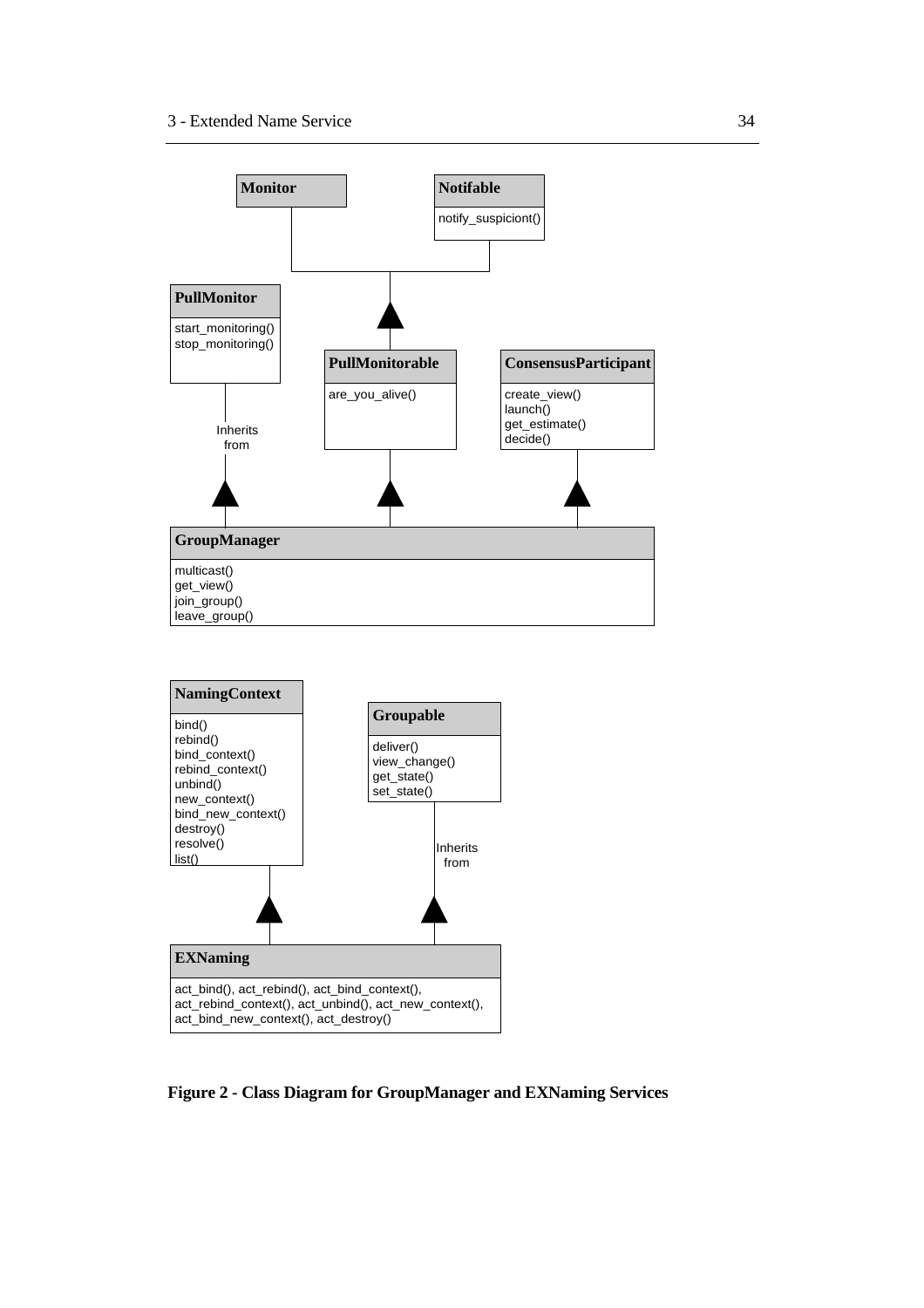The group manager service is the core of our design. It is the service that actually provides object group support, and which has to be deal with by the extended name service. Together with classes it inherited from, it mainly provides:

- Reliable message service (not defined through IDL) which concerns reliable point-to-point and multicast communication.
- Monitoring service which uses reliable message communication for detecting object failure.
- Consensus service which uses failure detection and reliable message communication mechanisms to solve the distributed consensus problem.
- Group membership which uses failure detection mechanisms to monitor group members and a consensus service to agree on new composition of current active members.
- Group Multicast which uses reliable communication, consensus and group membership for atomic message delivery to all members of a group

#### *3.2.1 Reliable Multicast*

Reliable multicast is an essential mechanism for developing replicated and parallel applications. CORBA has not yet provided the service for non-blocking reliable multicast. Our solution to this is to use multi-threading. Each time a name service request that requires multicast to be issued, the group manager forks a new thread for each group member, and uses a standard CORBA synchronous invocation for each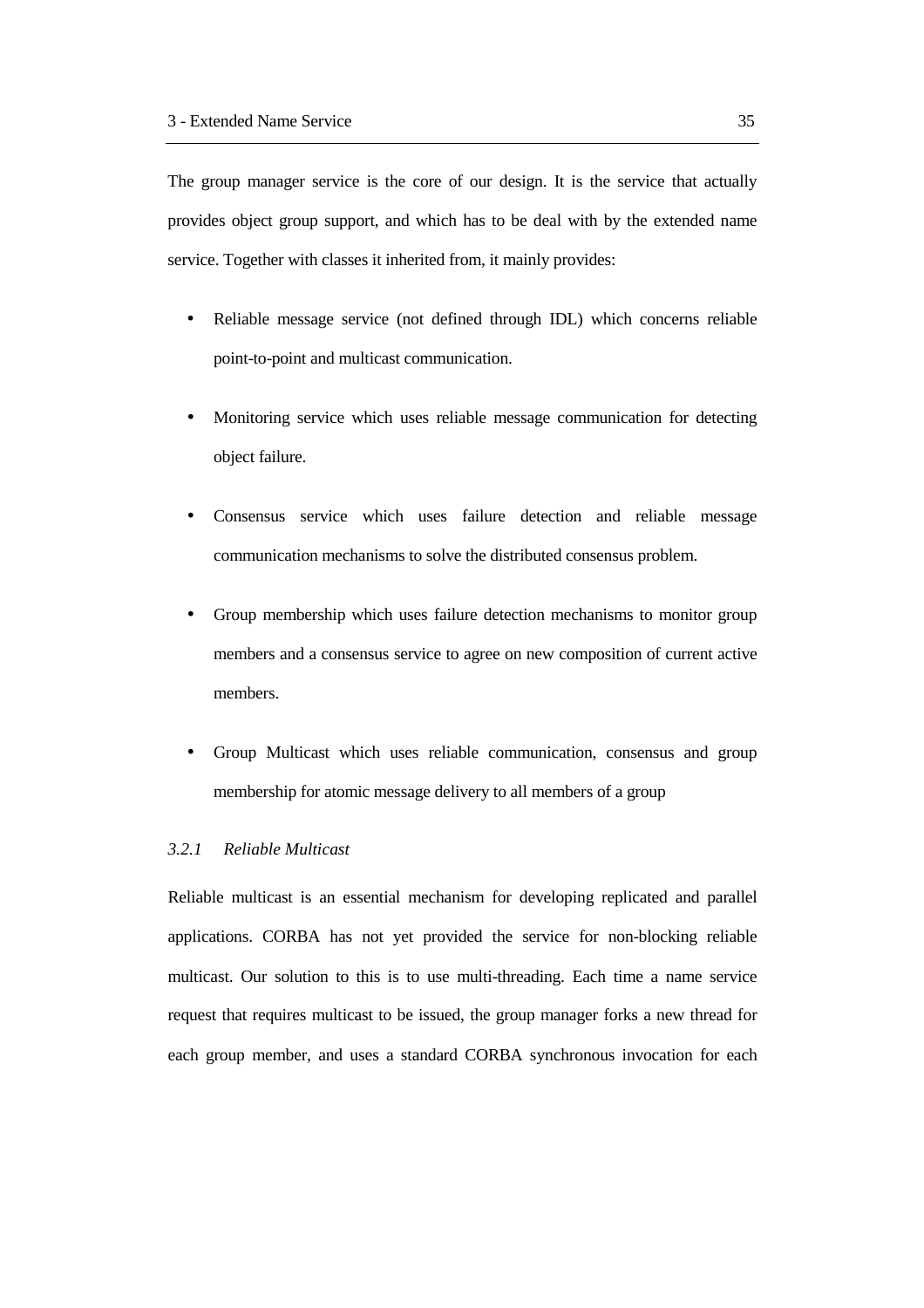member invocation. As OmniOrb2 is fully multithreaded from the ground up design, we can have enough support for implementing this feature.

#### *3.2.2 Monitor Service*

For the group membership service, we need a detection mechanism that can provide information about component failures. This allows Group Manager to remove members from a group in case of a crash, such that further operation will not be affected or seriously hampered by the failure member. The failure detection is based on timeout mechanism. The choice of timeout values is crucial for the failure detector's ability to respect accuracy and completeness. Short timeouts allow a process to detect failures quickly but increase the number of false suspicions, with a risk of violating accuracy. Hence, there is a trade-off between latency (short timeouts) and accuracy (long timeouts). As soon as a system involves more than one Local Area Network, the optimal timeout value between two services depends on both their respective locations in the system and on the characteristics of the underlying network.

We have defined the following objects (Figure 4) for failure detection:

- Monitor object will collect information about components failures.
- Monitorables are objects that may be monitored, i.e. to be detected for failure
- Notifiables register with monitor so that they will be notified about component failure.

We will use only the pull style model. Basically, the monitor periodically sends liveness requests to each member Name Service. If the Name Service replies, it means that it is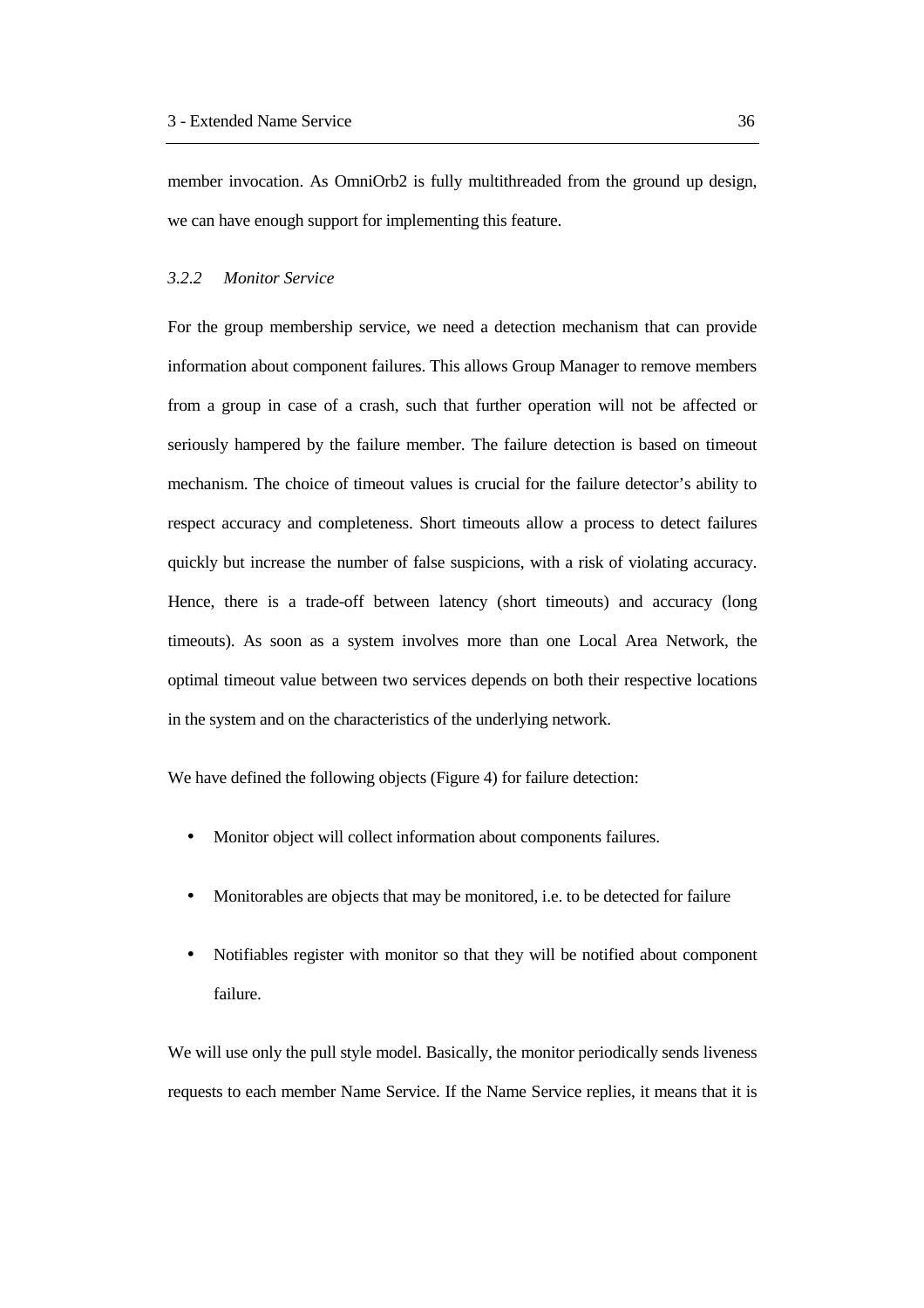alive. This model is easier to use for application development since the monitored service are passive, and do not need to have any time knowledge (i.e., they do not have to know the frequency at which the failure detector expects to receive message).



**Figure 3 - The Pull Model for Object Monitoring. M1, M2 do response while M3 doesn't. M3 is considered suspected and status sends to clients (Notifiables)**

A straight forward to implement a failure detector using the pull model is to have the services to support the specific operation, are you there(), which is invoked periodically. If the monitored service is alive and there is no communication failure, the invocation succeeds. If the invocation fails, the service is being suspected.

Among the group of Name Service, there will be 2 or 3 being assigned to start the monitoring for all members of the group. If Monitor is being suspected to be failure, other Monitor can be invoked to start\_monitoring().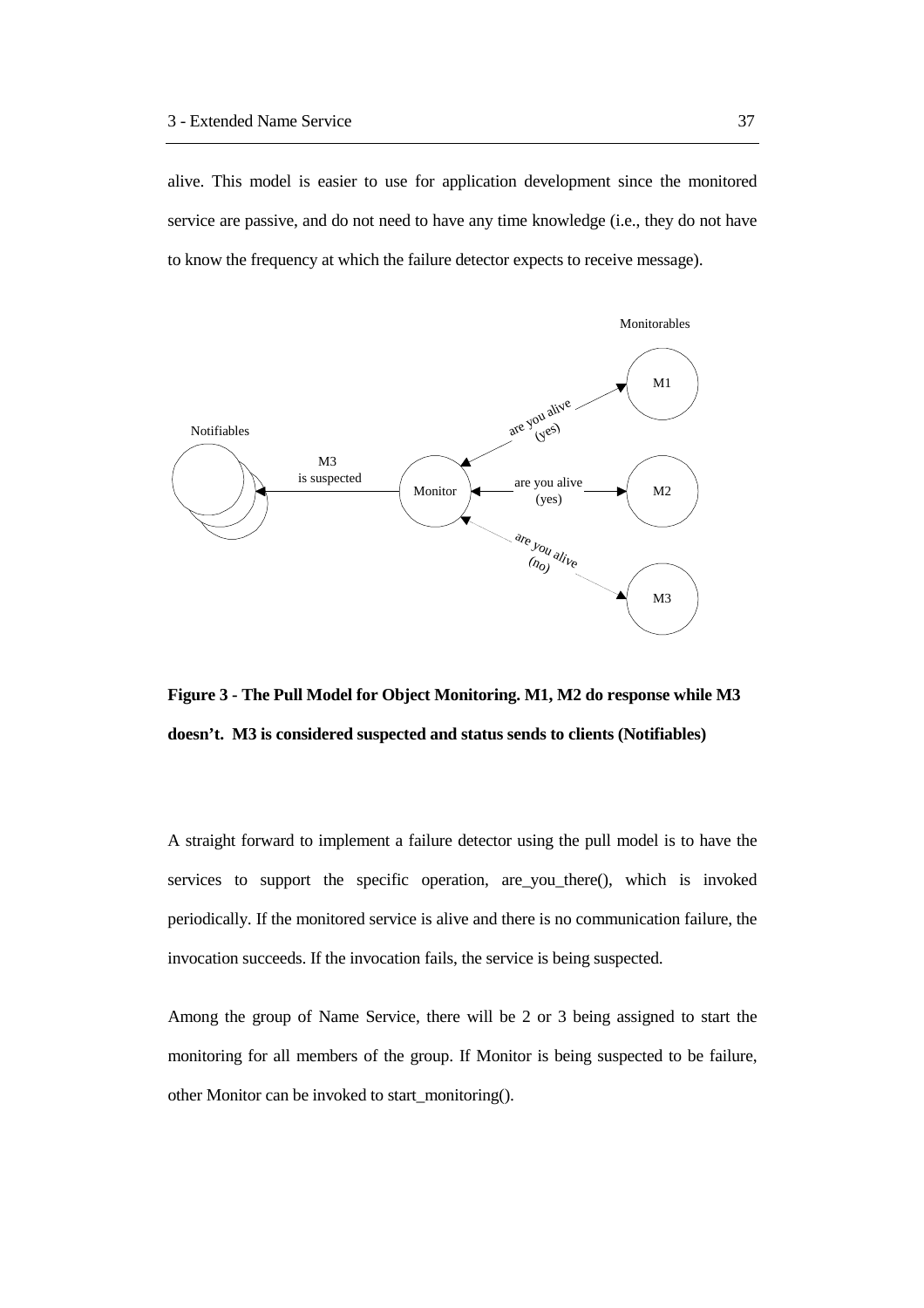```
module GroupMonitor {
    enum Status { SUSPECTED, ALIVE, DONTKNOW };
   interface Monitorable {
    };
    interface Notifiable {
        void notify_suspicion(in Monitorable mon,
           in boolean suspected);
    };
   interface PullMonitor {
        void start_monitoring(in Monitorable mon, in boolean suspected);
        void stop_monitoring(in Monitorable mon, in Notifiable not);
    };
    interface PullMonitorable : Monitorable, Notifiable {
        oneway void are_you_alive();
    };
};
Figure 4 – IDL for Group Monitor
```
#### *3.2.3 Consensus Service*

As group members may receive request in different order in a distributed environment. This may cause inconsistency in the Name Service database. We need a consensus service to allow all members to reach a common decision, according to their initial values.

The design of the group consensus service is based on the algorithm of Chandra and Toueg [24]. It solves the consensus problem in an asynchronous system augmented by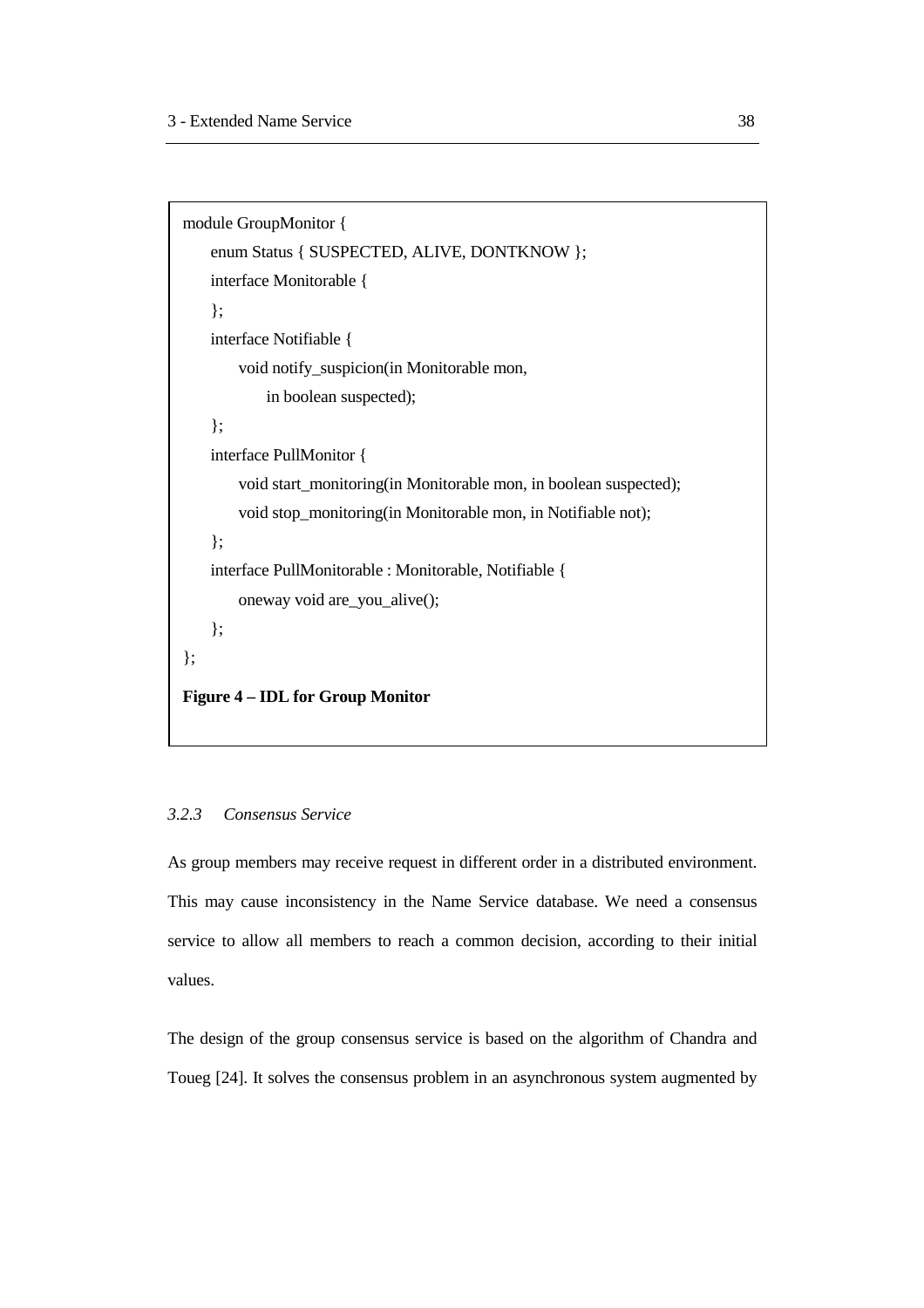an unreliable failure detection mechanism under condition that a majority of the participating services do not fail.

Every group member participating the consensus will act as the consensus manager in turn. In each consensus, there will be four sequential phases:

- 1. Every member service sends its current estimate to the current manager. All these contribute to the initial estimate.
- 2. The current manager waits for a majority of estimates and selects one with the highest timestamp. That estimate is sent to all member services.
- 3. Every member service waits for the new estimate proposed by the current manager. Once a process receives the new estimate, it sends back an acknowledgment (ACK) message to the coordinator. However, if the member service does not receive the estimate and the coordinator is suspected by the failure detector, a negative acknowledgement (NACK) is returned to the coordinator.
- 4. The coordinator waits for the acknowledgements from a majority of processes. If none of those acknowledgements is a NACK, the coordinator decides its current estimate and reliably broadcasts the decision to all member services.

We use an implicit approach that does not need all consensus participants to launch the consensus. Each name service is attached to a group manager service. When the name service received a request message that requires consensus resolution, it invokes launch() on the ConsensusParticipant (i.e. the group manager, Figure 2), which starts the consensus algorithm [24]; each manager gets initial value from its attached name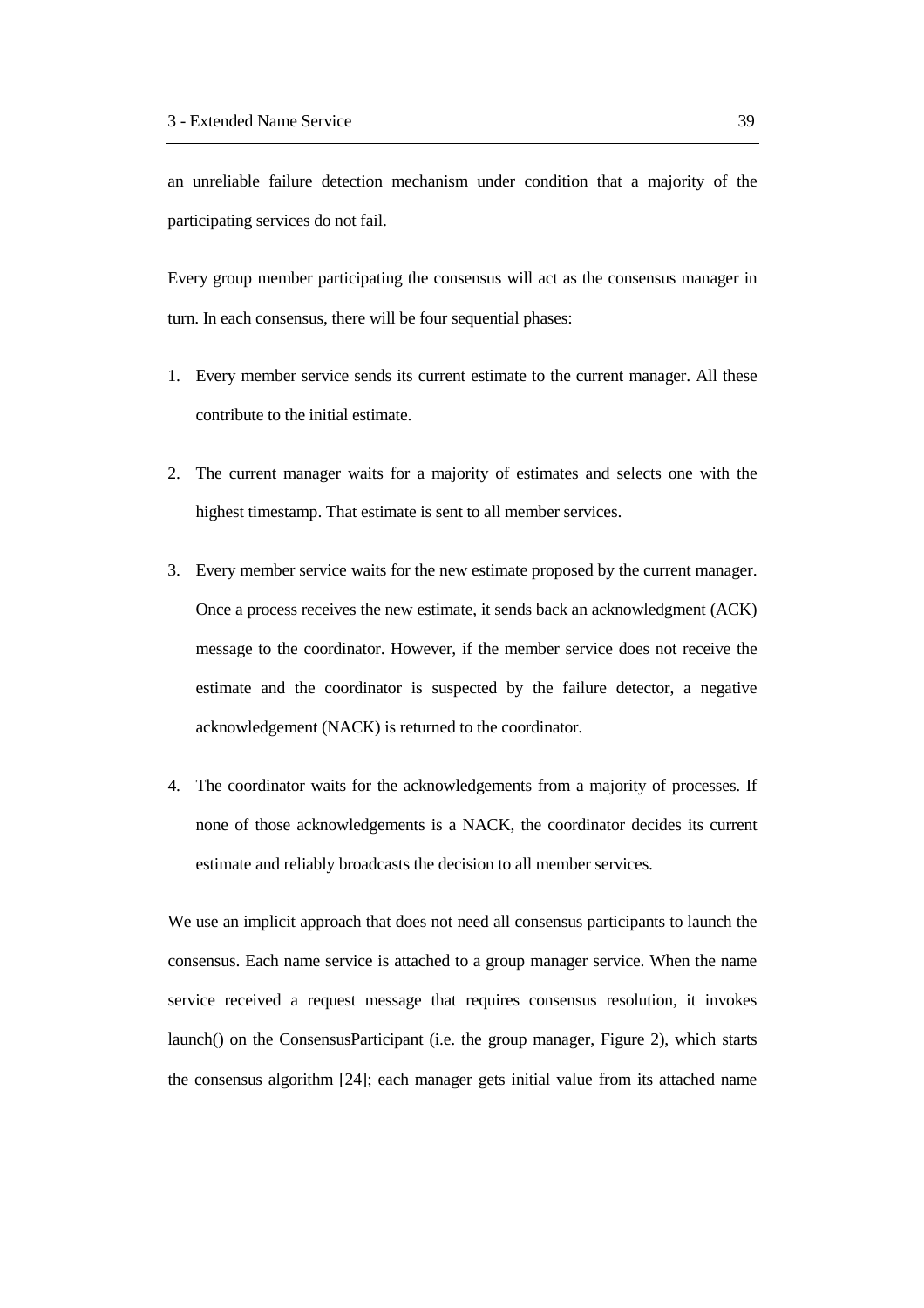service, execute the consensus algorithm, and finally delivers the decision to the name services.

```
module GroupConsensus {
    interface ConsensusParticipant;
   // A consensus identifier
    typedef long ConsensusId;
   // A sequence of consensus participants
    typedef sequence<ConsensusParticipant> ConsensusParticipantSeq;
   // Object that represents a set of consensus managers
    interface ConsensusView {
       // Destroy a consensus view
        void destroy();
    };
   // Object that can lanuch and execute a consensus
    interface ConsensusParticipant {
       // Create a new consensus view
        ConsensusView create_view(in ConsensusParticipantSeq cms);
       // Lanuch a new consensus and return
        oneway void launch(in ConsensusId cid, in ConsensusView view);
       // Destroy the consensus Participant
        void destroy();
       // Return the participant
        any get_estimate(in ConsensusId cid);
       // Give the decision to the particpant
        void decide (in ConsensusId cid, in any decision);
    };
};
Figure 5 - IDL for Group Consensus
```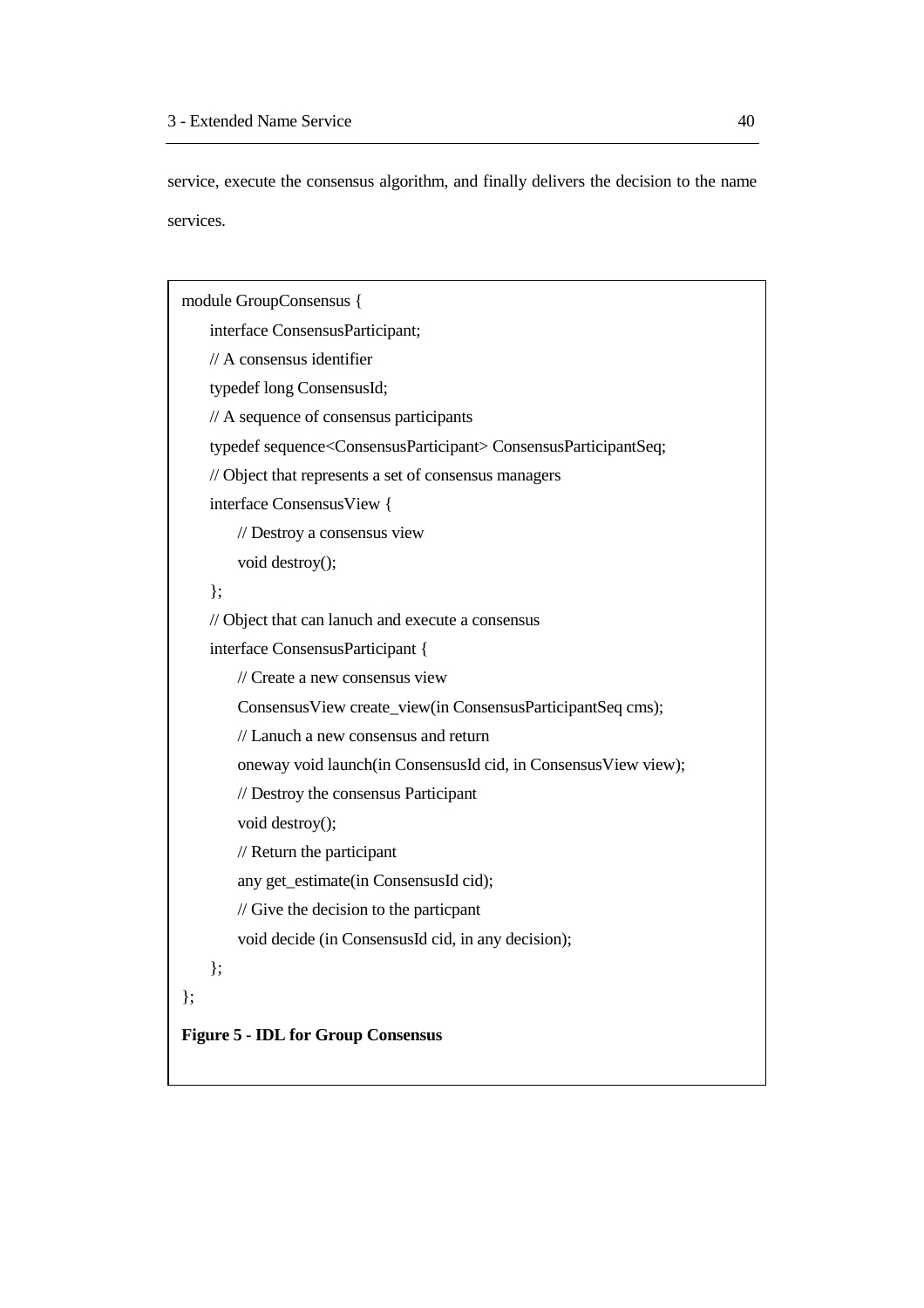The interfaces for consensus are presented in Figure 5. We use untyped **any** variables for estimate and decision values, so that a consensus can decide on variable size name services request and reply data. A consensus is invoked by the launch() operation of the manager. This operation expects a unique identifier and a consensus view, i.e. the list of participating manager as parameters. Once a consensus has been launched, each manager gets the estimate of its associated participant by invoking the get estimate() operation. Then, the consensus algorithm is executed between all participating managers. When the decision is reached, the managers give it to the participants through the decide() operation.

#### *3.2.4 Group Membership and Group Multicast*

The group multicast and group membership services interact closely. In particular, multicast operations are defined on object groups, thus involving group membership. Therefore, both features are contained in the set of interfaces forming the GroupManager (Figure 6).

- Group multicast which provides support for sending multicast invocations to all the members of a group. It provides the primitives for sending invocations to groups to support the seemless view of client as sending invocation to a singleton object.
- Group membership which manages the life cycle of objects groups. It maintains the updated list of all correct group members. It provides support for joining and leaving groups, view change notification, and state transfer. A group membership service is generally associated with failure detection mechanism for detecting group member failures.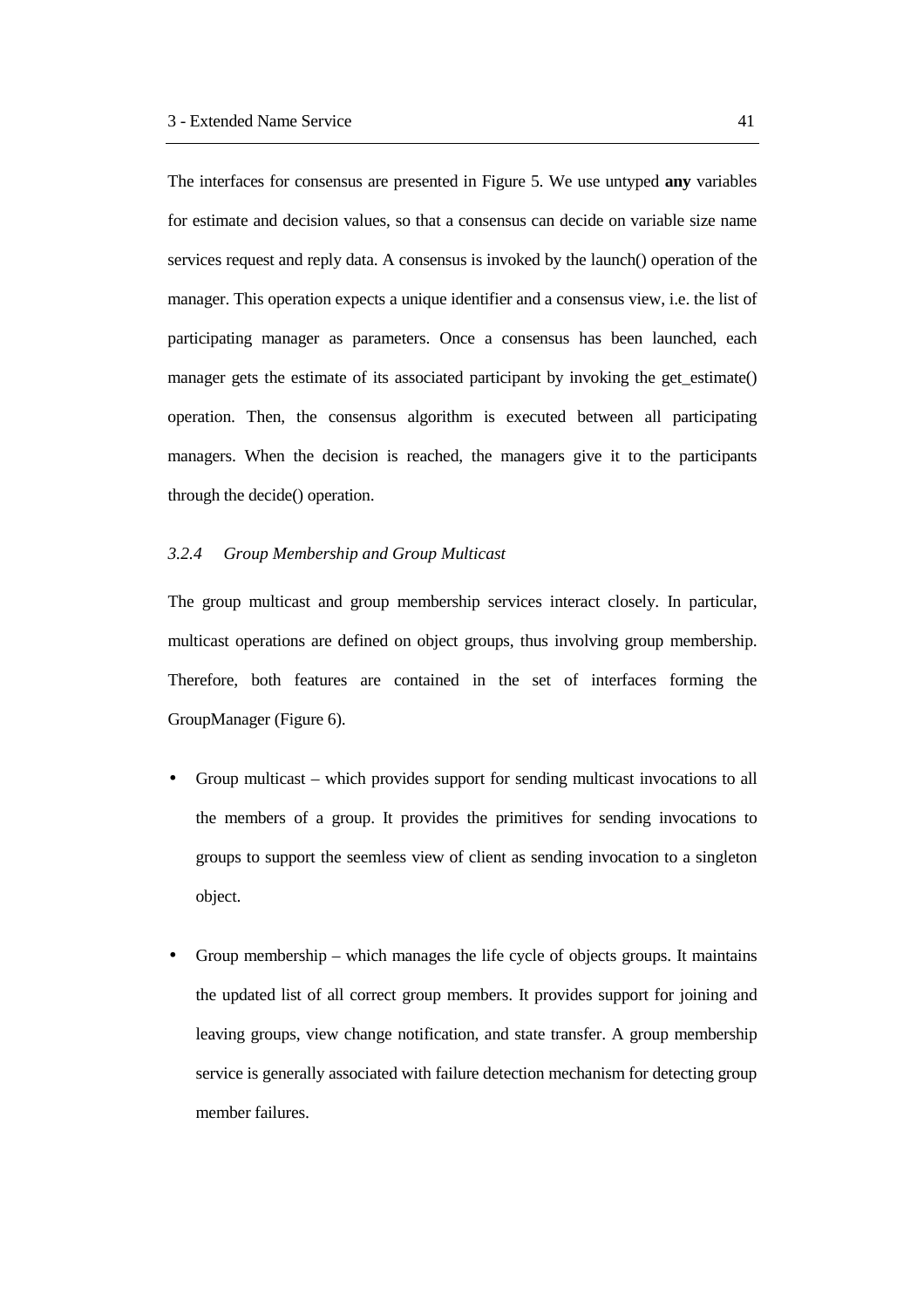Group membership is handled by the Group Manager service is a distributed system on behalf of the basic name services that create it. The composition of group can change over time. New members can join in, leave it explicitly or may be removed from group implicitly because of a failure. Name Service wants to join a group do so by contacting Group Manager service of any existing member. The Group Manager will update the list of group members. Once admitted to the group, the Name Service may interact with other group members. Finally, if the Name Service fails or leaves the group, the Group Manager will again update the list of group members. Dynamic group membership needs two operations:

- 1. Change of View A view is the sequence of group members. Each time the composition of a group changes. The view\_change() is invoked on each member. It ensures that every correct member of the group receives a view change notification that indicating the new composition of the group as a list of group members with mutually consistent rankings.
- 2. State Transfer It is for transferring data from existing member to the new member. It is an atomic operation that happens during view change, when new member joins an existing group. It consists in obtaining (get\_state() ) database from current group member, and giving (set\_state() ) it to the new member.

We defines the interfaces and operations for dynamic group management and for state transfer (). The group management operations include the ability of group members to join a group and to leave a group using join\_group() and leave\_group() operations of GroupManager. It can also notify all group members of a view change using view\_change() operation. The GroupView structure represents a stable view of a group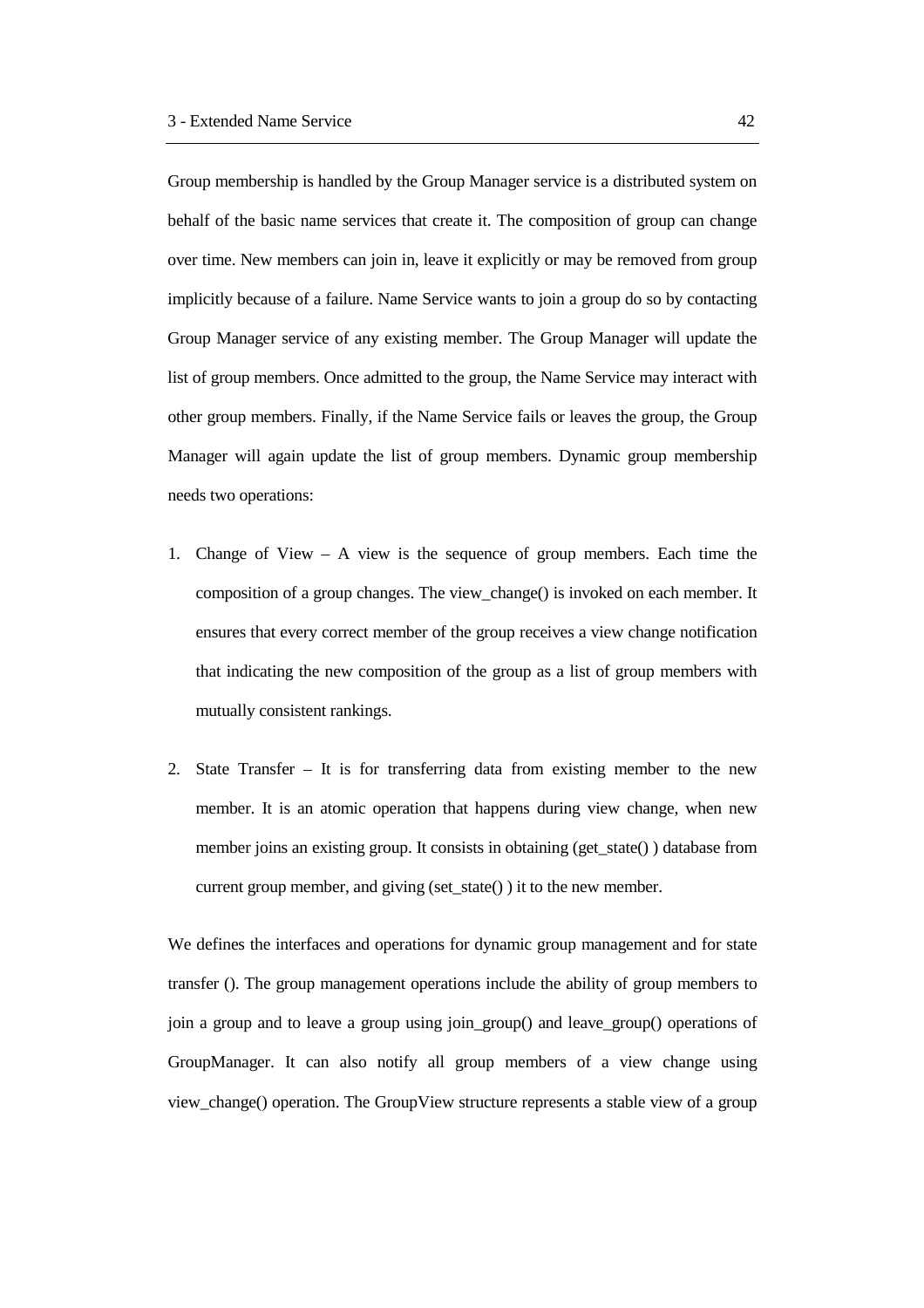at a given time. Group views have version numbers that are incremented every time the composition of the group changes. A group view is passed as parameter upon view change.

Also, we have two operations for group members: get\_state() and set\_state(). The state is transferred using a value type of any, which any kind of application-specific data. For Name Services, the state is the content of its database, which may grow quite large upon usage.

For data consistency, we need the consensus server for implementing group multicast and group membership. The role of the consensus is to agree on the respective ordering of the events received by the group members. These events are messages and view changes. Hence, each consensus instance decides on:

- An ordered set of messages to deliver.
- A set of suspected members to remove from the current view (i.e., the composition of the new view). This set can be empty, in which case there is no view change.

The consensus algorithm ensures that all correct participants eventually decide on the same value, and thus that every group member delivers the same set of messages and view changes in the same order. Messages are reliably multicast in the group before being ordered by the consensus algorithm.

The algorithm for total order and view membership is presented in Appendix II [23]. Each Consensus Participant maintains a set of unordered messages updated each time a message is received. The list of the suspected members from the current view is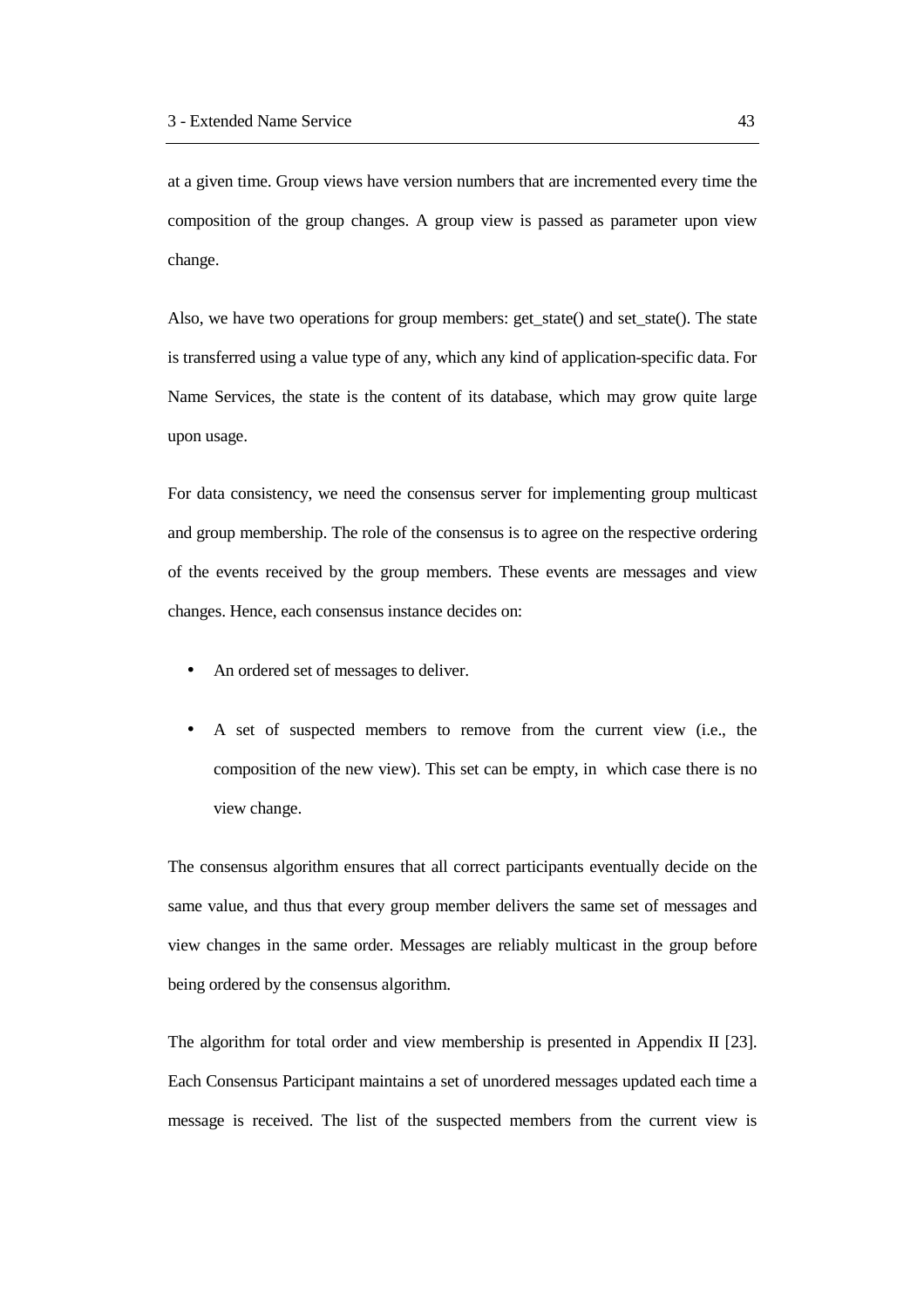updated each time the group monitor (failure detector ) notifies the participant about a suspicion or an "unsuspicion" (i.e., a suspected participant is trusted again). An ID variable is used as consensus identifier to synchronize the consensus instances run by all participants. A consensus is launched when there are messages to order, or there are members to remove from the current view. Each participant delivers the set of messages contained in the decision in a deterministic order that was agreed in the consensus by all participants.

If the set of suspected members contained in the decision is not empty, all members install a new view that does not include the suspected members. The process of joining or leaving an existing group is slightly different from that of removing a failed member. It is implemented through a totally ordered request issued by the member joining or leaving the group. This request is processed by every group member, which updates its view accordingly. Joining members receive service-specific information as part of the state transfer protocol (e.g., the composition of the group, the identifier of the next consensus to execute, etc.)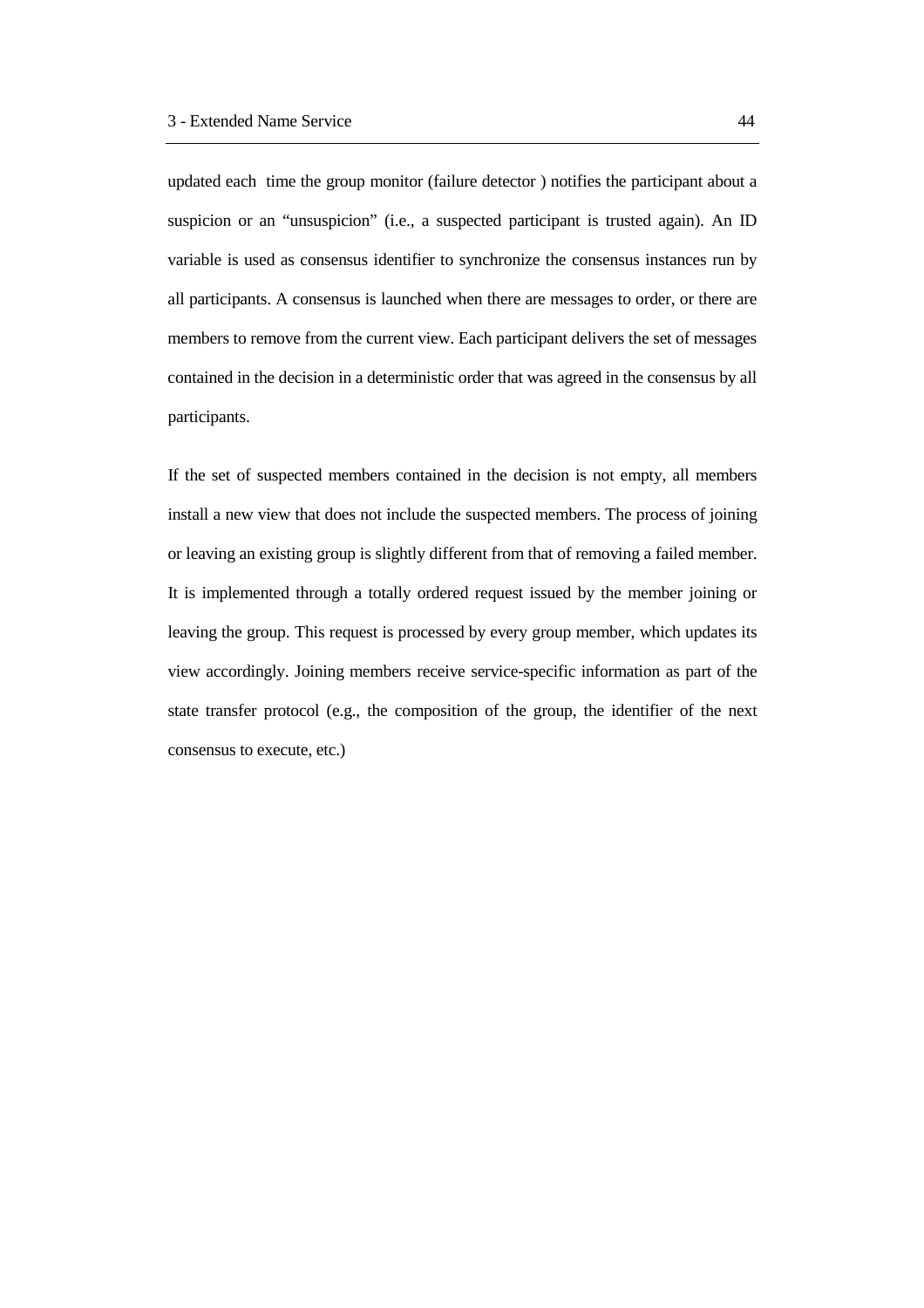module GroupMember { struct GroupView {// Composition of a group at a specific time // Group composistion. sequence<Groupable> composition\_; // View identifier unsigned long version\_; }; interface Groupable { // Invoked upon message delivery any deliver (in any msg); void view\_change(in GroupView view); // invoked upon state transfer on a current member any get\_state(); // Invoked upon state transfer on a new member void set\_state(in any state);

# };

interface GroupManager{

// Get the latest group view

GroupView get\_view()

raises(GroupError);

// Join the Group

void join\_group(in Groupable member, , in GroupManager manager) raises(GroupError, AlreadyMember);

// Leave the group

void leave\_group(in Groupable member)

```
raises(GroupError, NotMember);
```
};

};

**Figure 6 – IDL for GroupManager**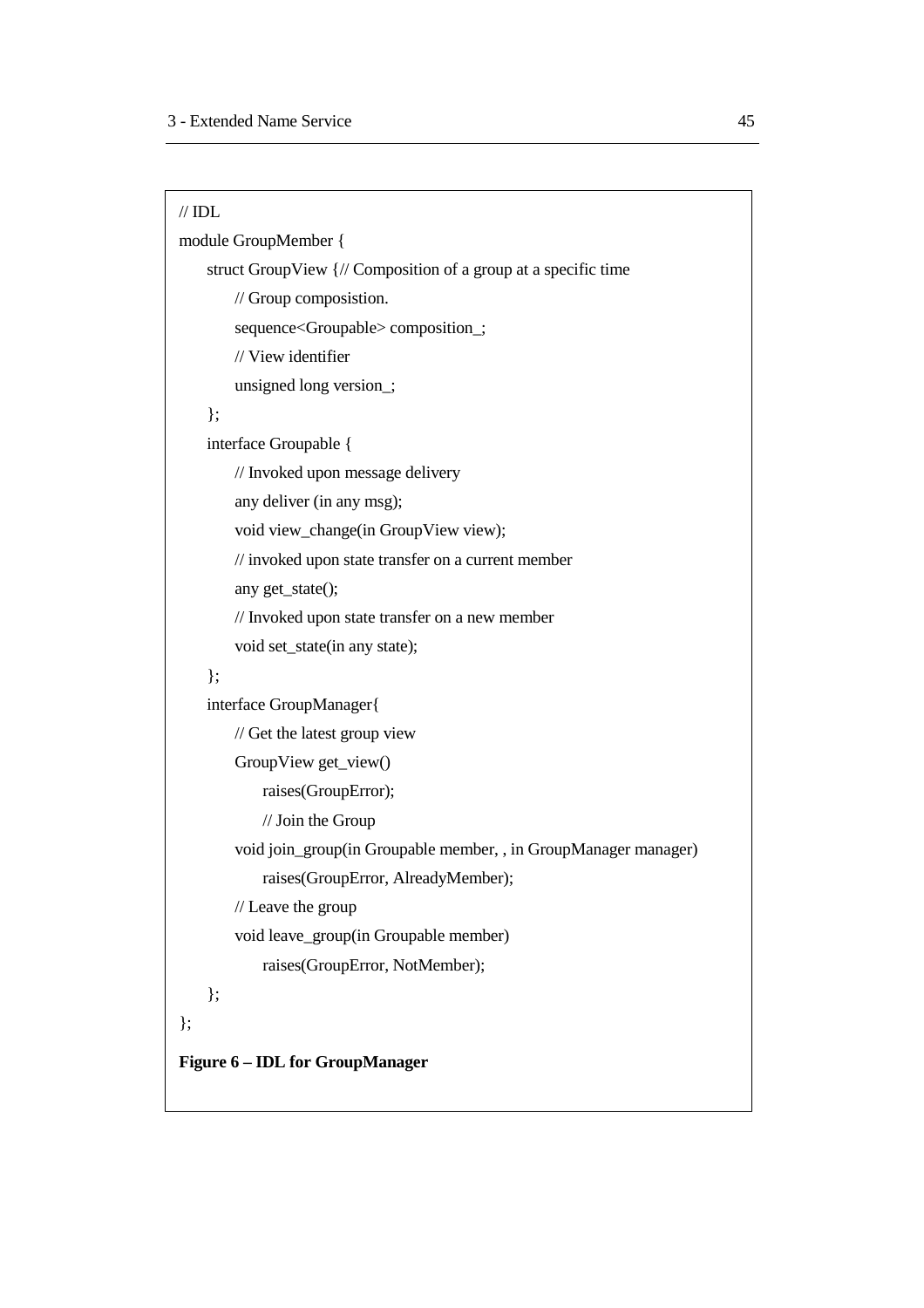# **3.3 Work Flow**

We use the omniORB2 version 2.7.1 as the working platform of CORBA. So, installation and environment setting is all refered to the "omniORB2 version 2.7.1 User' Guide"

# *3.3.1 Initialization*

For the name service to be able to respond to a query from client, we can either:

- 1. supply the client with the stringified IOR of the name service;
- 2. or we can add to the configuration file omniORB.cfg. For example,

ORBInitialHost sparc16

ORBInitialPort 12345

ORBInitialHost is the host name and ORBInitialPort is the TCP/IP port number. The parameter ORBInitialPort is optional. If it is not specified, port number 900 will be used. The second approach is much easier to specify than a stringified IOR. Another advantage is that it is completely compatiable with JavaIDL. This makes it possible for a client written in JavaIDL to share with a omniORB2 server the same Naming Service.

The extended name service consists mainly two objects (EXNaming, GroupManager). Upon initialization, EXNaming instantiates (1,2) the GroupManager through the Factory object [Figure 7]. With the returned reference to the GroupManager, it invokes the join group() function (3) of the GroupManager with self-reference as the parameter.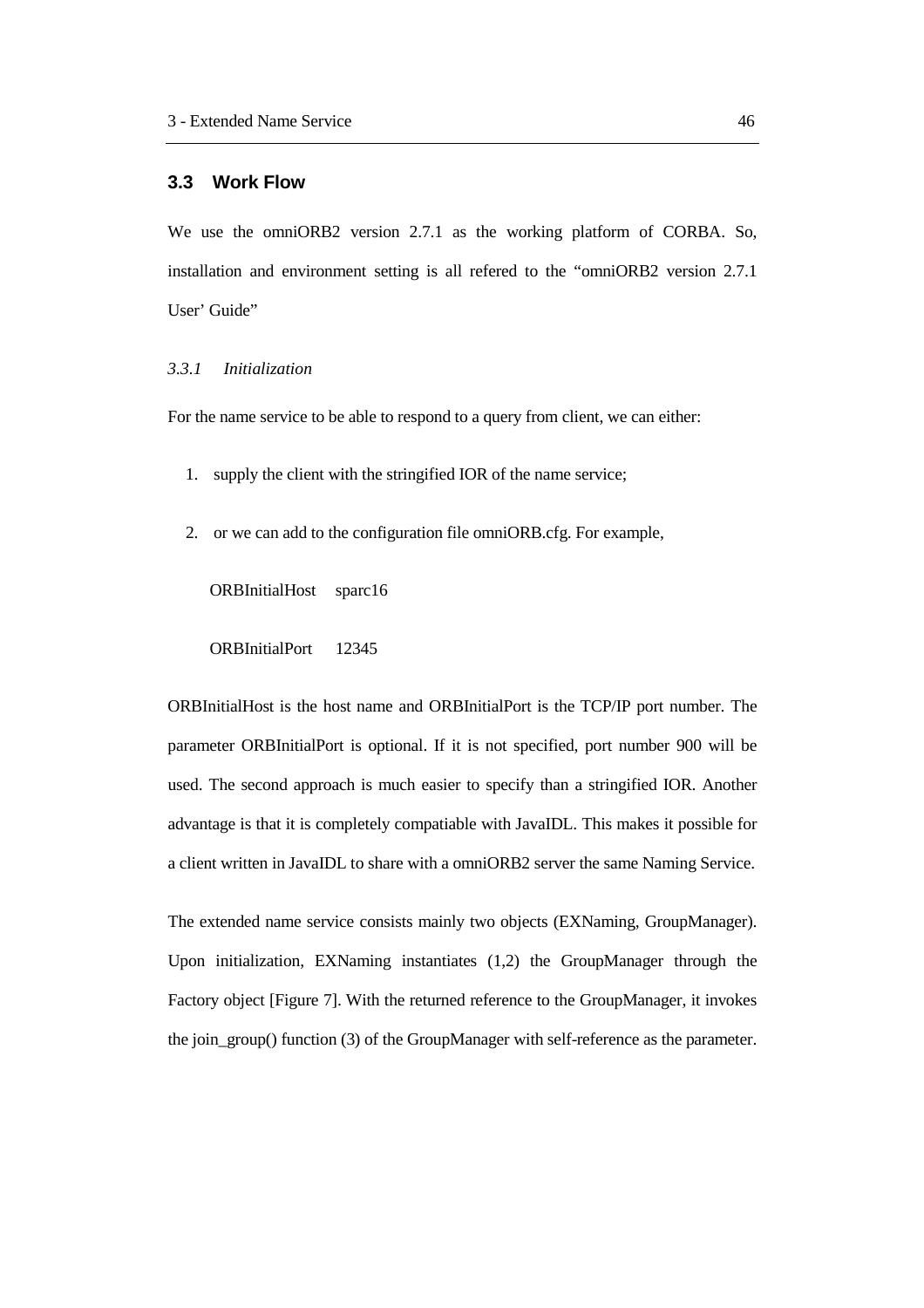The GroupManager optionally starts the monitor function by calling start\_monitoring() with reference of EXNaming as parameter (4). Finally it invoke the view\_change() function of EXNaming to finish the initialization (5) such that the group then contains one member of Naming Service.



**Figure 7 - Initialization of the Extended Naming Service**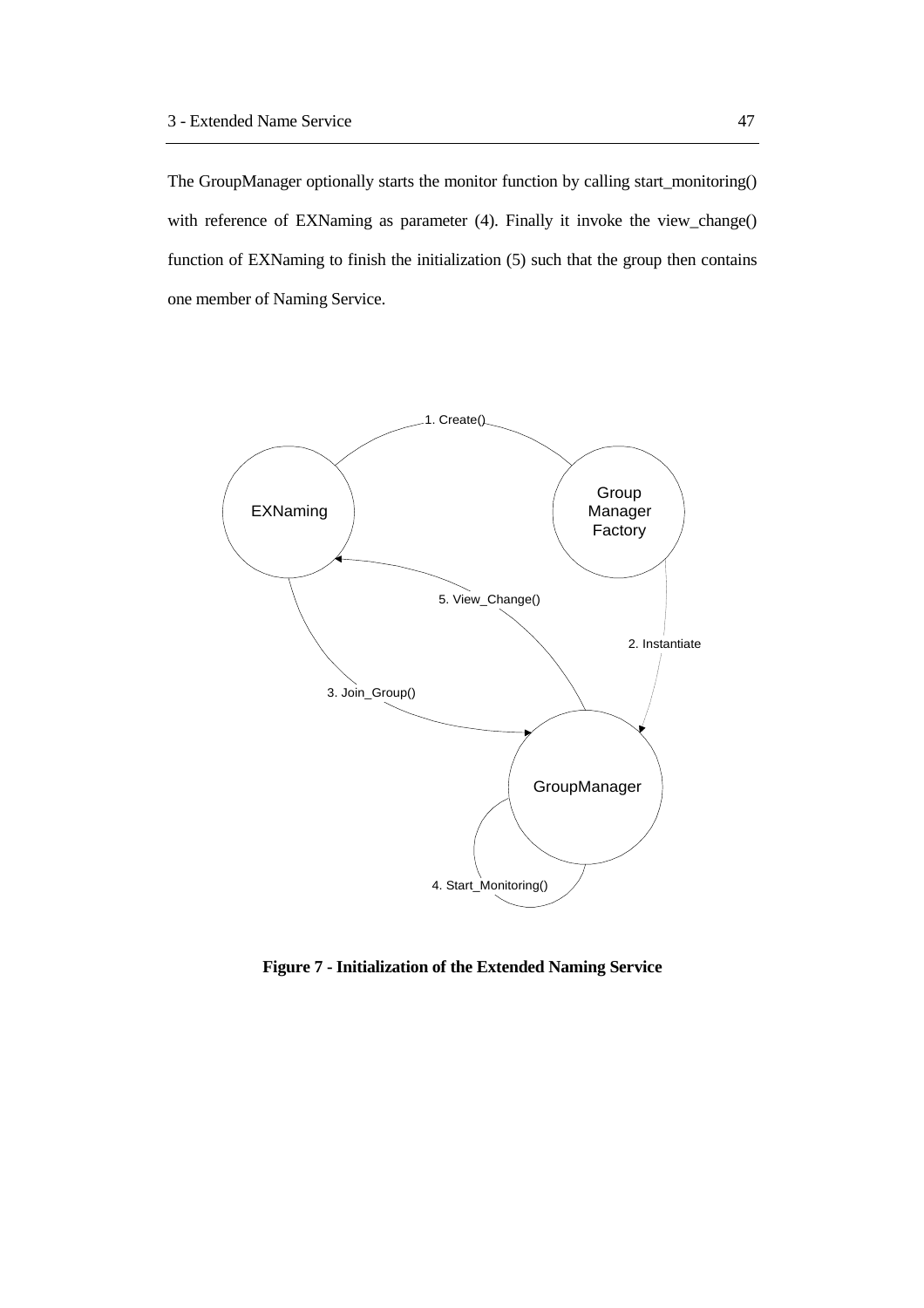#### *3.3.2 Running on all nodes*

To support fault-tolerance, the extended naming service has to run on multiple or all nodes of the network. Each one can join in the group and leave the group dynamically at run time.



**Figure 8 – Joining an existing Extended Naming Service group**

To join in an existing group, new member naming service has to get reference to one of the existing group member (Figure 8). It can be done by either method suggested in Initialization section. After resolving the existing member reference (1) and creating self Group Manager, new member EXNaming invokes the join\_group() from GroupManager with self reference and reference of an existing group manager (2). This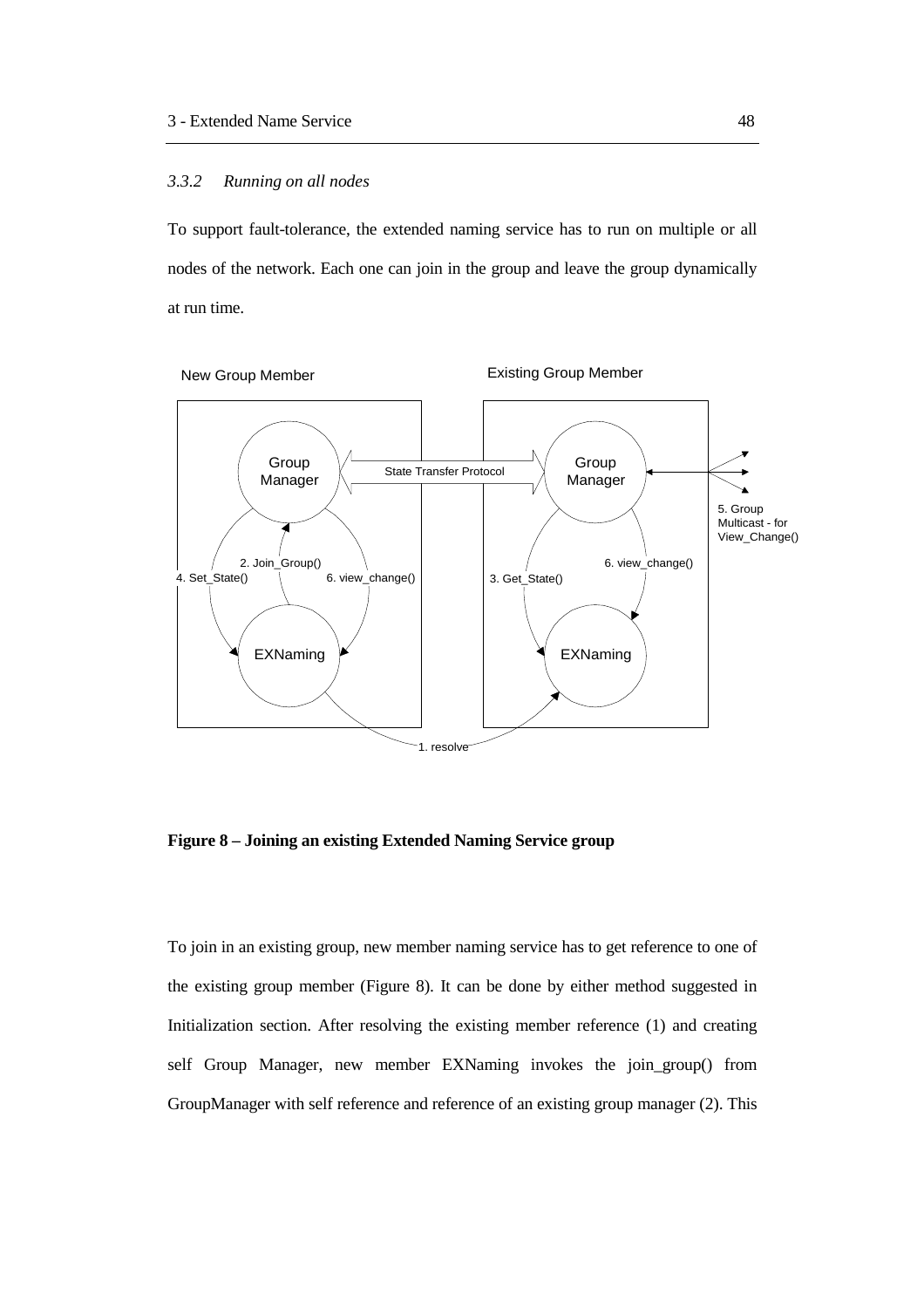allows communication with the target manager to transfer the current group information: the composition of the group, the identifier of the next consensus to execute and the naming database of the group (3, 4). Steps 3 and 4 may be called repeatedly for transferring name data to new member. If load balance is being considered, get state() may be invoked on different members of the group. After state transfer, the existing group manager will multicast the view\_change() message (5). Using the consensus service described in section 3.2.3 previously, every member including the newly joined one should receive the same ordered messages in decision. All members will then invoke the view change() message consistently (6).

To leave a group, it is much simpler (Figure 9). The ready-to-leave member invokes leave\_group() on its Group Manager (1) which in turn multicast the message to all other members (2). After consensus decision, each member invokes view\_change() to update the new view of group membership (3). The ex-group member can then close, shutdown, or else relocate.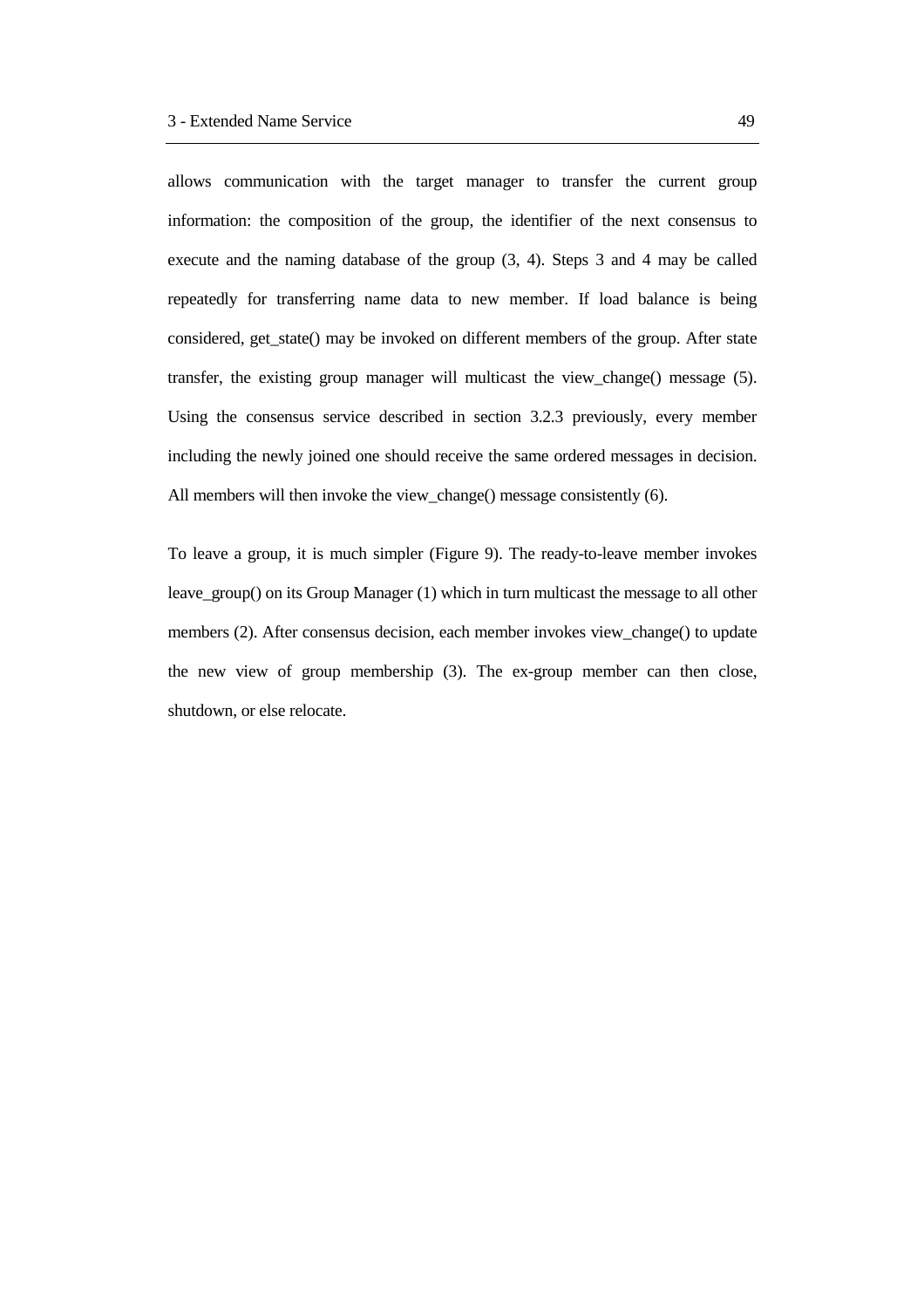

**Figure 9 - To exit from a group**

# *3.3.3 Replication*

As the Extended Naming Service is running on multiple nodes and "grouped" together with the assistant of Group Manager object, client objects may register with the Naming Service on any node. The registration information will automatically be replicated to other nodes for future reference.

We take the operation "bind" as an example (Figure 10). A client object registers with the Extended Naming Service on one of the nodes. It supplies a name and object reference for binding (1). The EXNaming object invokes multicast() of Group Manager to this binding operation with parameters to all other members (2). Go through the consensus process (3) to make sure every member have a consistently ordered message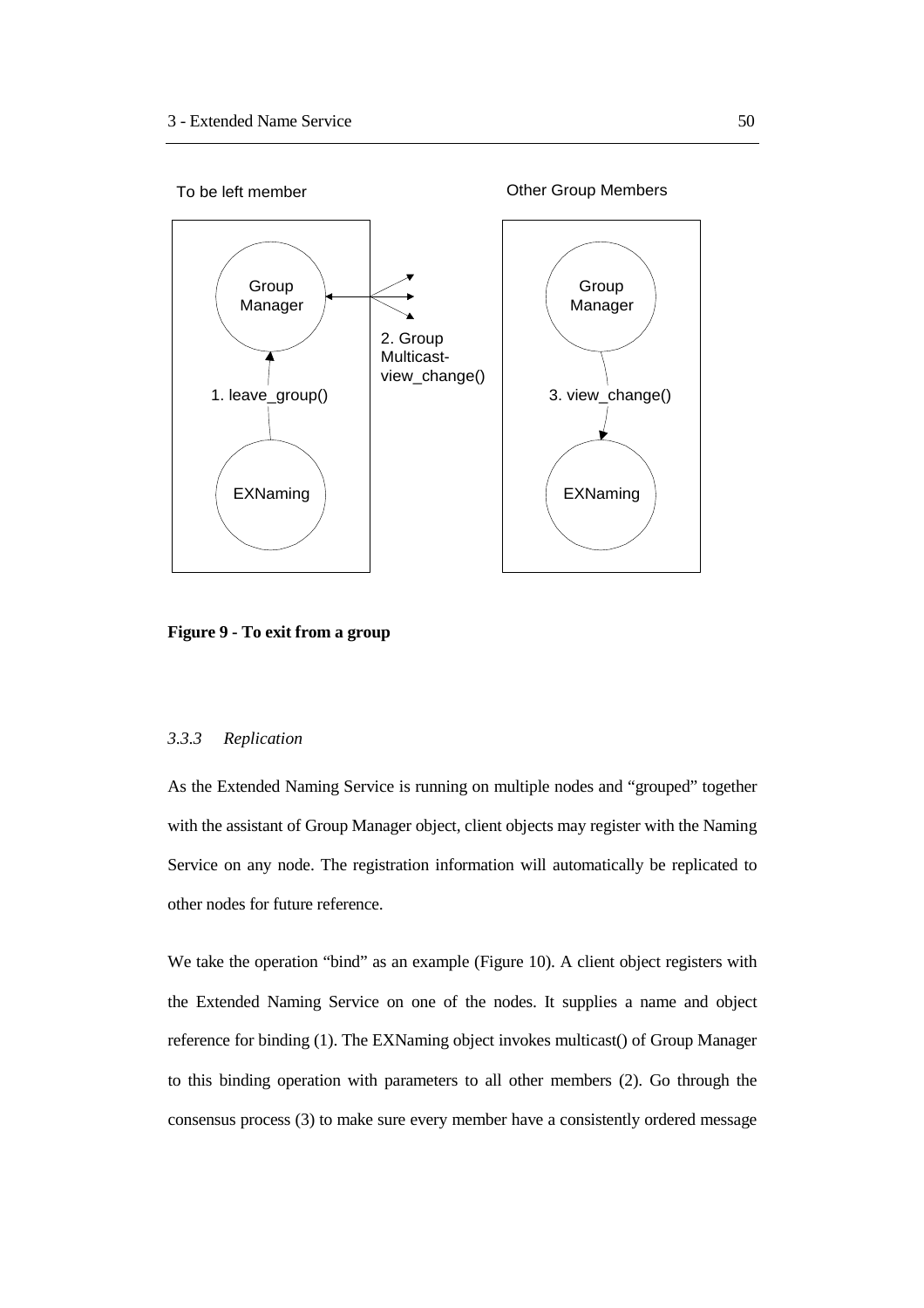list, all member Group Manager invoke act\_bind() to actually register the object naming and reference into database (4). "bind" operation is here as an example only. Other operations, such as "unbind", "newContext" work the same flow where only the request message and actual working function call (act\_bind(), act\_newContext()).



**Figure 10 - Register at one node, replicate to all nodes**

Since data is replicated to each group member on-the-fly, every instance of the extended naming service within the group possesses a complete copy of the naming database. To query for any naming information only need to invoke resolve() (or list()) operation (1) on the EXNaming object (Figure 11). No need to wait for consensus of other group members.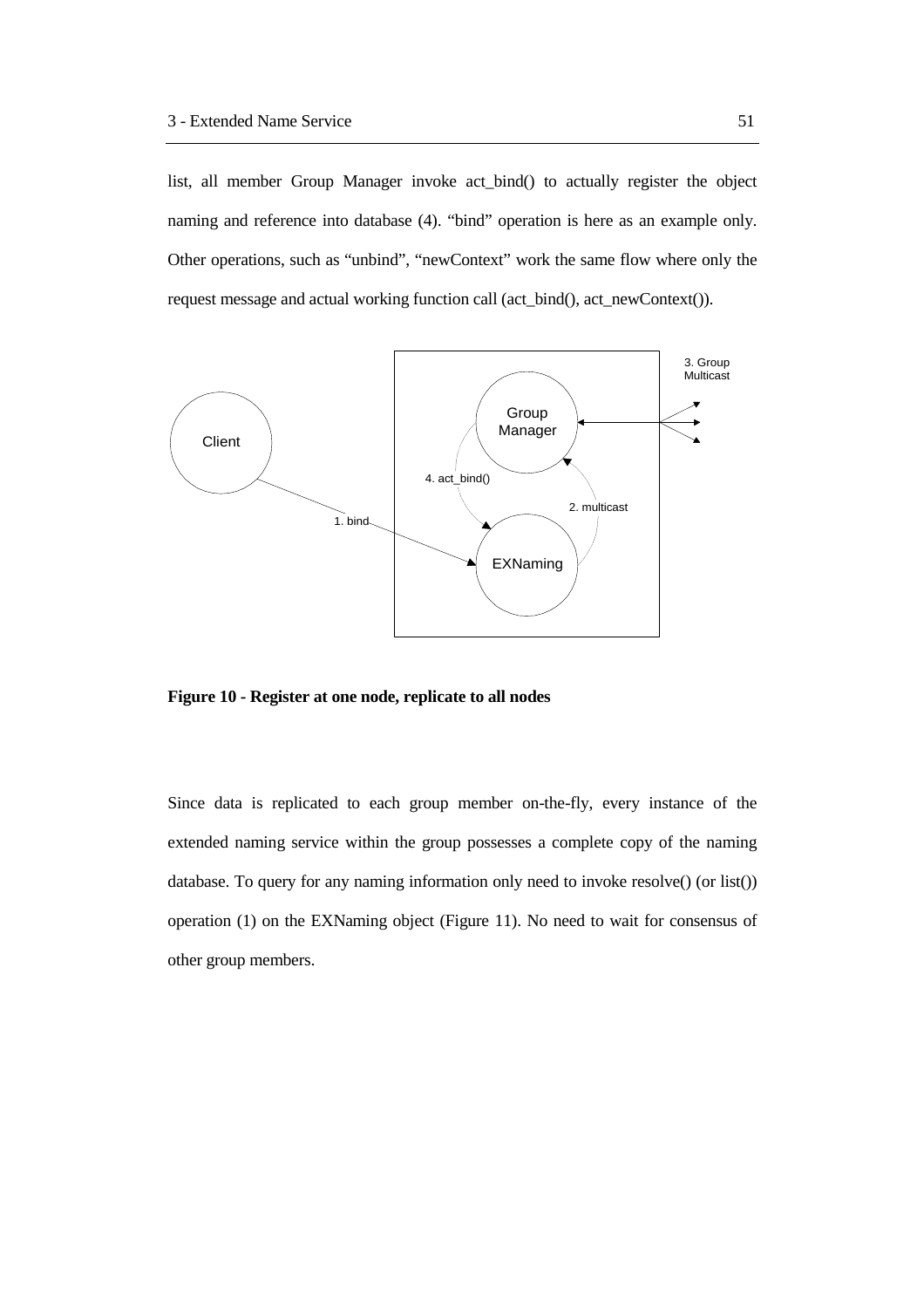

**Figure 11 - Query object information with the extended name service**

#### *3.3.4 Fault Node handling*

Before using the group manager service, the extended name service must create a GroupManager object. Upon creation, each group manager is associated with an extended name service object. We assume that the two components will not fail independently.

Some of the group managers may start their monitoring service (set by initial configuration) for monitoring all members of the group. Monitor pulls response from member periodically. Non-responsive member will be marked as suspected and be made notify to the rest of the member group (Figure 3). Suspected member may be trusted again if it does response to the next pulling query and before the next consensus starts.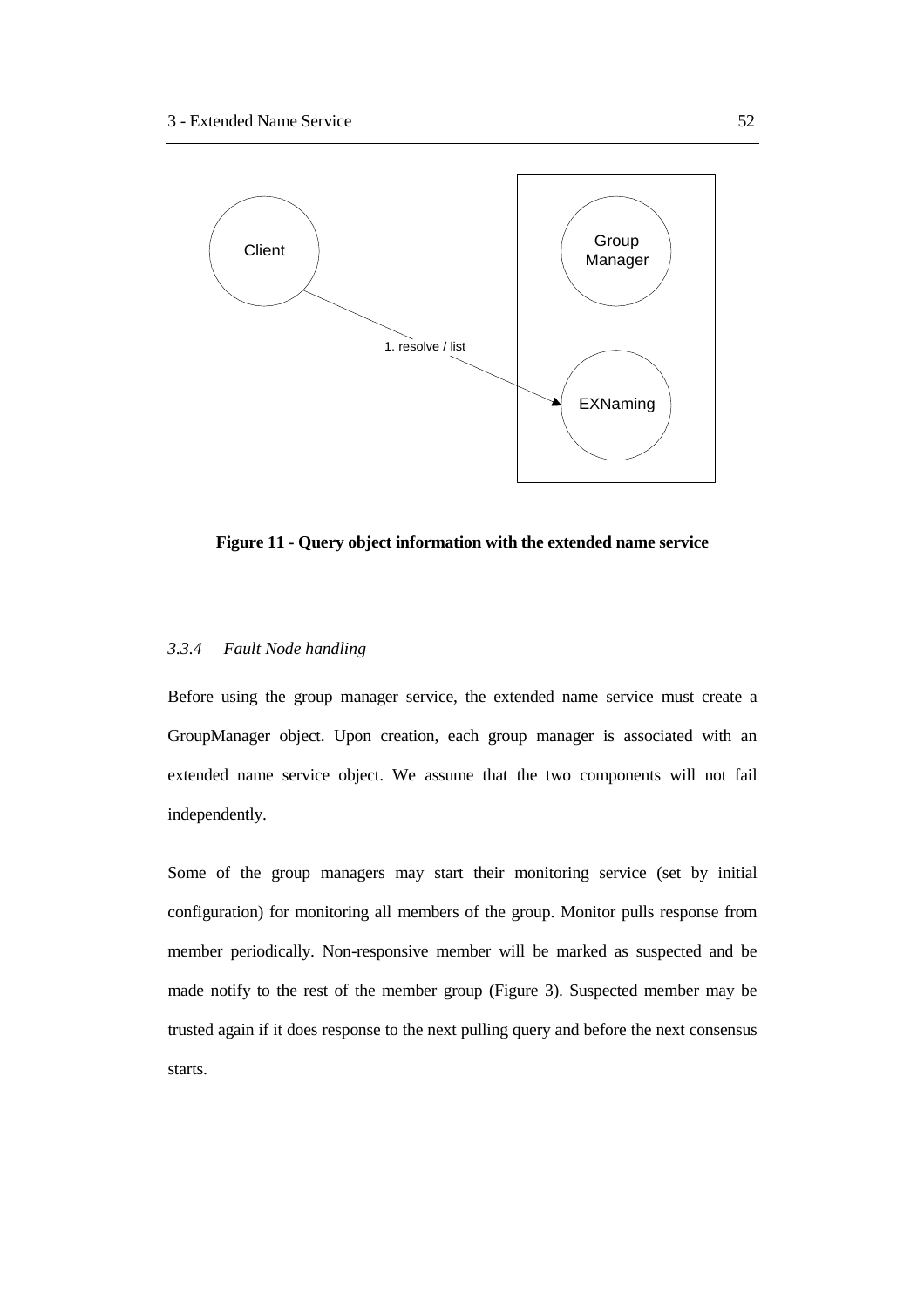When a consensus starts, for the reason of membership view change or message event that requires agreement on ordering, the consensus algorithm [23] not only makes agreement on the ordering message. It also decides on the set of suspected group members among all the proposed set. When final decision is made, every group members will handle the ordered message events and update its group member view by removing suspected member according to the decided set.

Removed group members can only re-join the group by invoking join\_group() with one of the existing member.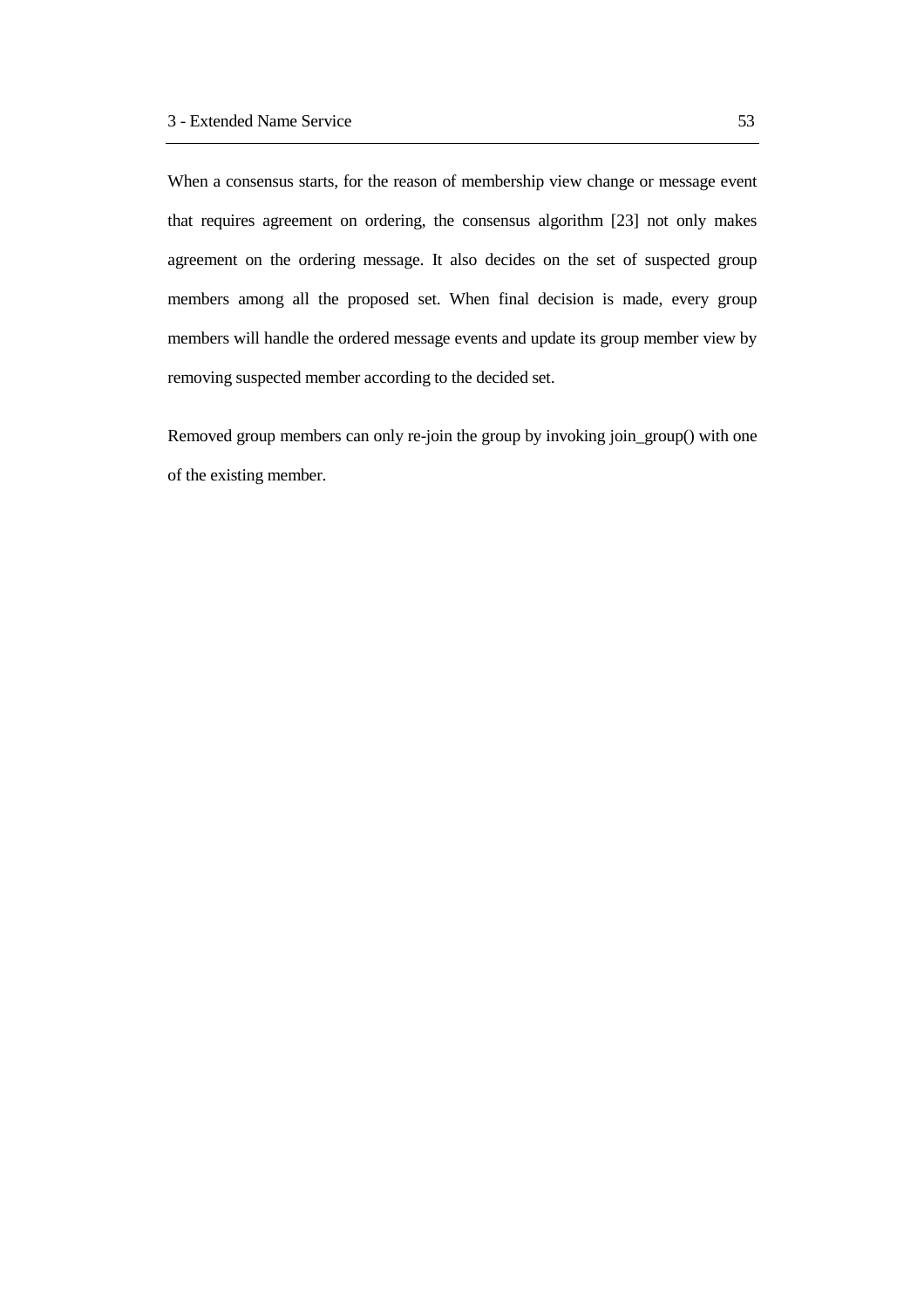# **4 Discussions**

- CORBA does not differentiate between local and remote invocations issued to IDL specified operations. Stubs and skeletons hide the distribution from the application programmer, and allow both local and remote implementations. This programming model bears many advantages, but the developer has to deal with link failures and independent component crashes; these events have effects on the behavior of the system depending on whether the components are remote or local. In the design, we make assumptions about the locality of some service specific object. Group Manager, Monitor, Consensus and EXNaming which are associated with each group member are located in the same process. Local invocations are reliable, and we assume that independent failure of co-located objects do not occur.
- A desirable property of the group membership is to behave like a singleton object, i.e., to act as an identifiable, encapsulated entity that may invoked by a client. The key design issue to provide this abstraction consists in hiding the major differences between object groups and singleton objects. We do this by encapsulating plurality and behavior. So client accesses the naming service by a single invocation and receives a single reply of success or fail without other concern.
- Current design of the extended naming service has provided a level of client transparency, i.e. an advantage, such that current client application does not need to make any modification in order work with the new naming service. Because interface of the original Naming Service has been kept unchanged. The payoff is the client cannot keep on working without changing its target node deliberately if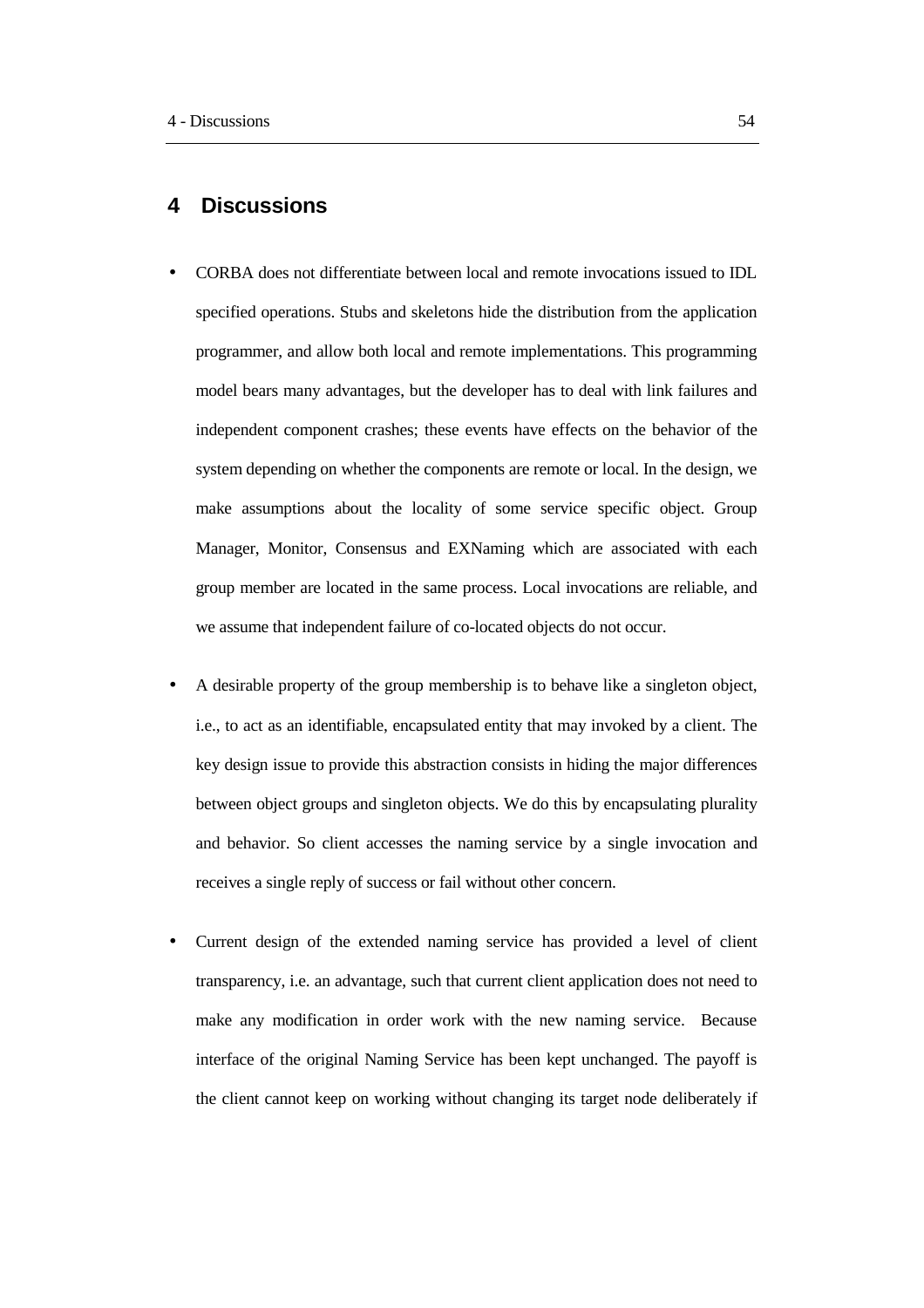its target node service is down. If we want to have the transparency that client can automatically switch to other available Naming Service, we have to modify the client by adding a layer to interact with the service group.

- Current implementation of Name Service will write each change to its transaction log and commit the change periodically. In order to minimize the traffic for state transfer and increase the availability of service, we can pre-transfer the committed database from the target member to the new member before joining the group. Then, the existing member just needs to transfer non-committed data from its transaction log to the new member for state transfer.
- The problem of scalability is a major concern for a monitoring service that has to deal with large systems. A traditional approach to failure detection is to augment each entity participating in a distributed protocol with a local failure detector that provides it with suspicion information. However, this architecture raises efficiency and scalability problems with complex distributed applications, in which a large number of participants are involved. In fact, if each participant monitors the others using point-to-point communication, the complexity of the number of messages is  $O(n^2)$  for n participants. Therefor, it is very important to reduce the amount of data exchanged across distant hosts. The simple interfaces of our pull-style monitoring service make it easy to configure the monitoring system in a hierarchy. The hierarchical configuration permits a better adaptation of failure detector parameters (such as timeouts) to the topology of the network or to the distance of monitored objects, and reduces the number of messages exchanged in the system between distant hosts.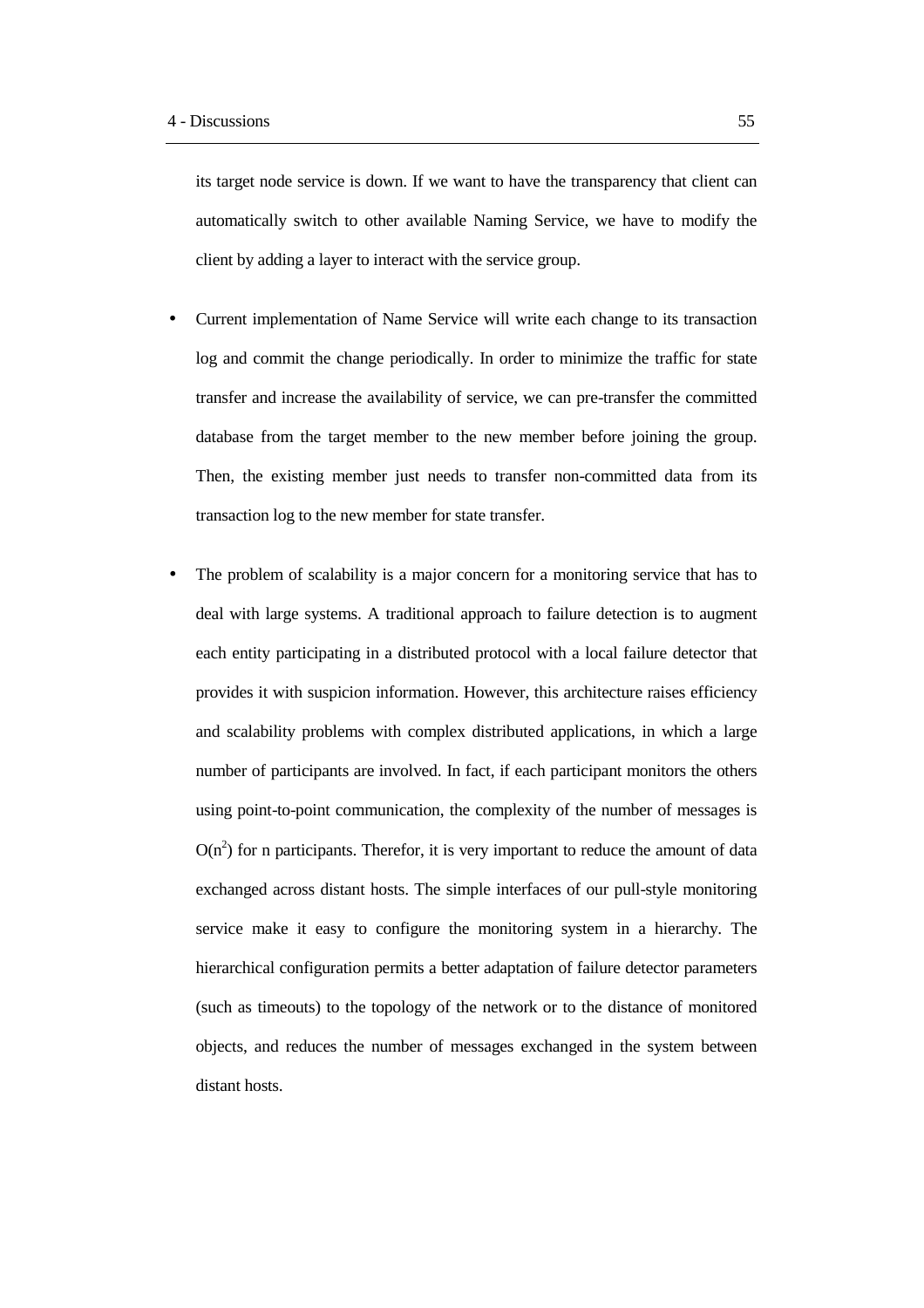- Although the implementation of the consensus service allows us to run several consensus instances in parallel, we have to serialize consensus executions. This is required by the total order and view membership algorithm (Appendix II). This restriction however does not completely slow down the system since (1) a consensus may decide on the ordering of several messages at once, and (2) it does not prevent non-totally ordered messages (e.g. resolve naming request) from being delivered.
- When a group of replicated objects invokes another group of objects (or a singleton object), request filtering must be performed so that target objects do not receive duplicate invocations. For example, several group members want to launch the Consensus targeting the same coordinator at the same time. Request filtering can be performed upon request reception (by the invokee). Performing request filtering upon request reception limits filtering to invokee that has knowledge about groups and filter. This is just fulfilled by our member group.
- Our solution to reliable non-blocking communication by using multi-threading with a separate thread for each invocation is conceptual simple and straight forward. But the use of thread sometimes may increases the application's complexity and the probability of programming errors, by adding resource and synchronization problems. It will be best if OMG's messaging service for this purpose can be finalize and available soon.
- As we will use multi-threading to asynchronously wait for incoming events and perform background task like failure detection. Multi-threading is supported by all major operating systems but, as of version 2.1 of the CORBA specification, thread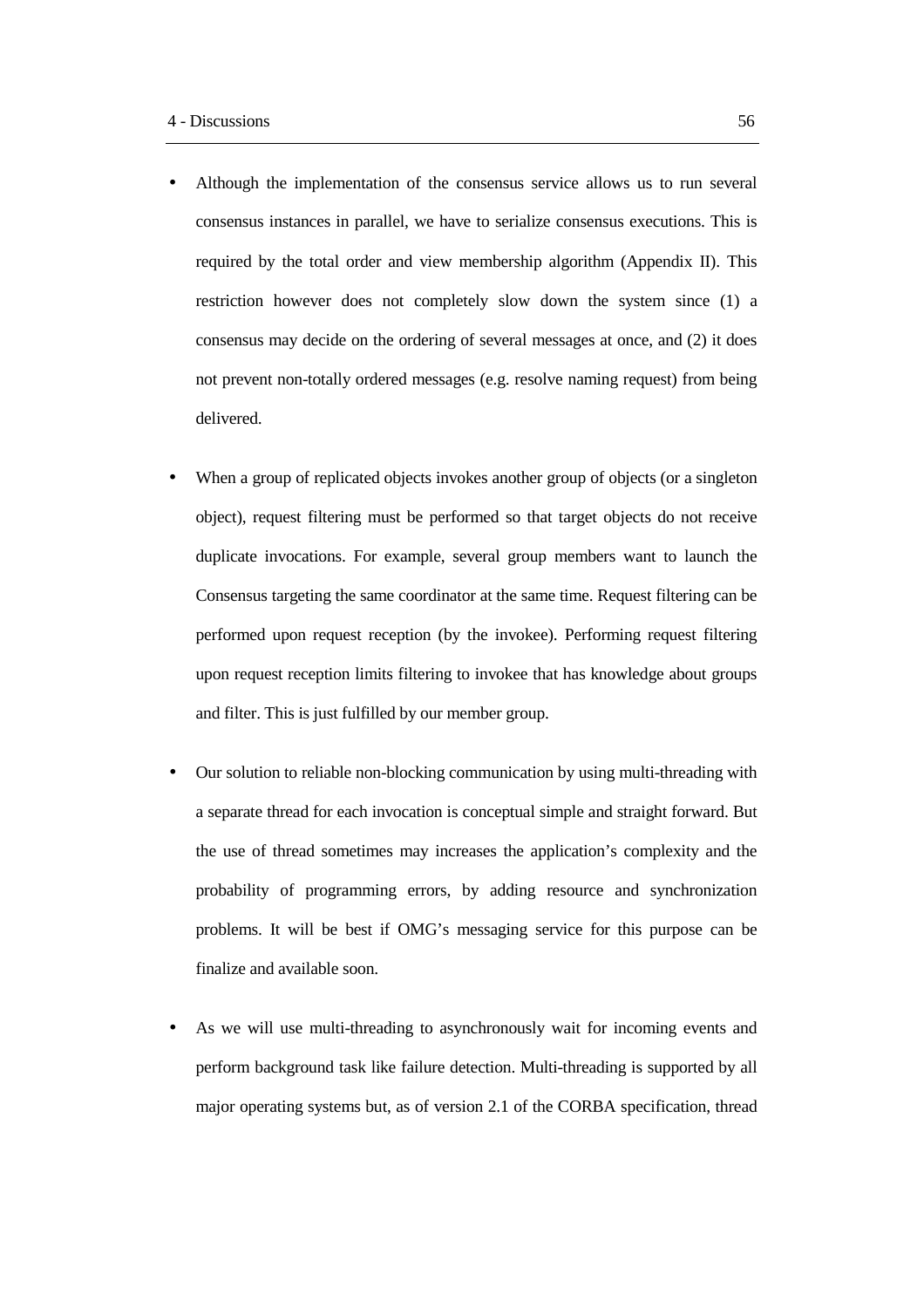support and management are not specified, and thus are not portable. Although different platforms provide the same object-oriented wrappers for threads, locks, and condition variables that allow platform independence, but these wrapper classes are not compatible with each other.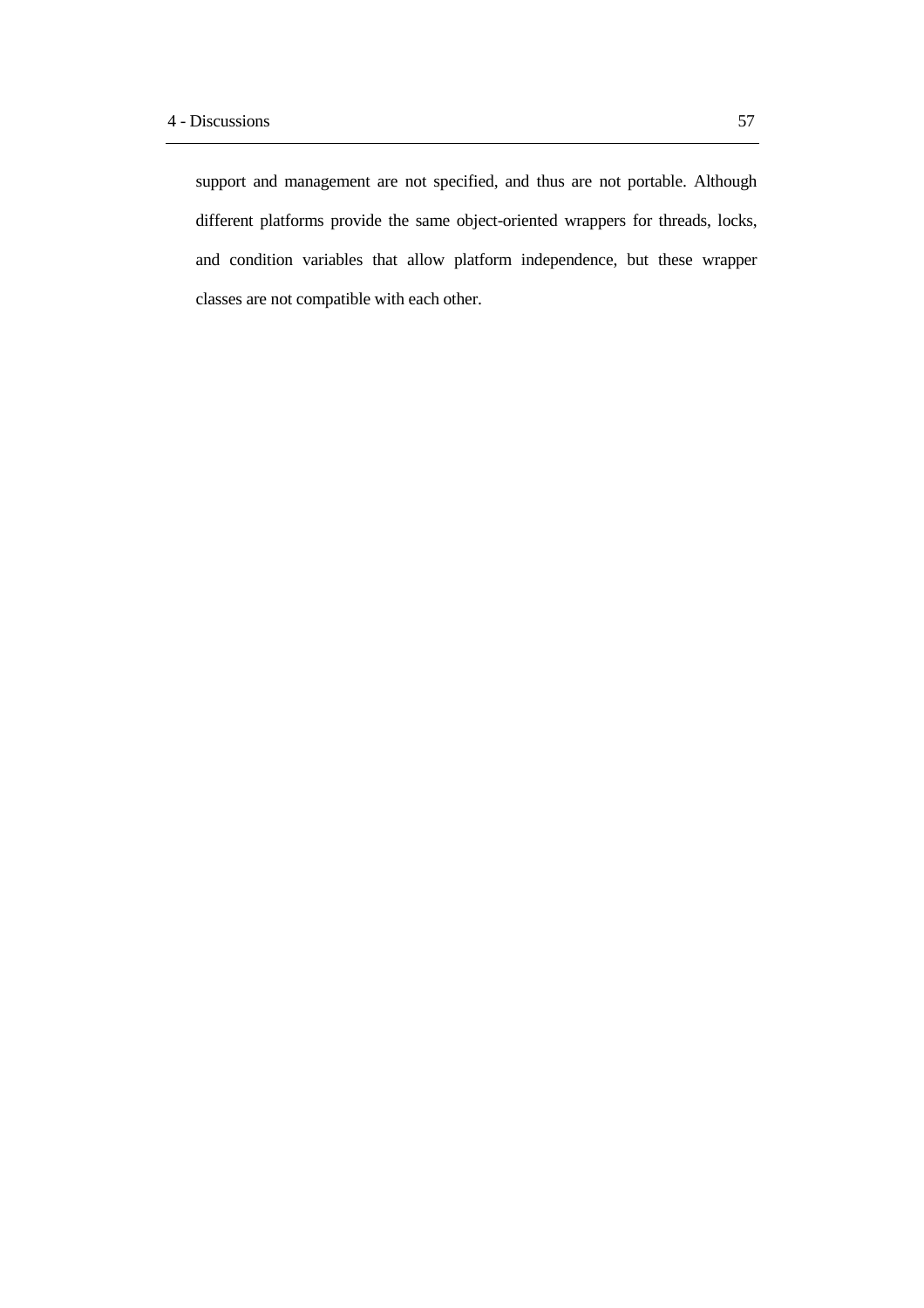# **5 Conclusion**

Distributed computing is one of the major trends in the computer industry. As systems become more distributed, they also become more complex and have to deal with new kinds of problems, such as partial crashes and link failures. We are interested in the naming service because it provides the key services for identifying objects in this ever growing distributed environment. We have reviewed about this service, its close relatives and some of the awaiting features (fault tolerance, replication, etc.). We have made a designed using group communication to extend the basic name service. We have also provided the complete IDL with class diagram and shown the workflow of the design. By replication on multiple nodes, the extended name service can provide fault tolerance and increased availability.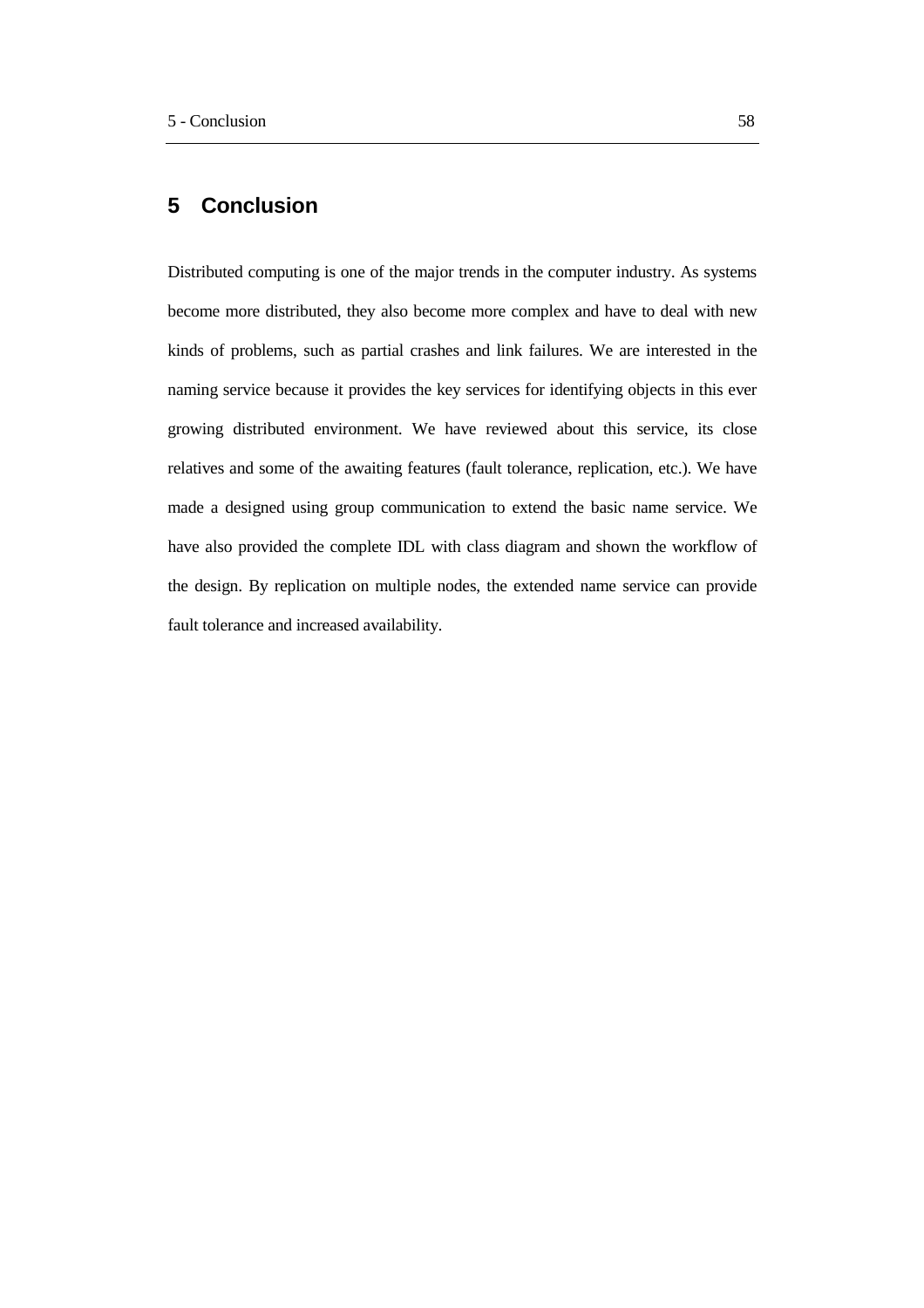# **6 Appendix**

## **6.1 (I) IDL for Extended Name Service.**

```
// Extended Naming Service
#ifndef __EXNAMING_IDL__
#define __EXNAMING_IDL__
#pragma prefix "omg.org"
#include <ir.idl>
#include "naming.idl"
```

```
module GroupMonitor {
```

```
enum Status { SUSPECTED, ALIVE, DONTKNOW };
interface Monitorable {
};
```

```
interface Notifiable {
    void notify_suspicion(in Monitorable mon,
             in boolean suspected);
```
#### };

```
interface PullMonitor {
```
void start\_monitoring(in Monitorable mon, in boolean suspected); void stop\_monitoring(in Monitorable mon, in Notifiable not);

## };

};

interface PullMonitorable : Monitorable, Notifiable {

```
oneway void are_you_alive();
```

```
};
```
module GroupConsensus {

```
// Forward declaration
```
interface ConsensusParticipant;

```
// A consensus identifier
```
typedef long ConsensusId;

// A sequence of consensus participants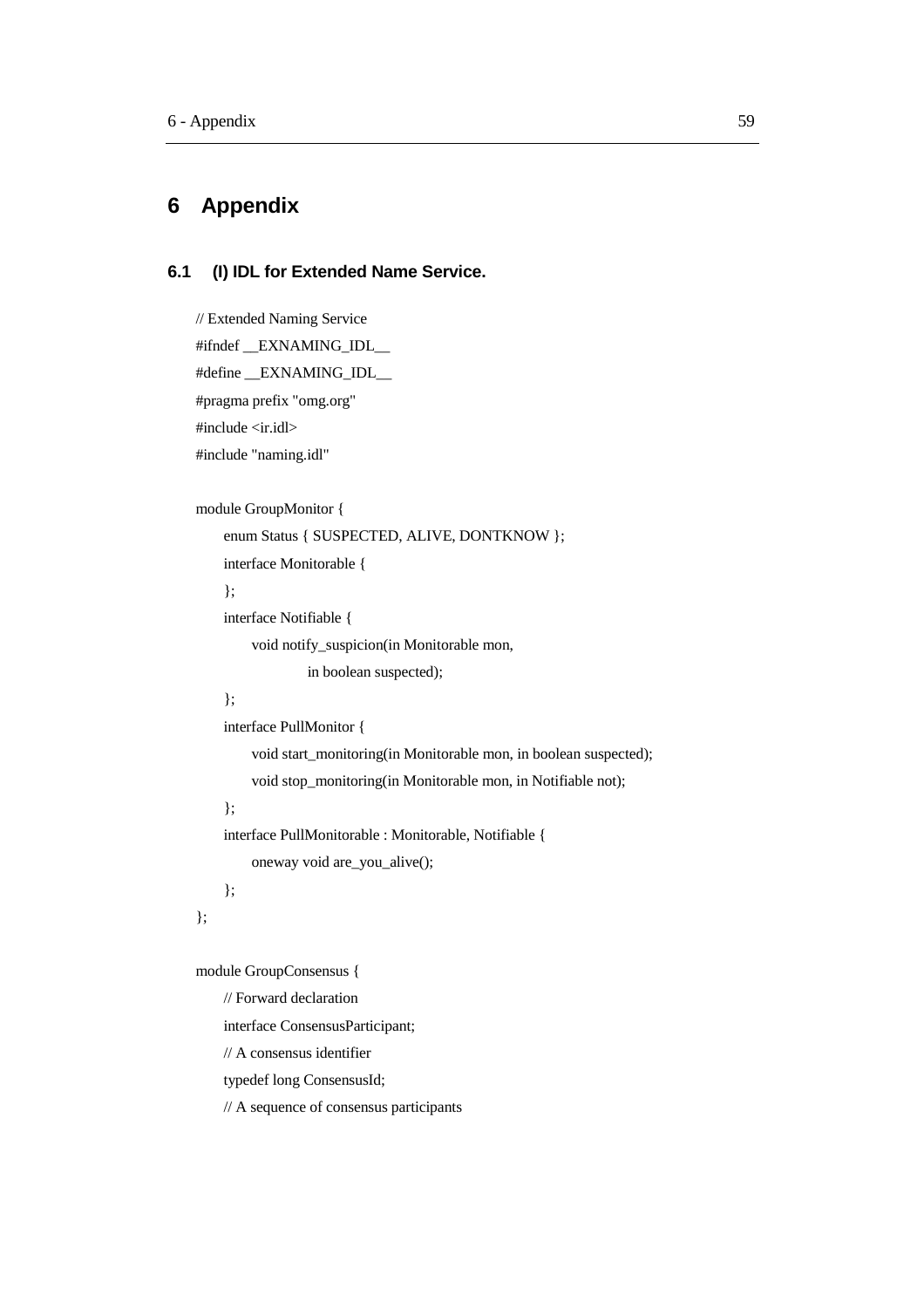typedef sequence<ConsensusParticipant > ConsensusParticipantSeq;

// Object that represents a set of consensus managers

interface ConsensusView {

// Destroy a consensus view

void destroy();

};

// Object that can lanuch and execute a consensus

interface ConsensusParticipant {

// Create a new consensus view

ConsensusView create\_view(in ConsensusParticipantSeq cms);

// Lanuch a new consensus and return

oneway void launch(in ConsensusId cid, in ConsensusView view);

// Return the participant

any get\_estimate(in ConsensusId cid);

// Give the decision to the particpant

void decide (in ConsensusId cid, in any decision);

};

};

module GroupMember {

// The object is not member of the group

exception NotMember {};

// The object is already member of the group

exception AlreadyMember {};

// Error while performing an operation on the group

exception GroupError { string description\_; };

//Error while performing an operation on a non-existent group

exception NoGroup {};

// Invalid group name (e.g. containing invalid characters)

exception InvalidGroupName {};

// Forward reference

interface Groupable;

// Composition of a group at a specific time

struct GroupView {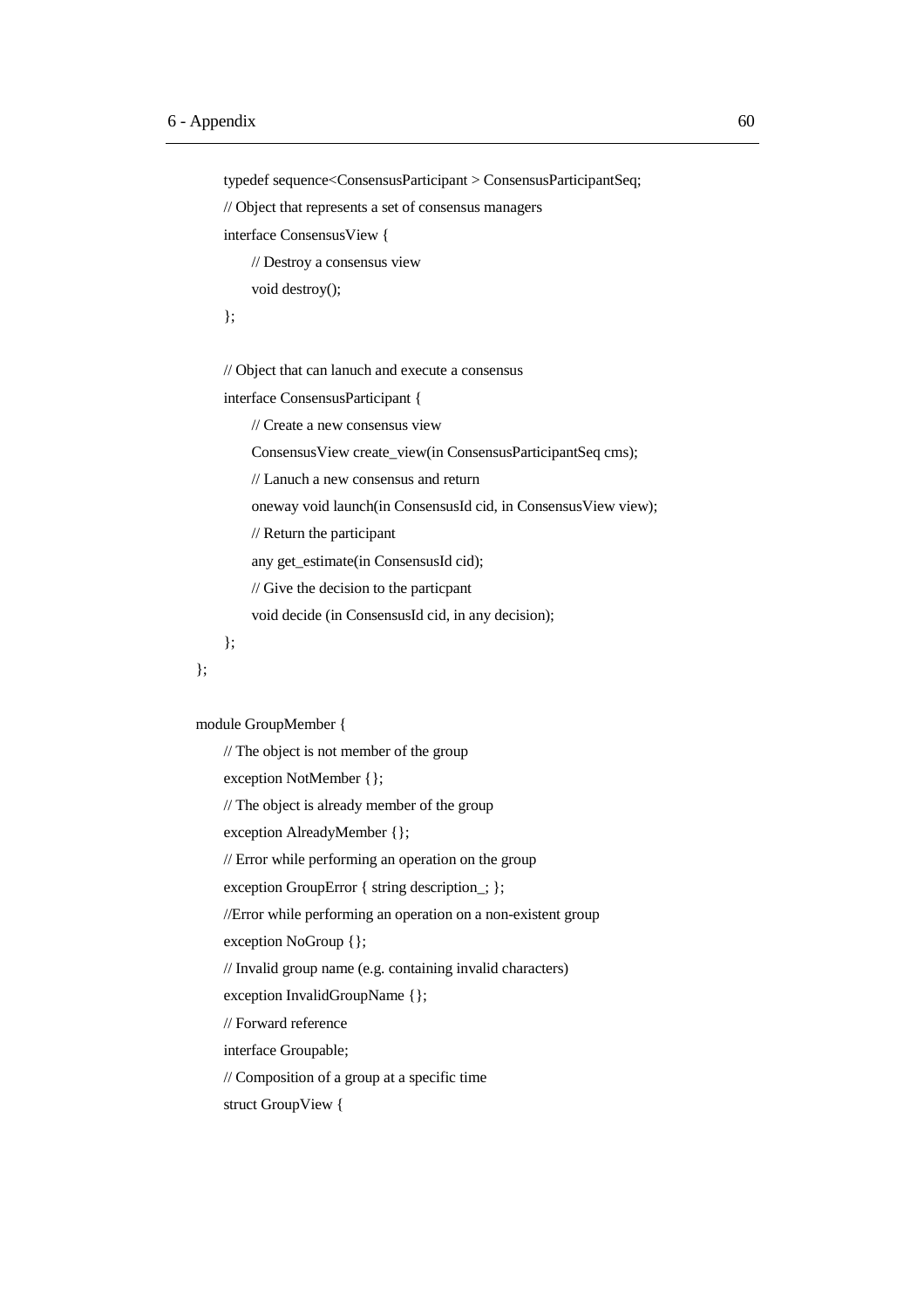```
// Group composistion.
    sequence<Groupable> composition_;
    // View identifier
    unsigned long version_;
};
typedef sequence<any> AnySeq;
// Service's view of group members
interface Groupable {
    // Invoked upon view change
    void view_change(in GroupView view);
    // invoked upon state transfer on a current member
    any get_state();
    // Invoked upon state transfer on a new member
    void set_state(in any state);
};
interface GroupManager :
    GroupMonitor::PullMonitor, GroupMonitor::PullMonitorable,
    GroupConsensus::ConsensusParticipant {
    // Issue a multicast to the group
```
AnySeq multicast (in any msg)

raises(GroupError);

// Get the latest group view

GroupView get\_view()

raises(GroupError);

// Join the Group

void join\_group(in Groupable member, , in GroupManager manager)

raises(GroupError, AlreadyMember);

// Leave the group

void leave\_group(in Groupable member)

raises(GroupError, NotMember);

#### };

// Factory for creating group administrators interface GroupManagerFactory {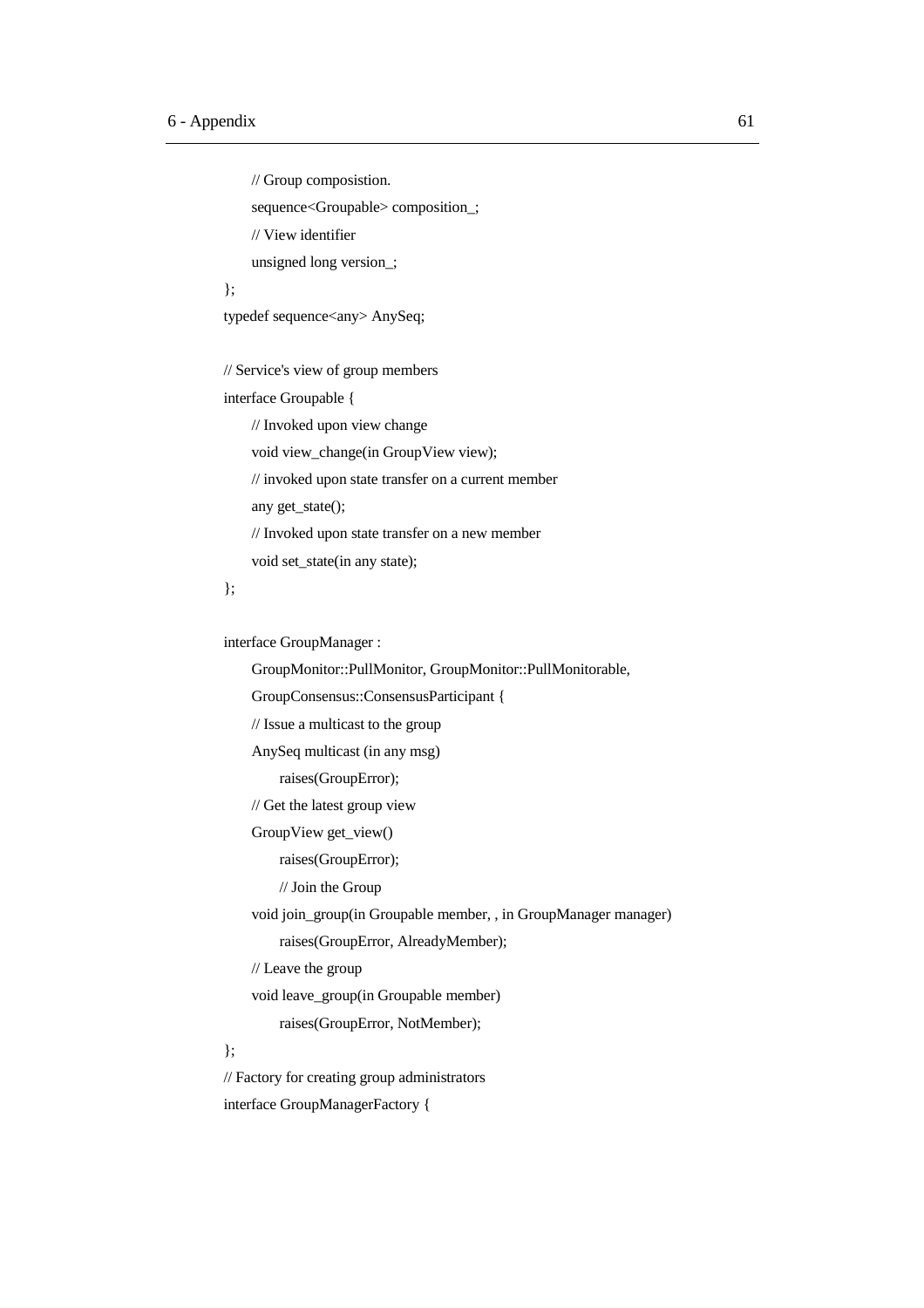```
// Create a group GroupManager{
        GroupManager create(in string group_name)
            raises(GroupError, InvalidGroupName);
    };
};
module EXNaming {
    interface EXNamingContext: CosNaming::NamingContext,
            GroupMember::Groupable {
        void act_bind (in Name n, in Object obj)
                 raises (NotFound, CannotProceed, InvalidName, AlreadyBound);
        void act_rebind (in Name n, in Object obj)
                 raises (NotFound, CannotProceed, InvalidName);
        void act_bind_context (in Name n, in NamingContext nc)
                 raises (NotFound, CannotProceed, InvalidName, AlreadyBound);
        void act_rebind_context (in Name n, in NamingContext nc)
                 raises (NotFound, CannotProceed, InvalidName);
        void act_unbind (in Name n)
                 raises (NotFound, CannotProceed, InvalidName);
        NamingContext act_new_context ();
        NamingContext act_bind_new_context (in Name n)
                raises (NotFound, CannotProceed, InvalidName, AlreadyBound);
        void act_destroy () raises (NotEmpty);
    };
```
};

#endif // \_\_EXNAMING\_IDL\_\_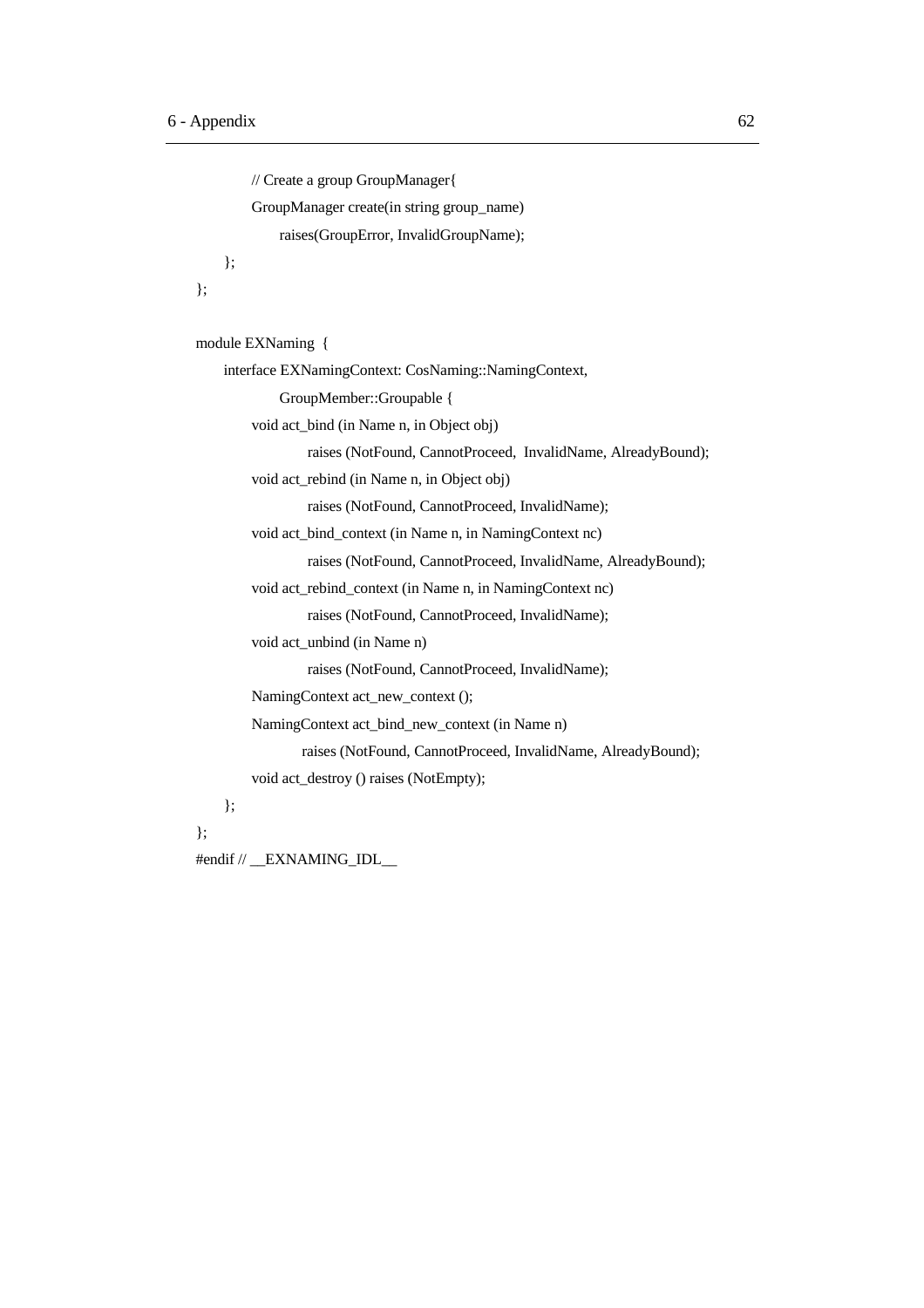# **6.2 (II) Total Order and View Membership Algorithm [23]**

```
1: {Protocol of the client}
 2: procedure TO-multicast (m.dsts)
                                                                           {Issue total order multicast}
 3: R-multicast (m, dsts) to dsts
                                                              {data is a set of processes (or a group)}
 4: {Protocol of the server (code of process p)}
 5: Initialization:
6: delinered<sub>p</sub> \leftarrow 0
                                                                      {Messages already TO-delivered}
 7: unordered, \leftarrow \emptyset[Messages not yet ordered]
                                                          {Suspected members from the current view}
     suspected_{r} \leftarrow \emptyset8.
      \alpha d_n \leftarrow 0[Consensus identifier]
9:10: when R-deliver (m){Receive total order message}
      if m \notin delinered, then
11:unordered_n \leftarrow unordered_n \cup \{m\}12:13: when suspect (q){Suspect a group member}
14: mapped_p \leftarrow supported_p \cup \{q\}15: when unsuspect (q){Trust a group member again}
     an spectral_n \leftarrow an speeded_n \setminus \{q\}16.
17: when unordered, \neq \emptyset or suspected, \neq \emptyset{Order messages and views}
18: k \leftarrow cid_n19:propose (k, \{nondered_p, supered_p\}){Launch consensus}
20:wait until decide (k, \{n n \sigma \cdot \text{derel}_k, \text{suppected}_k\})atomically TO-deliver all messages in unordered, in some deterministic order
21.delinered_p \leftarrow delivered_p \cup unordered_k22.23.
      if suspected, \neq \emptyset then
24.install new view without the processes from suspected,
       tmordered<sub>n</sub> \leftarrow unordered<sub>n</sub> \unorderedn
25.
     mapped_p \leftarrow supported_p \backslash and predicted_k26:27: cd_v \leftarrow cd_v + 1
```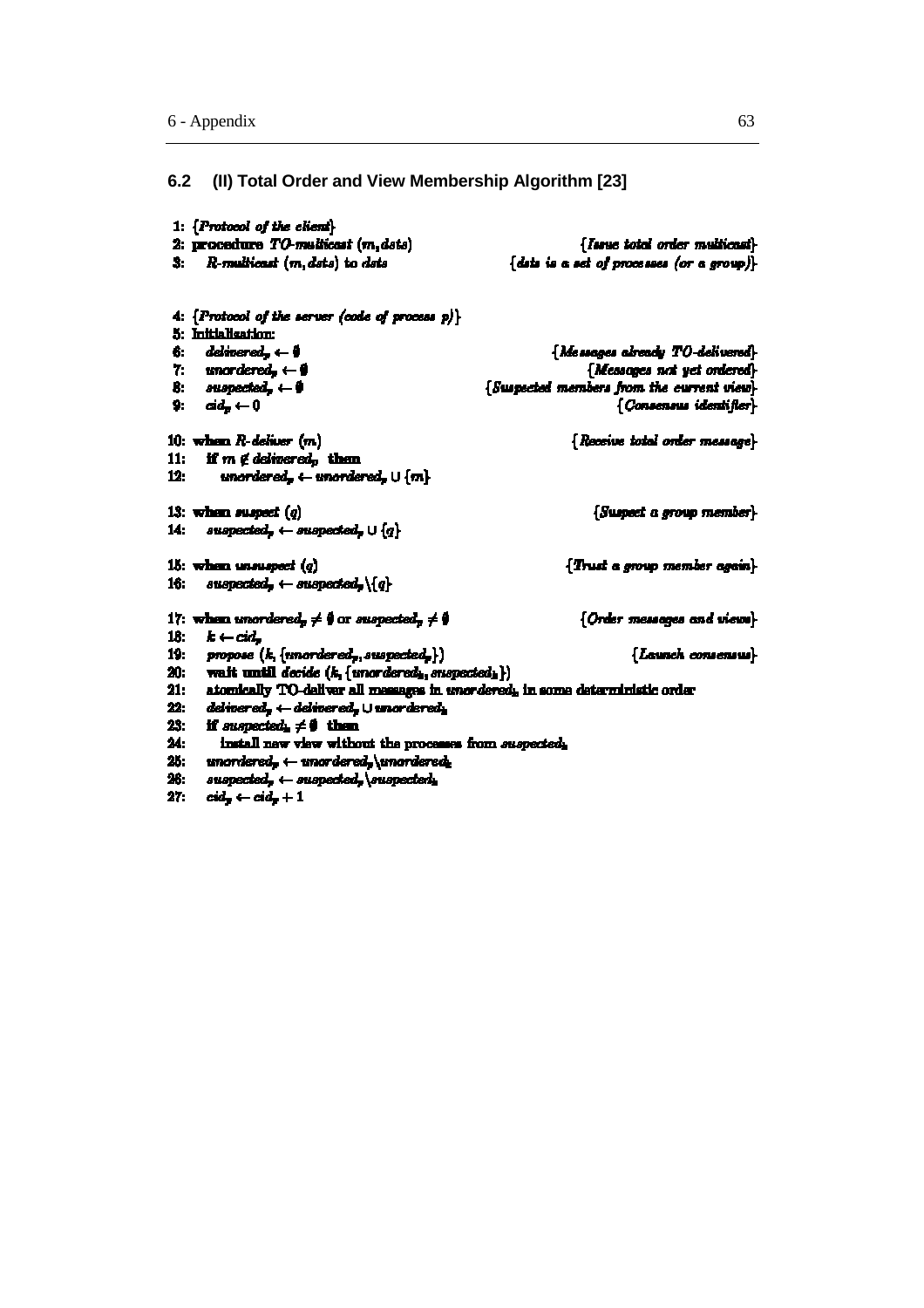# **7 References**

- 1. Douglas Schmidt and Steve Vinoski, "Modeling Distributed Object Applications", SIGS, Vol 7. No. 2, February 1995.
- 2. George Colulouris, Jean Dollimore and Tim Kindberg "Distributed System Concepts and Design", 2<sup>nd</sup> Ed., 1995
- 3. Steve Vinoski, "CORBA: Integrating Diverse Applications Within Distributed Heterogeneous Environments," IEEE Communications Magazine, Vol. 14, No. 2, February, 1997.
- 4. Object Management Group. CORBAservices: Common Object Service Specification. Object Management Group (OMG) March 1995. Updated July 1996
- 5. Dr. Michael R. Lyu "Distributed Systems Topic 6: Naming and Trading", Course notes for CSC7241, CUHK, 1998.
- 6. Kahkipuro, P., Kutvonen, L., Marttinen, L., "Federated naming in an ODP environment", Joint International Conference on Open Distributed Processing (ICODP) and Distributed Platforms (ICDP), May 1997. Publ. Chapman and Hall, pp. 314-326.
- 7. Martin Chilvers, David Arnold, Andy Bond, Richard Taylor, "What's in a name? A Distributed, Federated Naming System in Python.", CRC for Distributed Systems Technology, University of Queensland, Australia, http://www.dstc.edu.au/AU/staff/andy-bond/publications.html
- 8. "CAE Specification Federated Naming: The XFN Specification" X/Open document number: C403 ISBN: 1-85912-052-0
- 9. Kenneth P. Birman, "Building Secure and Reliable Network Application", Manning Publishing Company (Greenwich, CT) and Prentice Hall, 1997.
- 10. Lea Kutvonen, "Trading services in open distributed environments", P.O. Box 26, FIN-00014 University of Helsinki, Finland, Lea.Kutvonen@cs.Helsinki.FI, PhD Thesis, Series of Publications A, Report A-1998-2, Helsinki, June 1998, viii + 231 + 6 pages, ISSN 1238-8645, ISBN 941-45-8223-3
- 11. Mirion Bearman, "Tutorial on ODP Trading Function", DSTC, Faculty of Information Sciences & Engineering, University of Canberra, ACT, 2616 Australia, MirionB@ise.canberra.edu.au, Revised February 1997 to align with ISO/IEC IS 13235:1 | Draft Rec . X.950:1 (1997).
- 12. Mirion Bearman, Keith Duddy, Kerry Raymond, Andreas Vogel, "Trader Down Under: Upside Down and Inside Out", TAPOS 3(1), pp. 15-29 (1997)